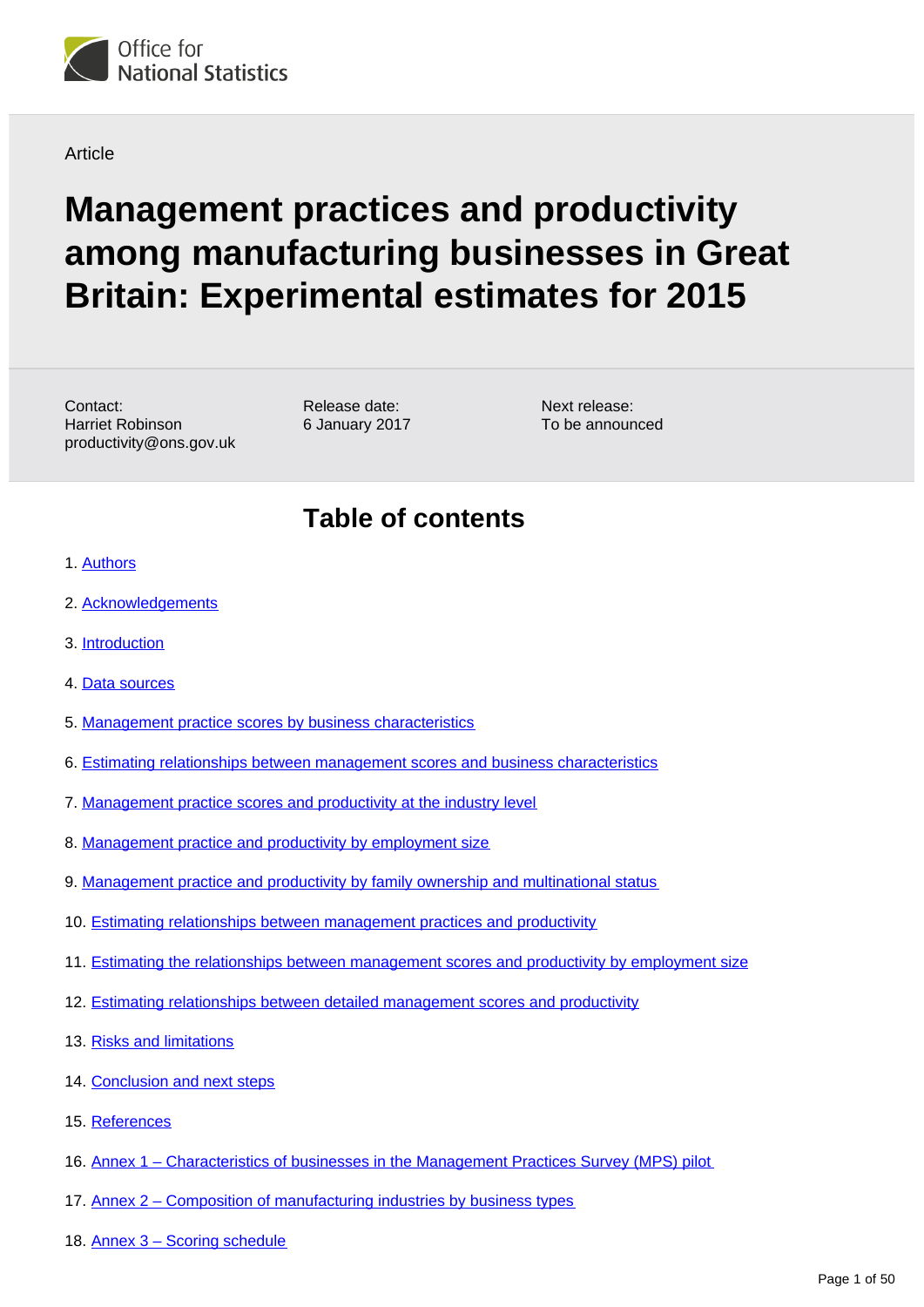- 19. [Annex 4 Distribution of management score and labour productivity](#page-45-0)
- 20. [Annex 5 Detailed estimates of productivity by business characteristics](#page-46-0)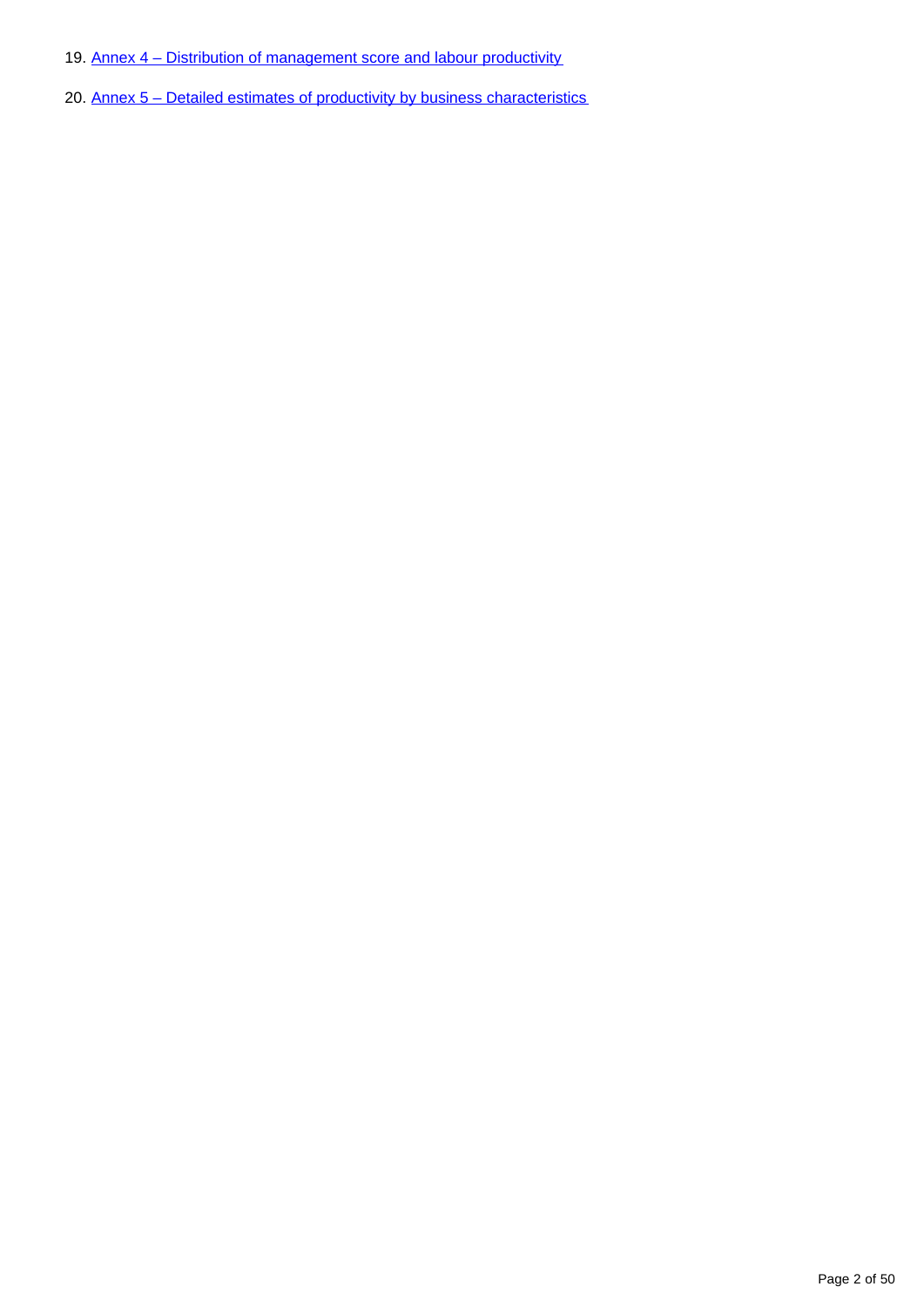## <span id="page-2-0"></span>**1 . Authors**

Gaganan Awano, Alice Heffernan and Harriet Robinson.

## <span id="page-2-1"></span>**2 . Acknowledgements**

The authors gratefully acknowledge the assistance of the ONS Annual Business Survey team, Jonathan Digby-North, Megan Pope, Gemma Clayton, Alan Felstead (Cardiff University), Nicholas Bloom (Stanford University) and John Van Reenen (MIT) while preparing this article.

## <span id="page-2-2"></span>**3 . Introduction**

The UK's relatively poor labour productivity performance, both in terms of growth in recent years compared to previous trends and in level terms relative to other similar economies, is well documented  $1$ , but the reasons for this poor performance are less well established<sup>2</sup>. The relationship between management practices and productivity has received growing attention both in the theoretical literature on productivity and in empirical studies. The empirical literature in particular has found that the use of structured practices is tightly linked to better performance in terms of productivity, profitability, innovation and growth (Bloom et al (2013)). It follows that understanding differences in management practices may help to explain differences in productivity performance both within and between countries.

Drawing on existing international work in this area, we launched a pilot Management Practices Survey (MPS) of manufacturing businesses in Great Britain in early 2016<sup>3</sup>, to enable statistical analysis of the relationships between selected aspects of management practices and productivity. In an initial article on the Management [Practices Survey](https://www.ons.gov.uk/employmentandlabourmarket/peopleinwork/labourproductivity/articles/experimentaldataonthemanagementpracticesofmanufacturingbusinessesingreatbritain/2016)<sup>4</sup>, we found that the use of structured management practices was higher among larger businesses and multinationals. On the other hand, smaller businesses and those owned and managed by family members, who account for the largest share of our sample population had relatively lower levels of structured management practices. We also found a positive correlation between average management practice scores and levels of labour productivity at the industry level.

In this article, we set out to explore the dependencies between levels of structured management practices and productivity at the enterprise level. Our results confirm that management practice scores are most closely associated with the size of a business in terms of employment. Management practice scores tend to increase as employment increases and this association is stronger among smaller enterprises. We also find a positive correlation between management practice scores and productivity when we analyse this relationship across industry groups. Consequently, multinationals, large businesses (employment of 250 and over) and non-familyowned businesses have higher management scores and outperform domestic, smaller and family-owned businesses in terms of productivity. Our analysis shows that on a scale of 0 to 1, a 0.10 increase in management practice score is associated with a 6.7% rise in productivity<sup>5</sup>. This controls for business size, industry grouping, family ownership status, multinational status and business age. The distribution of management scores shows a 0.13 difference between the median and the 75th percentile, which translates into a difference in productivity of 8.7%.

Among the individual management questions, we find that practices related to continuous improvement and promotions were most associated with productivity.

While this article moves us further in analysing the link between management practices and productivity, the wider literature has explored the causal "drivers" of structured management practices (Bloom et al, 2016) and the impact of management practices in explaining within-country and cross-country Total Factor Productivity (TFP) gaps $6$ . We intend to explore these areas in future work.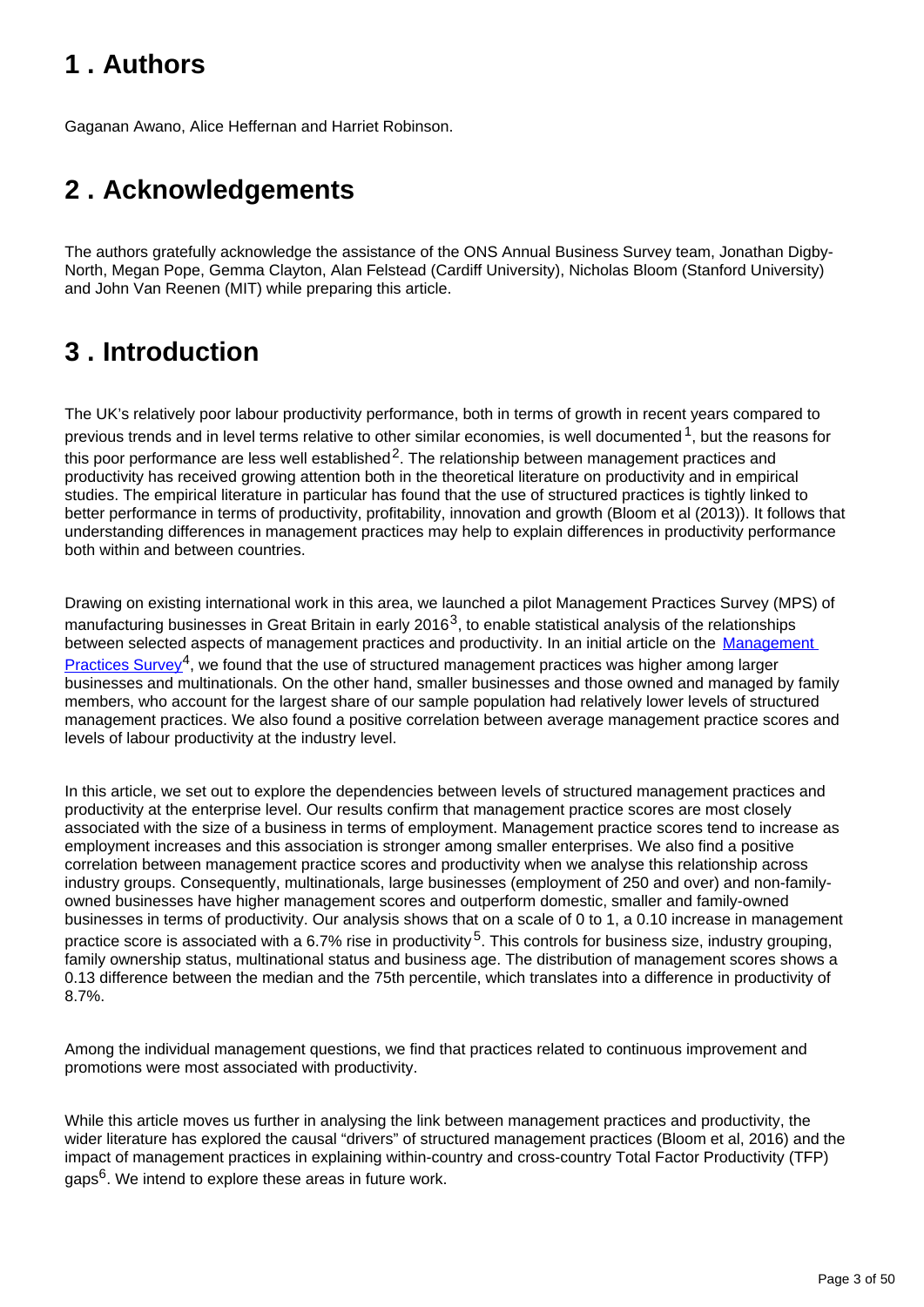The rest of this paper proceeds as follows: Section 4 describes the data sources used in our analysis; Sections 5 and 6 present relationships between management practice scores and business characteristics; Section 7 examines the correlation between management practice and productivity at the industry level and Sections 8 to 12 includes analysis of various business characteristics with productivity. Section 13 explores the risks and limitations of our analysis. Finally, Section 14 sets out some conclusions and next steps.

### **Notes for: Introduction**

- 1. Poor performance relative to other countries is discussed in our International Comparisons of Productivity [statistical bulletin](https://www.ons.gov.uk/economy/economicoutputandproductivity/productivitymeasures/bulletins/internationalcomparisonsofproductivityfirstestimates/2015) and the poor performance in terms of growth rates is discussed in our [Labour Productivity](http://%20%20https://www.ons.gov.uk/employmentandlabourmarket/peopleinwork/labourproductivity/bulletins/labourproductivity/julytosept2016)  [statistical bulletin](http://%20%20https://www.ons.gov.uk/employmentandlabourmarket/peopleinwork/labourproductivity/bulletins/labourproductivity/julytosept2016).
- 2. Barnett et al (2014) and Goodridge et al (2015), among others, look at several potential contributing factors to the UK's low productivity growth of recent years. The range of factors considered and found by the authors to contribute indicates a complex picture of underlying causes.
- 3. We carried out the data collection in 2016, requesting information on management practices in the 2015 calendar year.
- 4. Awano and Robinson (2016): Experimental data on the management practices of manufacturing businesses in Great Britain.
- 5. This controls for business size, industry grouping, family ownership status, multinational status and business age.
- 6. Using the US Management and Organizational Practice Survey (MOPS), Bloom et al (2016) examine what drives differences in management, making use of geographic variation within the sample. The authors found evidence of 4 causal "drivers" of structured management: product market competition, state business environment, learning spill-overs and education. Collectively, these account for around one-third of the total variation in productivity, which suggests a need for wider theories to explain the remaining variation.

For an international perspective, Bloom et al (2014) used data from the World Management Survey (WMS) which has collected business level management practices data across multiple sectors and countries over the last decade. Their preliminary results show that around a quarter of cross-country and within-country TFP gaps can be accounted for by management practices. However, it must be considered that the WMS questions could be culturally biased – using "Anglo Saxon" practices rather than something that is more closely related to performance.

### <span id="page-3-0"></span>**4 . Data sources**

We use three main data sources for the analysis presented in this article: the pilot Management Practices Survey (MPS) of manufacturing businesses, the Annual Business Survey (ABS) and the Interdepartmental Business Register (IDBR).

The pilot Management Practices Survey (MPS) is a survey of 1,026 manufacturing businesses in Great Britain which collected new information on the use of selected aspects of structured management practices in 2015. The MPS sample covered businesses with employment of 10 or more, within manufacturing industries in section C (divisions 10 to 33) of the 2007 Standard Industry Classification (SIC2007). The sample was drawn through stratified random sampling and used the 2015 ABS as its sample frame in order to maximise the link between management practices and financial data from the ABS. The MPS achieved a 68% response rate and a 59% usable match between the MPS overall sample and the ABS, on which our productivity analyses were carried out.

The Annual Business Survey is the main structural business survey conducted by ONS which collects business and financial information of companies in the production, construction, distribution and services industries, which represent approximately two-thirds of the UK economy  $1$ . The ABS provided the financial data on turnover and Gross Value Added (aGVA) for calculating labour productivity for our analysis.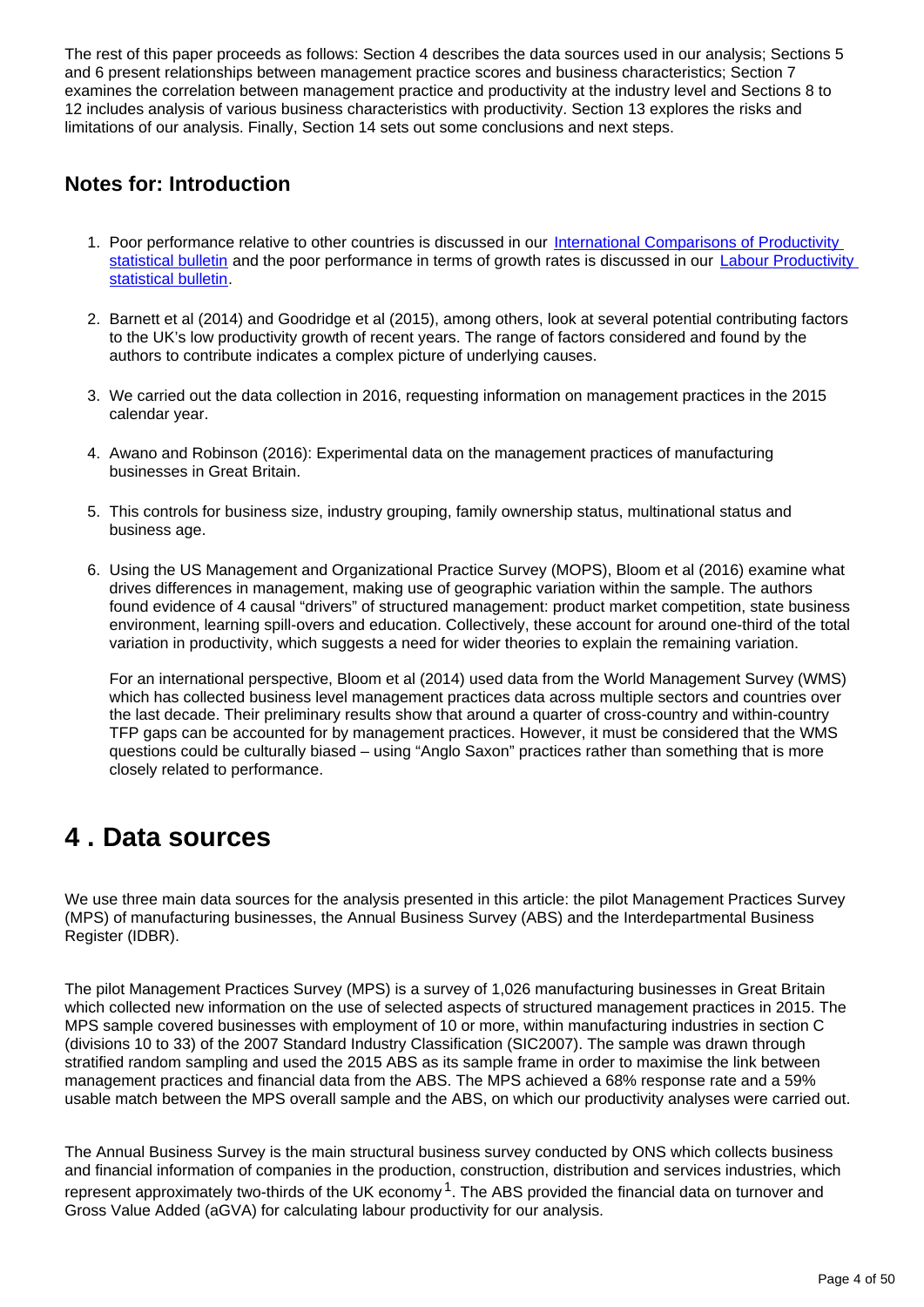Data on several business characteristics, including employment, industry and birth date were taken from the IDBR at the time of sample selection. We derive a business' age in 2015 using its birth date on the IDBR.

Our estimates are weighted to represent the population of manufacturing businesses in Great Britain with employment<sup>2</sup> of at least 10 people. All data are for the enterprise level of the business, which includes both single-site and multi-site businesses.

We create a score for management practices using responses to MPS questions, which indicates the prevalence of structured practices within the business. The score ranges from 0 to 1, with a higher score indicating more structured practices. Further details on the construction of this score are available in Section 6 of Awano and [Robinson \(2016\)](https://www.ons.gov.uk/employmentandlabourmarket/peopleinwork/labourproductivity/articles/experimentaldataonthemanagementpracticesofmanufacturingbusinessesingreatbritain/2016) and the scoring schedule can be found in [Annex 3](https://www.ons.gov.ukhttps://publishing.onsdigital.co.uk/employmentandlabourmarket/peopleinwork/labourproductivity/articles/experimentaldataonthemanagementpracticesofmanufacturingbusinessesingreatbritain/experimentalestimatesfor2015#annex-3-scoring-schedule) of this paper.

Our measure of labour productivity (output per worker) was calculated as Gross Value Added (GVA) at basic prices over employment. This measure differs from the ONS headline labour productivity measure which is on an output per hour worked basis. Aggregate GVA from the ABS is referred to as approximate GVA (aGVA) to differentiate from the National Accounts measure, of which aGVA is a component. The difference between aGVA and the National Accounts measure of GVA is discussed in Ayoubkhani (2014).

### **Notes for: Data sources**

- 1. The ABS covers the non-financial business economy, which excludes financial services.
- 2. Employment includes employees and working proprietors.

## <span id="page-4-0"></span>**5 . Management practice scores by business characteristics**

In our previous article (Awano and Robinson, 2016), we found notable differences in average management practices scores across a range of business characteristics, including employment size, multinational and family ownership statuses<sup>1</sup>. On a scale of 0 to 1, where 0 represents least and 1 most structured management practices, our results showed the average management score of all manufacturing businesses with 10 or more workers to be 0.56. However, there were variations across business types, with higher scores among the largest establishments (employment of 250 and over), at 0.79, multinationals at 0.71 and family-owned and non-familymanaged establishments at 0.70. These groups however account for a small share of the British manufacturing sector, with only 5 in every 100 businesses in the large (250 and over) employment size group and just 16 in every 100 businesses being a multinational. By contrast most manufacturing businesses in our population are small, with around three quarters (74%) within the 10 to 49 employment size class, and having an average management score of 0.51. Furthermore, just under two-thirds (64%) of manufacturing businesses are familyowned and among these almost 9 out of 10 (87%) are family-owned and family-managed. That is around 8 in every 100 manufacturing firms are family-owned and non-family-managed.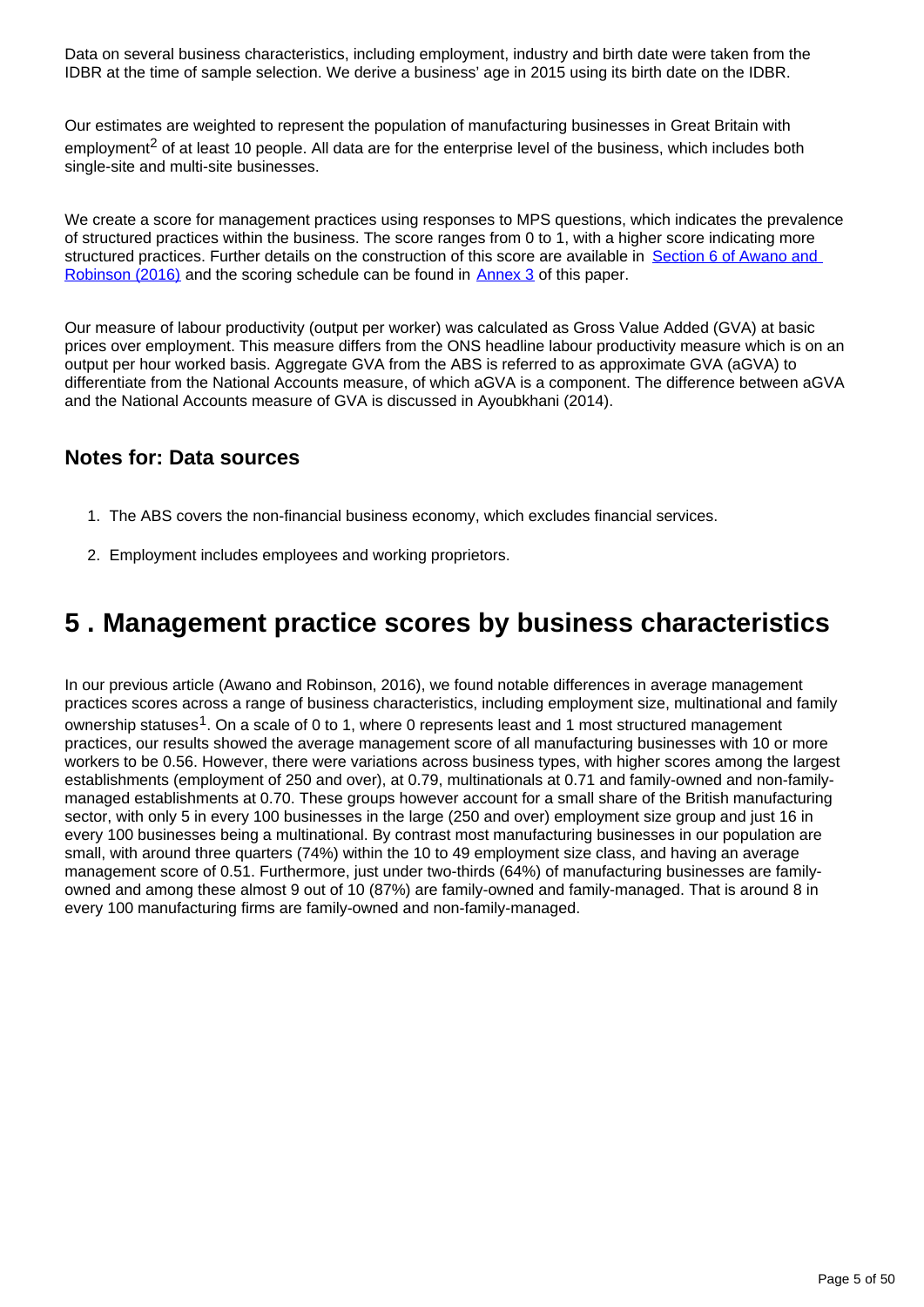#### **Figure 1: Management score by business type**





#### **Source: Office for National Statistics**

#### **Notes:**

1. Population of interest covers manufacturing businesses in Great Britain with employment of at least 10.

We find less distinct patterns when we examine the distribution of management practice scores by the age of businesses (Figure 2). Although multinationals show slightly higher management scores as age increases, nonfamily-owned businesses show a converse trend, where management practice scores are higher among younger than older businesses. This could indicate an emergence of more structured start-ups among non-family-owned businesses, comparable to and even slightly higher than multinational start-ups.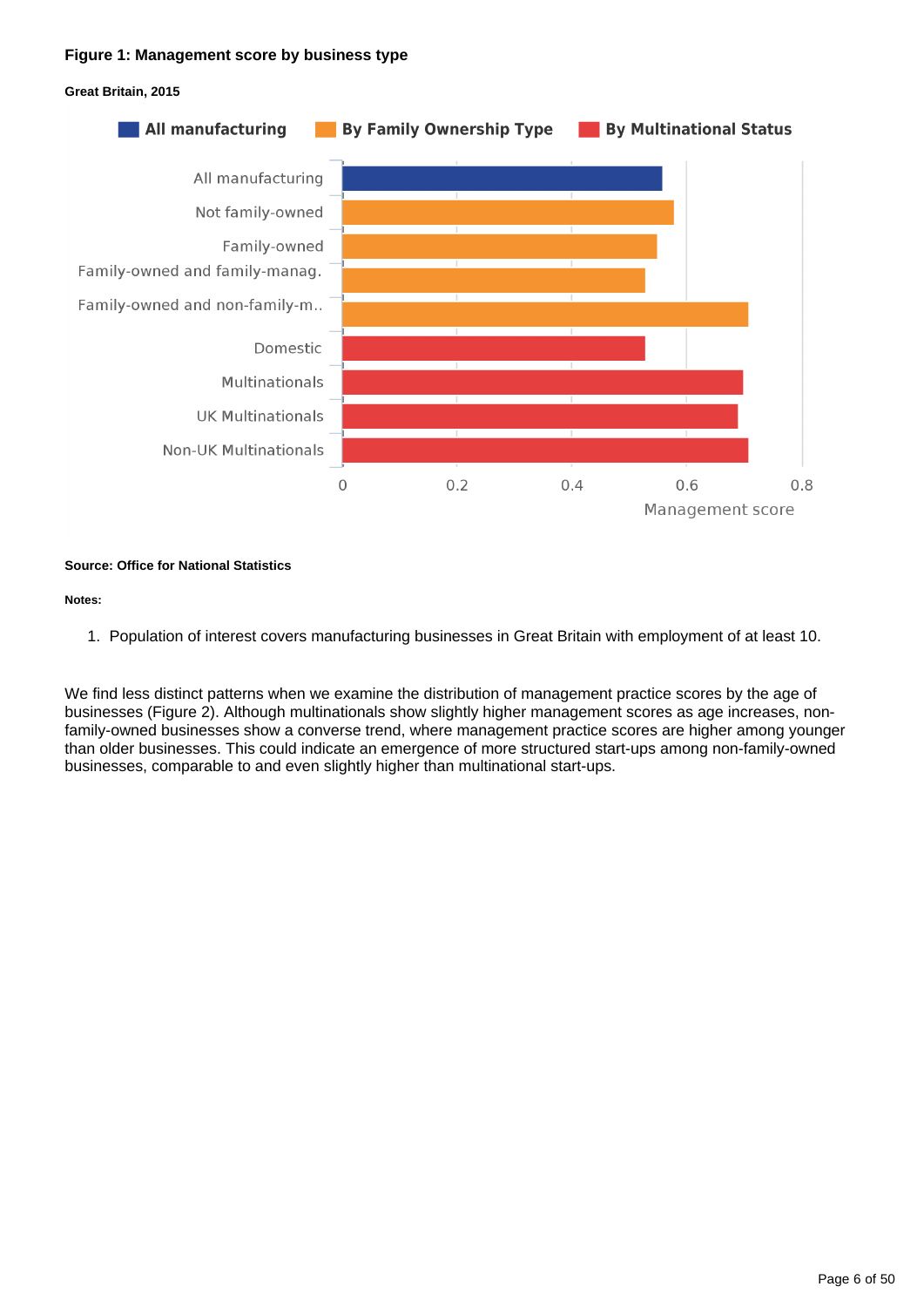#### **Figure 2: Management score by business type and age**



#### **Great Britain, 2015**

#### **Source: Office for National Statistics**

#### **Notes:**

1. Population of interest covers manufacturing businesses in Great Britain with employment of at least 10.

### **Notes for: Management practice scores of business characteristics**

1. Further details on these characteristics are available in **Annex 1**.

### <span id="page-6-0"></span>**6 . Estimating relationships between management scores and business characteristics**

In the following analysis, we use regression methods<sup>1</sup> to examine the relationships between management practice scores and each business characteristic, as well as for a combination of characteristics. This is particularly important since some of the characteristics of interest are related, for example the rate of family ownership is higher among small businesses, accounting for 69% of those in the 10 to 49 size class, compared with 29% of those in the 250 and over category. We also include age in our model, allowing for a quadratic relationship. Given the mixed picture in Figure 2, we are interested in observing whether there is a significant association, conditional on other characteristics. We test the hypothesis that it takes time to implement structured practices, so older businesses may have higher scores. It is worth noting that almost half (48%) of the manufacturing population in our sample was over 20 years old in 2015.

We begin with a simple regression model and add more variables in order to observe the association of these added dimensions with average management scores. In our first interaction between average score and business size (Table 1), we find that a 10% increase in employment is associated with an increase in management score of around 0.01. This outcome was consistent regardless of other characteristics included in the model, including age, family ownership and multinational statuses. Although this does not indicate causality, it confirms that an increase in the size of a business is strongly associated with higher levels of structured management practices  $^2$ .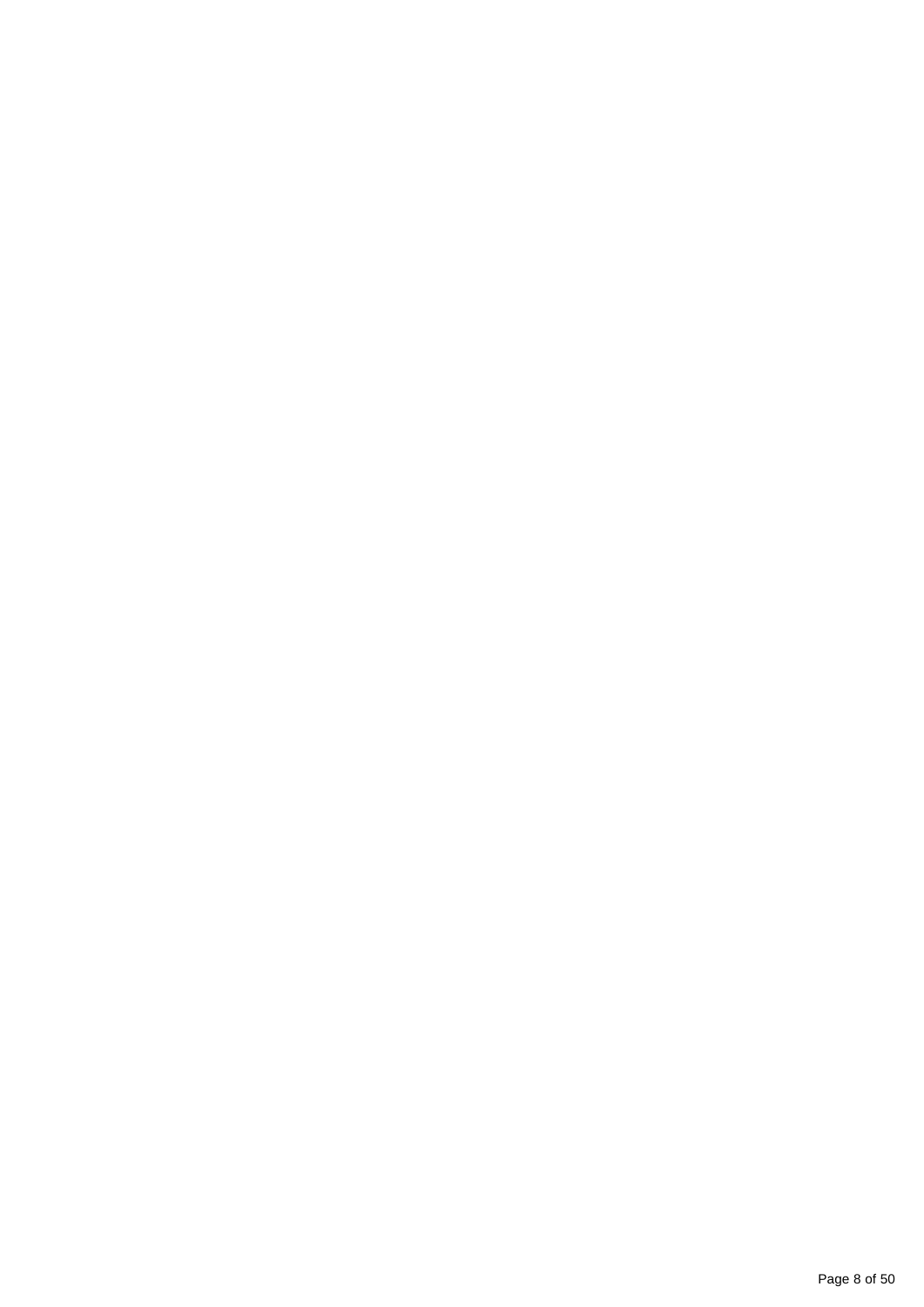**Table 1: Multivariate analysis of management scores by business type and age**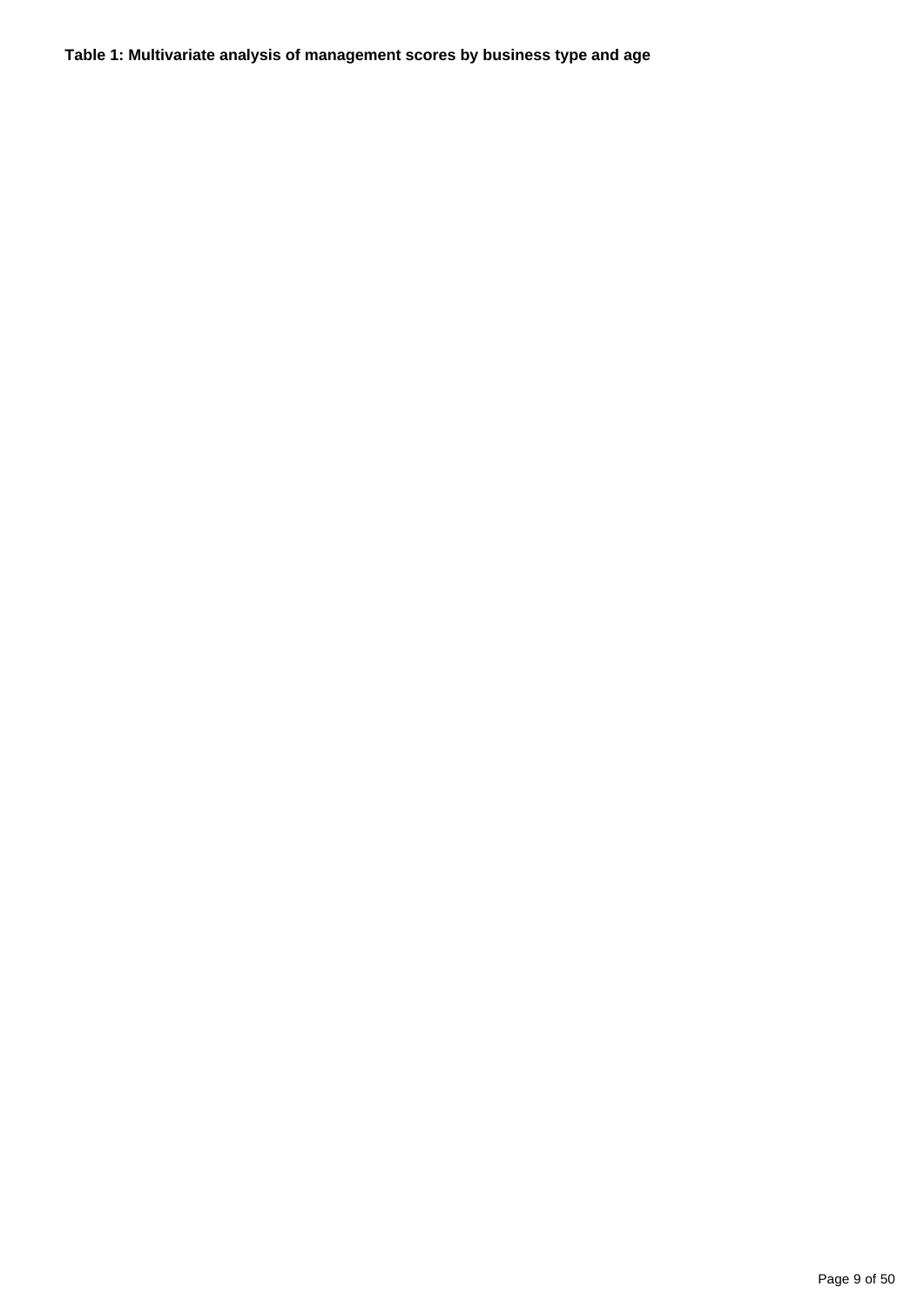|  | Great Britain, 2015 |  |
|--|---------------------|--|
|--|---------------------|--|

|                                     | (1)                 | (2)                 | (3)                 | (4)                 |
|-------------------------------------|---------------------|---------------------|---------------------|---------------------|
|                                     | Management<br>score | Management<br>score | Management<br>score | Management<br>score |
| Log(employment)                     | ***<br>0.110        | $0.107***$          | $0.105***$          | $0.108***$          |
|                                     | (0.012)             | (0.014)             | (0.014)             | (0.014)             |
| Family-owned business               |                     | 0.001               |                     |                     |
|                                     |                     | (0.051)             |                     |                     |
| Family-owned and family-managed     |                     |                     | $-0.010$            | $-0.006$            |
| business                            |                     |                     | (0.056)             | (0.058)             |
| Family-owned and non-family-managed |                     |                     | 0.047               | 0.047               |
| business                            |                     |                     | (0.030)             | (0.033)             |
| Multinational                       |                     | 0.013               | 0.003               | 0.004               |
|                                     |                     | (0.032)             | (0.042)             | (0.043)             |
| <b>UK Multinational</b>             |                     |                     | 0.002               | 0.002               |
|                                     |                     |                     | (0.026)             | (0.028)             |
| Age (years)                         |                     |                     |                     | $-0.000$            |
|                                     |                     |                     |                     | (0.012)             |
| Age squared                         |                     |                     |                     | $-0.000$            |
|                                     |                     |                     |                     | (0.000)             |
| Industry group dummies              | Yes                 | Yes                 | Yes                 | Yes                 |
| $R^2$                               | 0.327               | 0.328               | 0.332               | 0.336               |
| Adjusted R <sup>2</sup>             | 0.319               | 0.318               | 0.320               | 0.322               |
| Equal family p-value                |                     |                     | 0.096               | 0.115               |
| Joint multinationals p-value        |                     |                     | 0.973               | 0.966               |
| Joint industry p-value              | 0.000               | 0.000               | 0.000               | 0.000               |
| Observations                        | 694                 | 694                 | 694                 | 694                 |

Source: Office for National Statistics

Notes:

1. Standard errors in parentheses are clustered by industry and employment size band,  $p < 0.1$ ,  $p < 0.05$ ,  $*** p < 0.01$ 

2. Where we have indicated the inclusion of industry group dummies, we have included dummy variables for the industry groupings used in Figure 3 and elsewhere. A constant is also included in all regressions.

3. "Equal family p-value" is the probability that coefficients for "Family-owned and family-managed business" and "Family-owned and non-family-managed business" are equal. "Joint multinationals p-value" is the probability that both coefficients for "Multinationals" and "UK Multinationals" are both zero, and "Joint industry p-value" is the probability that the coefficients for all the industry grouping dummies are zero. These probabilities are all estimated using F-tests.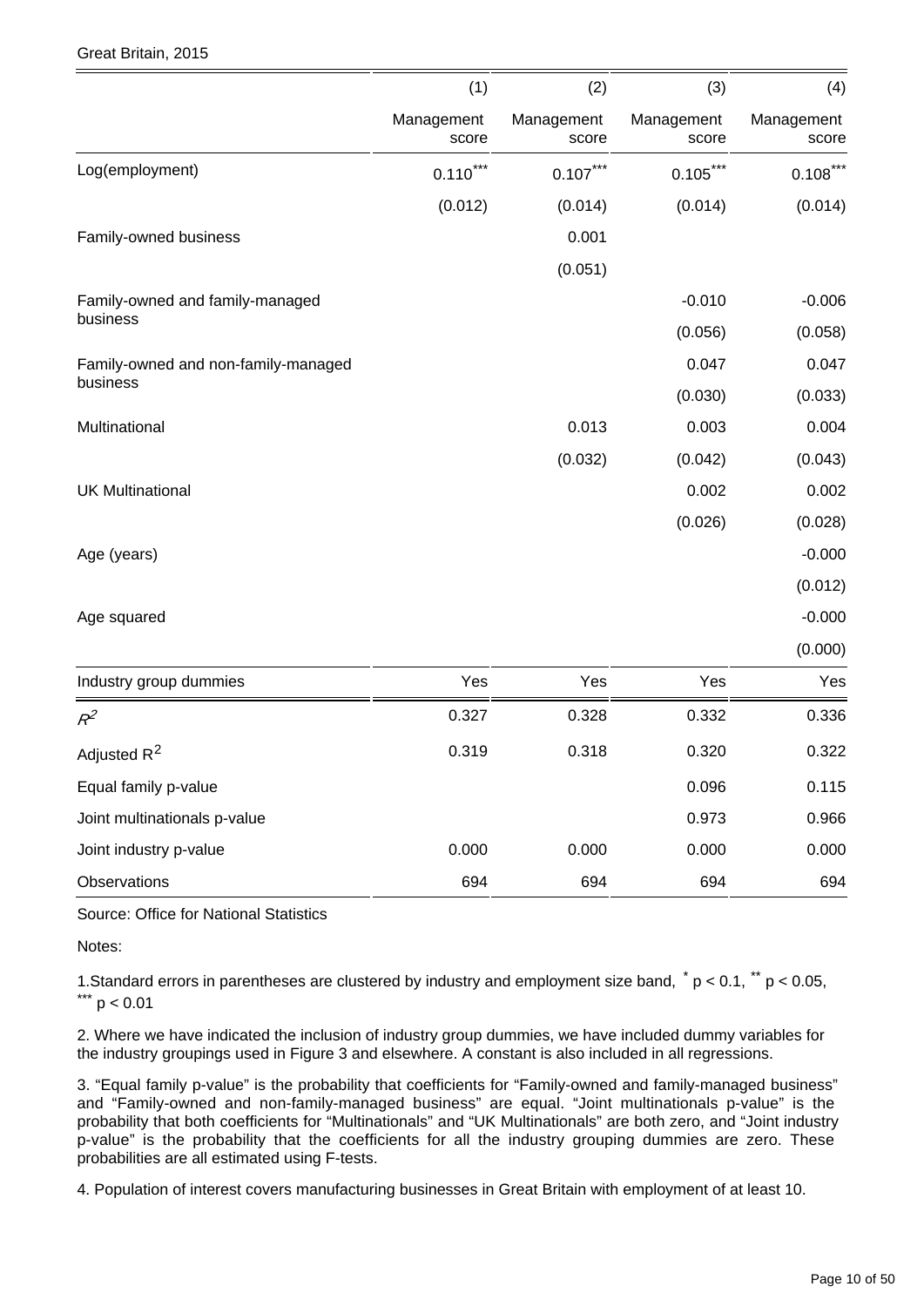In Table 2 we include all business characteristics in the model, and examine their relationship with management scores for each employment size band. We find that for the smallest size band (employment of 10 to 49), a 10% increase in employment is associated with an increase in management score of 0.02, twice as much as for the manufacturing industry as a whole. The strength of the relationship between employment and management score weakens for the larger size bands, although coefficients remain positive.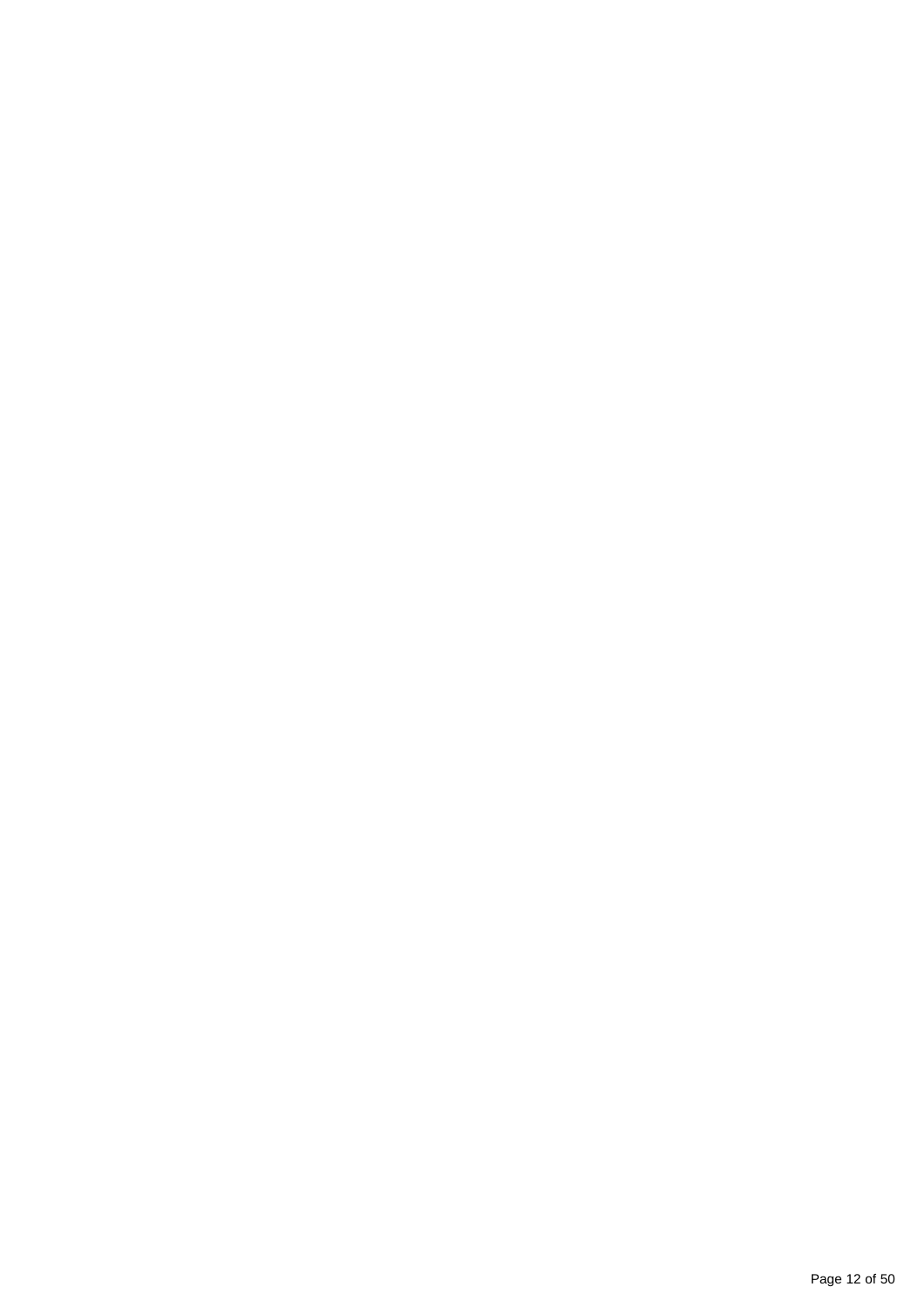**Table 2: Multivariate analysis of management scores by employment size**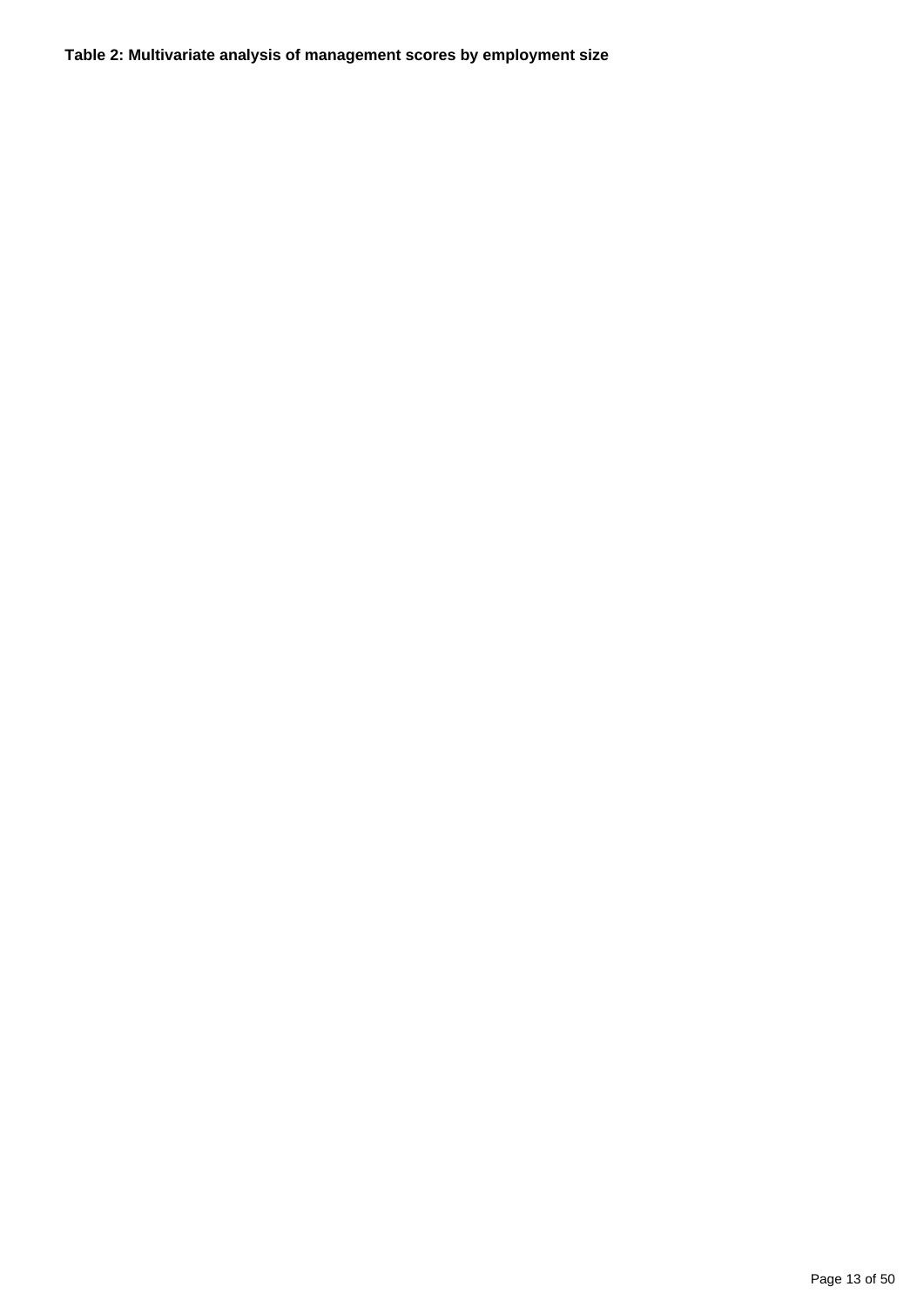|                                 | (1)                      | (2)                      | (3)                         | (4)                    |
|---------------------------------|--------------------------|--------------------------|-----------------------------|------------------------|
|                                 | Management<br>score      | Management<br>score      | Management<br>score         | Management<br>score    |
|                                 | Small<br>businesses      | Medium<br>businesses     | Medium<br>businesses        | Large<br>businesses    |
|                                 | $(10-49)$<br>employment) | $(50-99)$<br>employment) | $(100 - 249$<br>employment) | $(250+$<br>employment) |
| Log(employment)                 | $0.195***$               | $0.167*$                 | $0.087*$                    | 0.039                  |
|                                 | (0.038)                  | (0.082)                  | (0.042)                     | (0.024)                |
| Family-owned and family-managed | $-0.007$                 | $-0.031$                 | $-0.085$                    | 0.005                  |
| business                        | (0.077)                  | (0.043)                  | (0.067)                     | (0.038)                |
| Family-owned and non-family-    | 0.028                    | 0.025                    | 0.021                       | 0.035                  |
| managed business                | (0.044)                  | (0.038)                  | (0.028)                     | (0.029)                |
| Multinational                   | 0.056                    | $-0.057$                 | 0.017                       | 0.008                  |
|                                 | (0.081)                  | (0.062)                  | (0.033)                     | (0.025)                |
| <b>UK Multinational</b>         | $-0.001$                 | 0.054                    | 0.018                       | $-0.027$               |
|                                 | (0.081)                  | (0.058)                  | (0.053)                     | (0.020)                |
| Age (years)                     | 0                        | 0.015                    | 0.006                       | $-0.008$               |
|                                 | (0.017)                  | (0.010)                  | (0.019)                     | (0.006)                |
| Age squared                     | $-0.000$                 | $-0.001$                 | $-0.000$                    | 0.000                  |
|                                 | (0.001)                  | (0.000)                  | (0.001)                     | (0.000)                |
| Industry group dummies          | Yes                      | Yes                      | Yes                         | Yes                    |
| $R^2$                           | 0.283                    | 0.131                    | 0.234                       | 0.165                  |
| Adjusted R <sup>2</sup>         | 0.226                    | 0.056                    | 0.166                       | 0.081                  |
| Family equal p-value            | 0.468                    | 0.089                    | 0.166                       | 0.362                  |
| Joint multinationals p-value    | 0.009                    | 0.645                    | 0.485                       | 0.436                  |
| Joint industry p-value          | 0.000                    | 0.000                    | 0.000                       | 0.000                  |
| Observations                    | 190                      | 178                      | 172                         | 154                    |

Source: Office for National Statistics

Notes:

1. Standard errors in parentheses are clustered by industry and employment size band,  $p < 0.1$ ,  $p < 0.05$ ,  $*** p < 0.01$ 

2. Where we have indicated the inclusion of industry group dummies, we have included dummy variables for the industry groupings used in Figure 3 and elsewhere. A constant is also included in all regressions.

3. "Equal family p-value" is the probability that coefficients for "Family-owned and family-managed business" and "Family-owned and non-family-managed business" are equal. "Joint multinationals p-value" is the probability that both coefficients for "Multinationals" and "UK Multinationals" are both zero, and "Joint industry p-value" is the probability that the coefficients for all the industry grouping dummies are zero. These probabilities are all estimated using F-tests.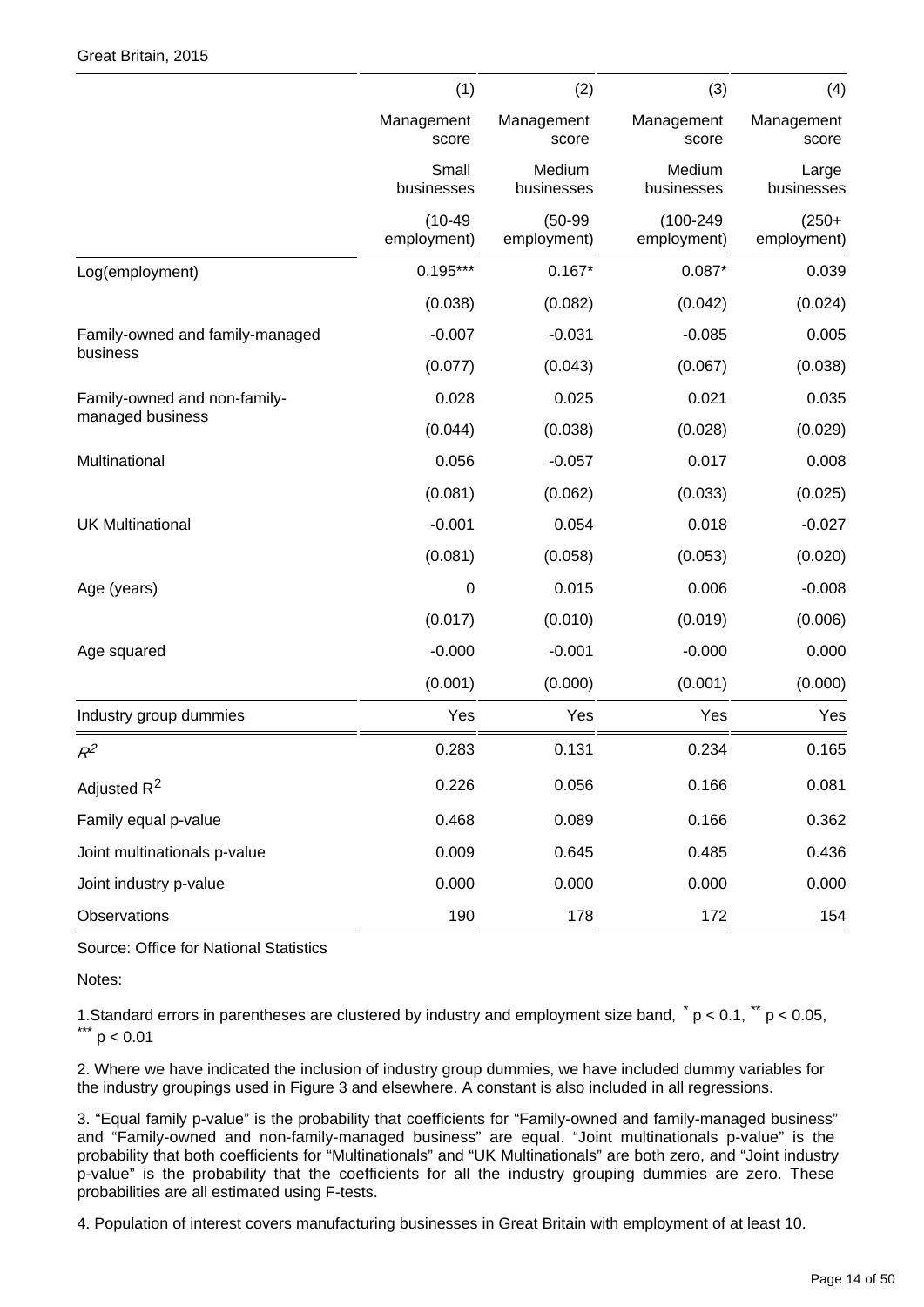In Table 3, we separate our management scores into two broad groups: those pertaining to monitoring (such as targets and key performance indicators) and those related to employment practices  $3$ . As with the outcomes observed above, we find that management practice scores are positively correlated with employment size.

We also find that family-owned and non-family-managed businesses have higher employment management scores by 0.12 on average, controlling for age, multinational status, size and industry grouping  $4$ , while there is no significant difference in monitoring scores for this group. We hypothesise that the involvement of individuals who do not own the company in senior management necessitates more structured employment practices, rather than relying on informal practices enabled by family relationships. When we disaggregate the employment management score into the individual question scores<sup>5</sup>, we find that for family-owned and non-family-managed businesses the largest coefficient, and the only coefficient significant at any conventional level, is associated with the question on managing employee underperformance (see column  $4)^6$ . We also note that UK Multinationals on average have a higher hiring score by  $0.13^7$ , conditional on the other business characteristics (see column 5).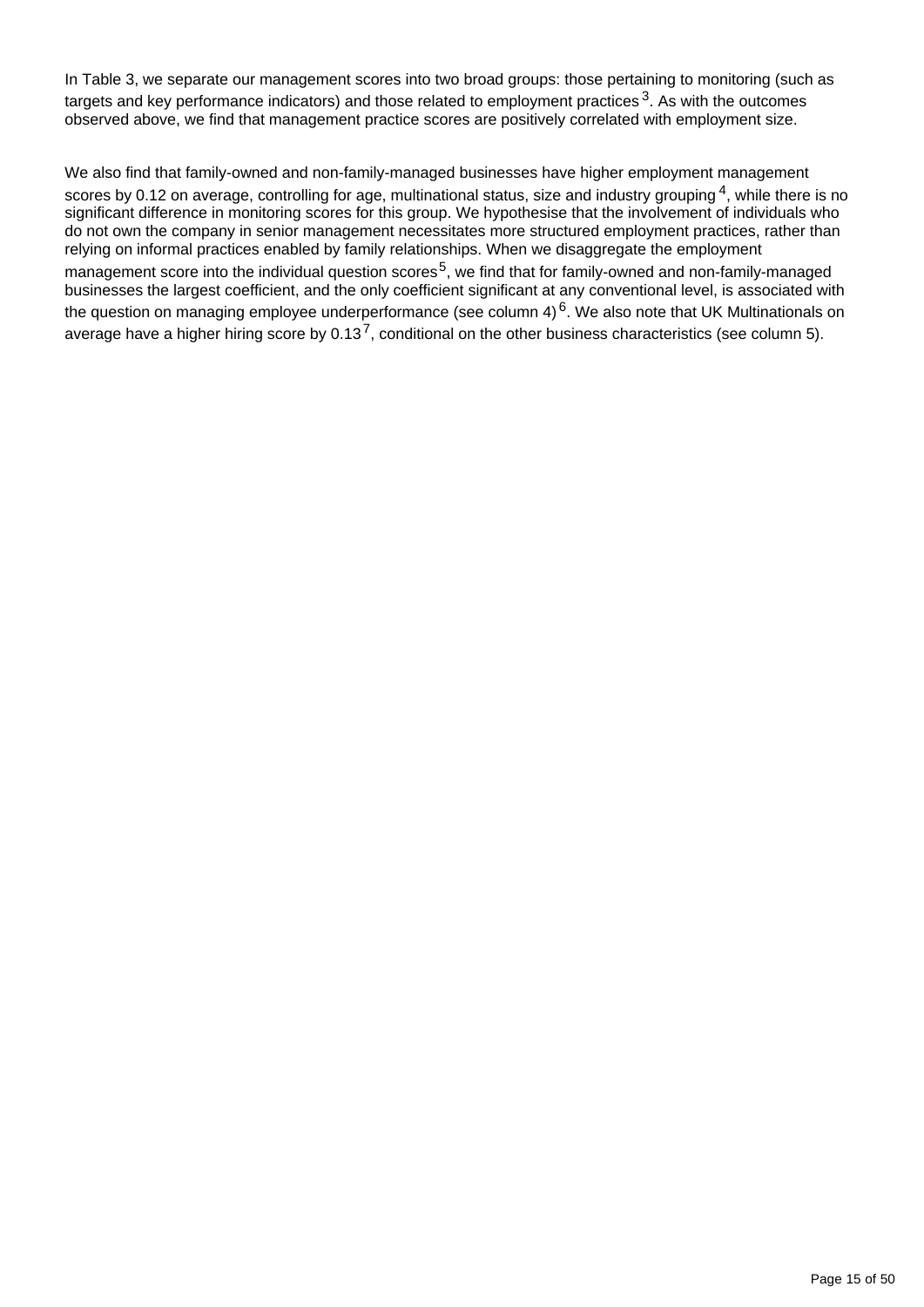#### **Table 3: Multivariate analysis of management scores by management categories**

Great Britain, 2015

|                                  | (1)                                 | (2)                                 | (3)                   | (4)                                                                         | (5)        |
|----------------------------------|-------------------------------------|-------------------------------------|-----------------------|-----------------------------------------------------------------------------|------------|
|                                  | Management<br>score -<br>Monitoring | Management<br>score -<br>Employment | Score<br>(Question 6) | Promotions Underperformance Hiring Score<br>Score (Question 7) (Question 8) |            |
| Log(employment)                  | $0.090***$                          | $0.137***$                          | $0.142***$            | $0.106***$                                                                  | $0.162***$ |
|                                  | (0.015)                             | (0.024)                             | (0.042)               | (0.033)                                                                     | (0.021)    |
| Family-owned and                 | $-0.009$                            | 0.000                               | 0.049                 | $-0.001$                                                                    | $-0.052$   |
| family-managed<br>business       | (0.084)                             | (0.031)                             | (0.052)               | (0.115)                                                                     | (0.042)    |
| Family-owned and non-            | 0.007                               | $0.115***$                          | 0.06                  | $0.235**$                                                                   | 0.052      |
| family-managed<br>business       | (0.045)                             | (0.030)                             | (0.051)               | (0.096)                                                                     | (0.065)    |
| Multinational                    | 0.049                               | $-0.071$                            | $-0.013$              | $-0.149$                                                                    | $-0.051$   |
|                                  | (0.048)                             | (0.049)                             | (0.074)               | (0.107)                                                                     | (0.054)    |
| <b>UK Multinational</b>          | $-0.005$                            | 0.017                               | $-0.100$              | 0.024                                                                       | $0.127**$  |
|                                  | (0.035)                             | (0.043)                             | (0.080)               | (0.078)                                                                     | (0.059)    |
| Age (years)                      | 0.002                               | $-0.003$                            | 0.031                 | $-0.032$                                                                    | $-0.010$   |
|                                  | (0.015)                             | (0.014)                             | (0.020)               | (0.025)                                                                     | (0.014)    |
| Age squared                      | 0.000                               | $-0.000$                            | $-0.001*$             | 0.001                                                                       | 0.000      |
|                                  | (0.001)                             | (0.000)                             | (0.001)               | (0.001)                                                                     | (0.001)    |
| Industry group dummies           | Yes                                 | Yes                                 | Yes                   | Yes                                                                         | Yes        |
| $R^2$                            | 0.289                               | 0.257                               | 0.181                 | 0.158                                                                       | 0.296      |
| Adjusted R <sup>2</sup>          | 0.274                               | 0.242                               | 0.165                 | 0.140                                                                       | 0.281      |
| Equal family p-value             | 0.741                               | 0.000                               | 0.808                 | 0.033                                                                       | 0.175      |
| Joint multinationals p-<br>value | 0.409                               | 0.325                               | 0.464                 | 0.227                                                                       | 0.117      |
| Joint industry p-value           | 0.000                               | 0.000                               | 0.000                 | 0.000                                                                       | 0.008      |
| Observations                     | 694                                 | 694                                 | 691                   | 687                                                                         | 693        |

Source: Office for National Statistics

Notes:

1. Standard errors in parentheses are clustered by industry and employment size band,  $p < 0.1$ ,  $p < 0.05$ ,  $^*$  p  $< 0.01$ 

2. Where we have indicated the inclusion of industry group dummies, we have included dummy variables for the industry groupings used in Figure 3 and elsewhere. A constant is also included in all regressions.

3. "Equal family p-value" is the probability that coefficients for "Family-owned and family-managed business" and "Family-owned and non-family-managed business" are equal. "Joint multinationals p-value" is the probability that both coefficients for "Multinationals" and "UK Multinationals" are both zero, and "Joint industry p-value" is the probability that the coefficients for all the industry grouping dummies are zero. These probabilities are all estimated using F-tests.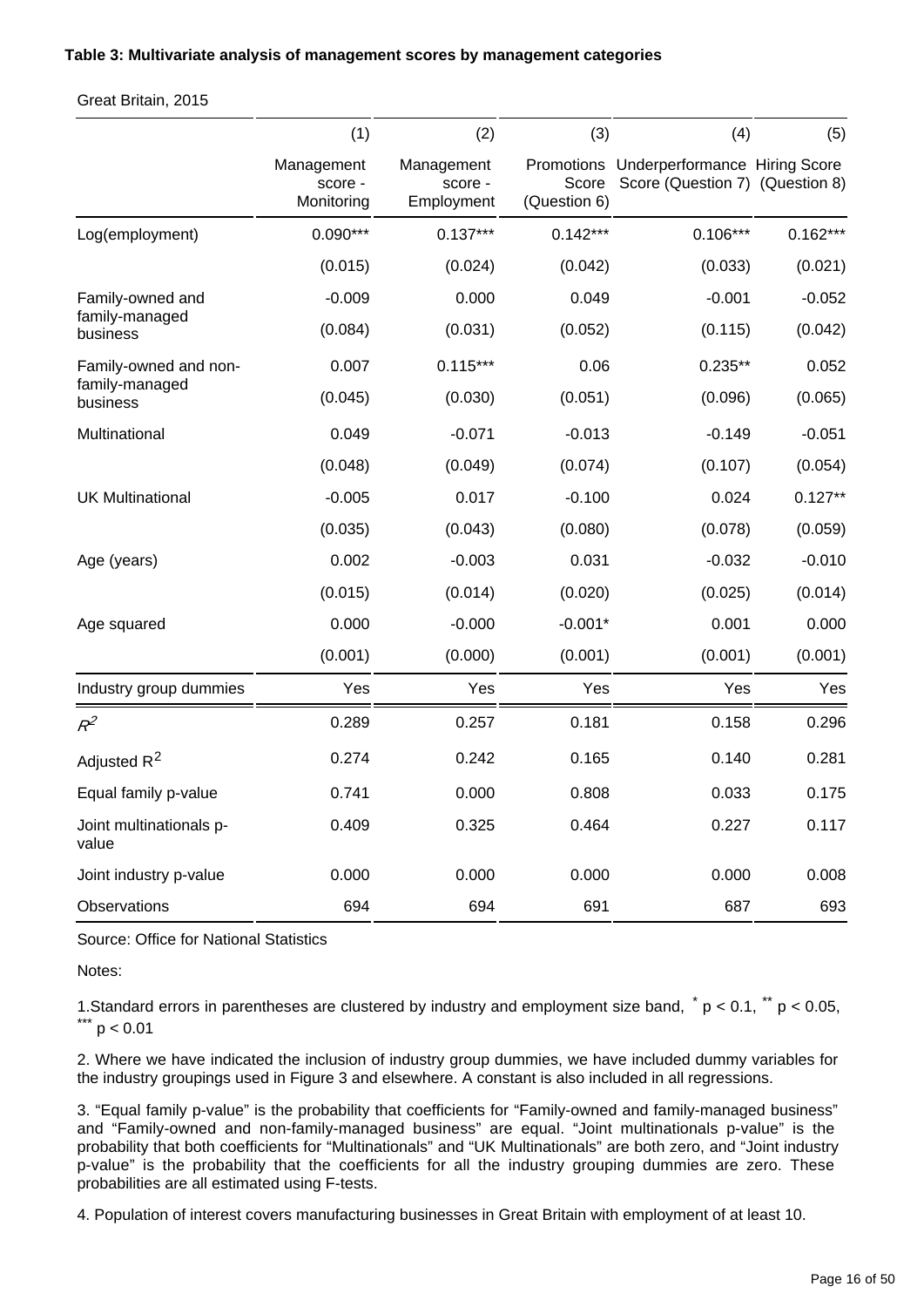### **Notes for: Estimating relationships between management scores and business characteristics**

1. All analyses use Ordinary Least Squares regressions, with standard errors clustered by industry and size (using the employment size bands used in the rest of the paper). Sampling weights are used to produce estimates for the population of interest. The resulting coefficients estimate the relationship between characteristics and management score. The exact nature of the relationship cannot be determined; in particular we cannot say that the relationship is directly causal. We also have a relatively small sample, leading to larger standard errors and confidence intervals for our coefficient estimates than if we had a larger sample for the same data collection. Therefore we treat coefficients with relatively low significance levels as being of interest.

The results in Table 1 include several regressions, adding explanatory variables to each column. All regressions include the natural log of employment and indicator dummies for the industry groups, with the grouping of "Chemicals, pharmaceuticals, rubber, plastics and non-metallic minerals" used as the base level for comparisons. In all regressions the industry grouping variables are jointly statistically significant, indicating that industry grouping provides significant explanatory power for management score.

- 2. No other characteristic is statistically significant, and coefficients for multinationals, age and family-owned and family-managed are negligible, indicating that the variation in scores observed in the descriptive statistics in our previous article, can be attributed to the difference in size across different types of businesses.
- 3. Monitoring includes the use of continuous improvement processes, key performance indicators and targets. Employment practices include basis for promotions, timescales for handling underperformance, and who makes hiring decisions.
- 4. The coefficient on this indicator in column 2 is significant at the 1% level.
- 5. Further information on the questions is available in [Awano and Robinson \(2016\)](https://www.ons.gov.uk/employmentandlabourmarket/peopleinwork/labourproductivity/articles/experimentaldataonthemanagementpracticesofmanufacturingbusinessesingreatbritain/2016#annex-3-scoring-schedule).
- 6. The coefficient is significant at the 5% level.
- 7. The coefficient is significant at the 5% level.

### <span id="page-16-0"></span>**7 . Management practice scores and productivity at the industry level**

[In our previous article \(Awano and Robinson, 2016\)](https://www.ons.gov.uk/employmentandlabourmarket/peopleinwork/labourproductivity/articles/experimentaldataonthemanagementpracticesofmanufacturingbusinessesingreatbritain/2016#20productivity-and-management-score) we found a positive correlation between average management practice scores and levels of labour productivity (output per worker) at the industry level. We reexamine this relationship using aggregated business-level productivity estimates<sup>1</sup> from the Management Practices Survey sample and find a comparable level of correlation, supporting our earlier finding.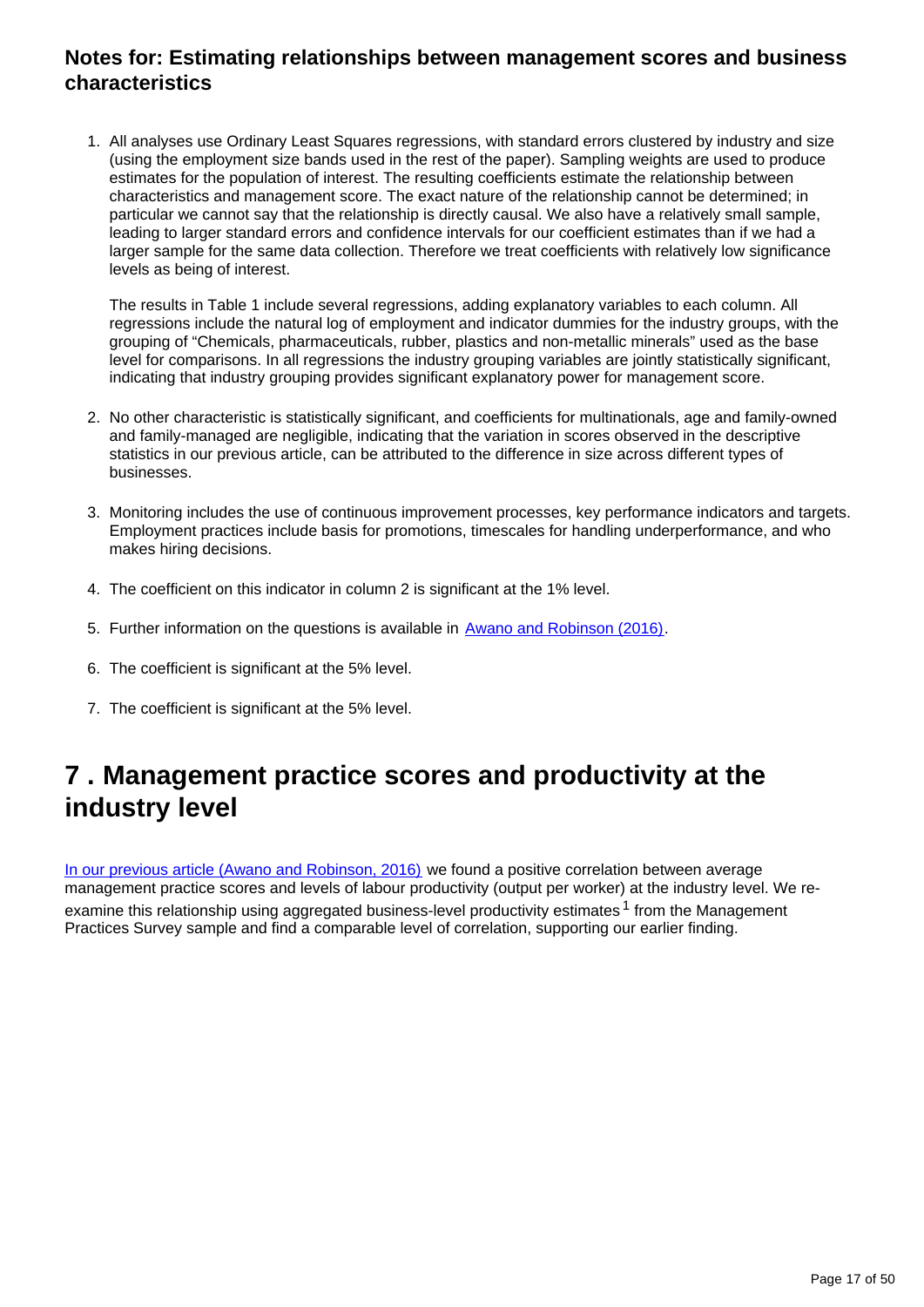#### **Figure 3: Correlation between management score and productivity at industry grouping level**

#### **Great Britain, 2015**



We examine this relationship further by comparing multinationals which have relatively higher management practice scores, against UK domestic businesses which have lower management scores (Figure 4). We find the correlation between management practice scores and productivity levels stronger among domestic businesses, at 0.27, compared to multinationals at 0.17. This could reflect the more clustered management scores and productivity levels for multinationals compared with domestic businesses.

#### **Figure 4: Correlation between management score and productivity by multinational status**

#### **Great Britain, 2015**



Notes for: Management practice scores and productivity at the industry level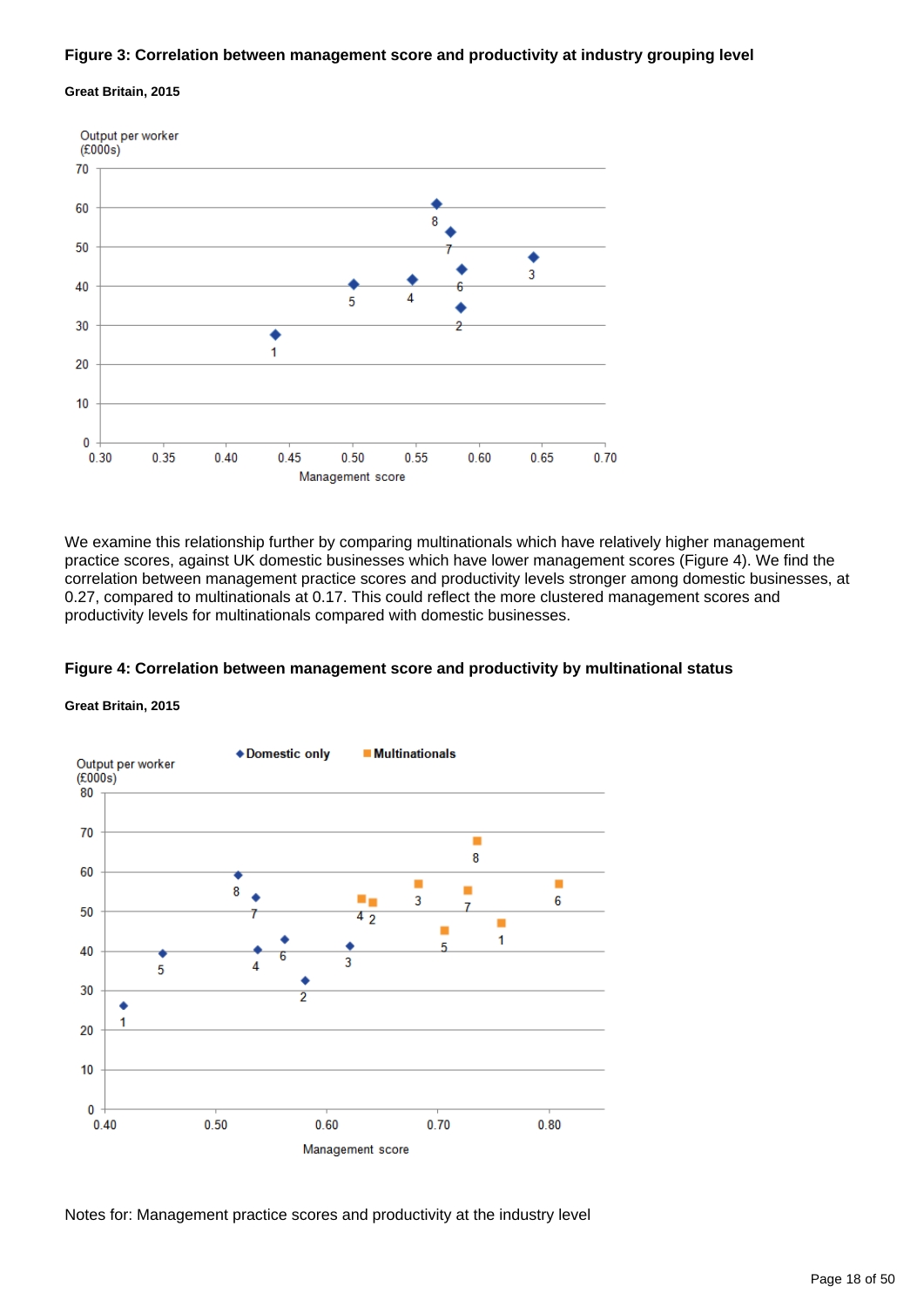1. We use output per worker at the business level as our measure of labour productivity, where output is Gross Value Added (GVA), obtained from the Annual Business Survey (ABS).

### <span id="page-18-0"></span>**8 . Management practice and productivity by employment size**

The use of structured management practices is found to increase as the employment size of the business increases. Looking at relationships between mean management scores against mean productivity for each size group (Figure 5), we find that an increase in the size of a business is associated with an increase in productivity, as average annual output per worker increases from around £40,000 for small businesses (10 to 49 employment) to £53,000 for medium-sized businesses (50 to 99 employment) and £62,000 for large businesses (employment of 250 and over). We also observe that on average, the increase in use of structured management practices is greater when businesses move from small to medium size (50 to 99 employment), with a 33% rise in average management score, compared with a 4% increase in score between the 50 to 99 and 100 to 249 size groups. This is broadly consistent with the regression results presented in Table 2.

The slightly lower level of productivity in the larger of the medium size bands (100 to 249) could indicate the need for greater use of structured practices as employment numbers move towards the higher end of the scale (250 and over). On average, businesses in the largest size band (250 and over) score 11% higher on management practices than those in the medium-sized group of 100 to 249 employment and are 21% more productive than the latter.

#### **Figure 5: Labour productivity and management score by employment size**

#### **Great Britain, 2015**



### ■OPW - All manufacturing (LHS) ■OPW - Employment size (LHS) ■Management score (RHS)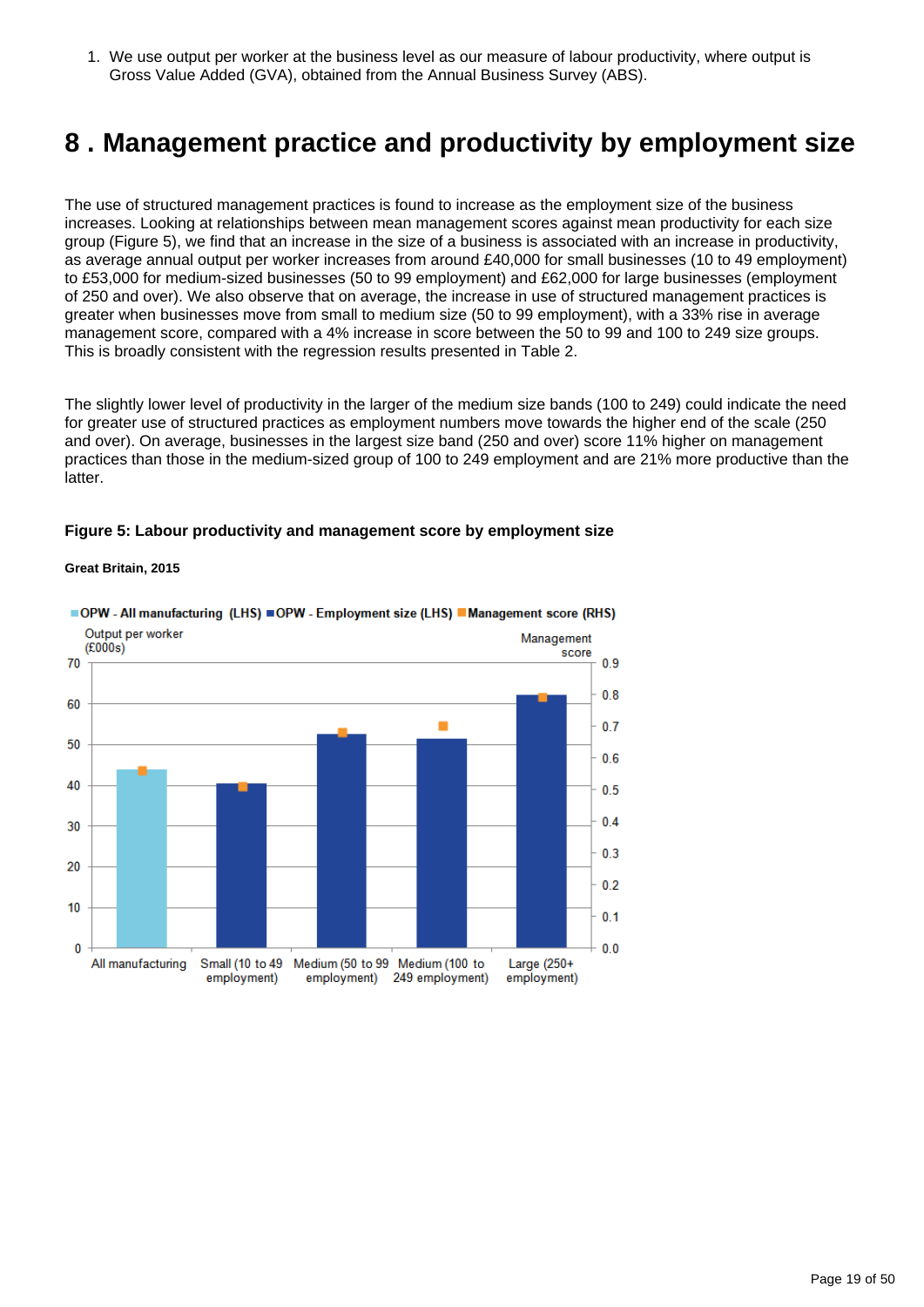## <span id="page-19-0"></span>**9 . Management practice and productivity by family ownership and multinational status**

We find similar trends in productivity levels and management scores across family ownership and multinational statuses, with productivity levels relatively higher among businesses with higher management scores. In particular family-owned and managed establishments, with an average management score of 0.53 perform 24% lower in terms of output per worker, compared to family-owned but not family-managed enterprises with a mean management score of 0.71, at around £38,000 and £50,000 respectively. We estimate that family-owned and managed businesses account for over half (55%) of our population of interest, that is manufacturing businesses in Great Britain with employment of at least 10. Figure 10 in [Annex 5](https://www.ons.gov.ukhttps://publishing.onsdigital.co.uk/employmentandlabourmarket/peopleinwork/labourproductivity/articles/experimentaldataonthemanagementpracticesofmanufacturingbusinessesingreatbritain/experimentalestimatesfor2015#annex-5-detailed-estimates-of-productivity-by-business-characteristics) of this paper shows the relationship between ownership and productivity by industry grouping.

#### **Figure 6: Labour productivity and management score by family ownership status**

#### **Great Britain, 2015**



Similarly, as presented in Figure 7, we find that businesses which only operate domestically have lower management scores than average (0.53) and lower output per worker than average (around £41,000), while multinational businesses have higher management scores and higher productivity. Productivity levels between multinationals with UK head offices and those with head offices abroad are comparable at around £55,000 and £57,000 respectively.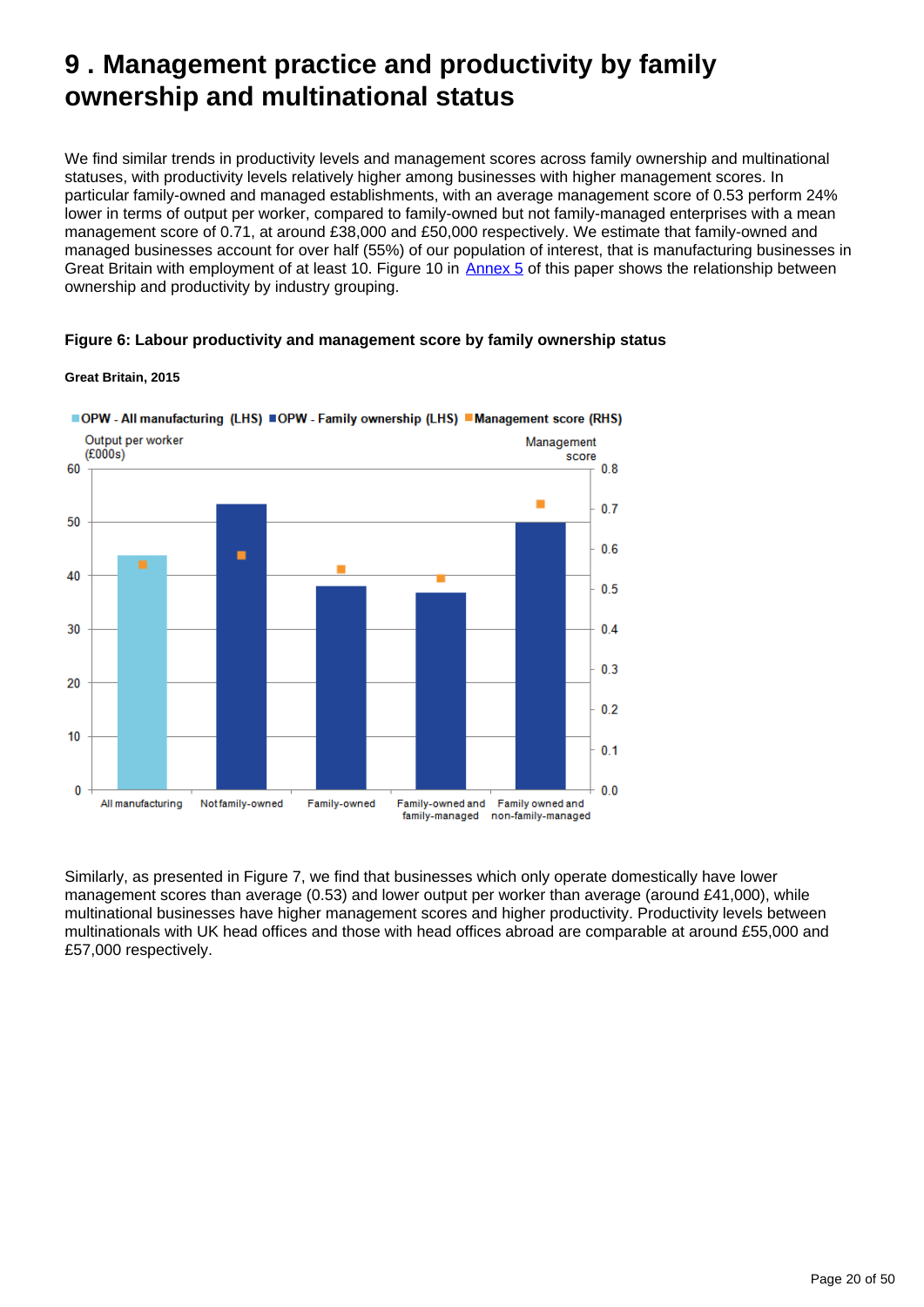#### **Figure 7: Labour productivity and management score by multinational status**

#### **Great Britain, 2015**



OPW - All manufacturing (LHS) OPW - Multinational status (LHS) Management score (RHS)

## <span id="page-20-0"></span>**10 . Estimating relationships between management practices and productivity**

Following on from the descriptive analysis of average management scores and productivity above, we use regression methods to estimate the strength of the relationships between productivity and business characteristics and management scores<sup>1</sup>. We start with a simple model, gradually adding characteristics as explanatory variables. Our first model looks at the relationship between management score and productivity, and shows that on a scale of 0 to 1, a 0.10 increase in management score is associated with an 8.6%  $^2$  increase in labour productivity. In terms of the distribution of management scores, there is a 0.13 difference between the median and the 75th percentile, which translates into a difference in productivity of 11.1%  $3$ . When we include controls for employment size, family ownership and management, multinational status, age and industry grouping, we find that a 0.10 increase in management score is associated with a 6.7% rise in productivity, and a difference in productivity of 8.7% between the median management score and the 75th percentile.

From the initial model (column 1), adding industry grouping indicators and employment size (in log form) reduces the associated increase in productivity of a change of management score by around a third  $4$  to 6.1%. Adding indicators for family-owned businesses and multinationals only marginally alter the coefficient on management score, but they do provide additional explanatory power, indicated by the increase in the adjusted R <sup>2 5</sup>.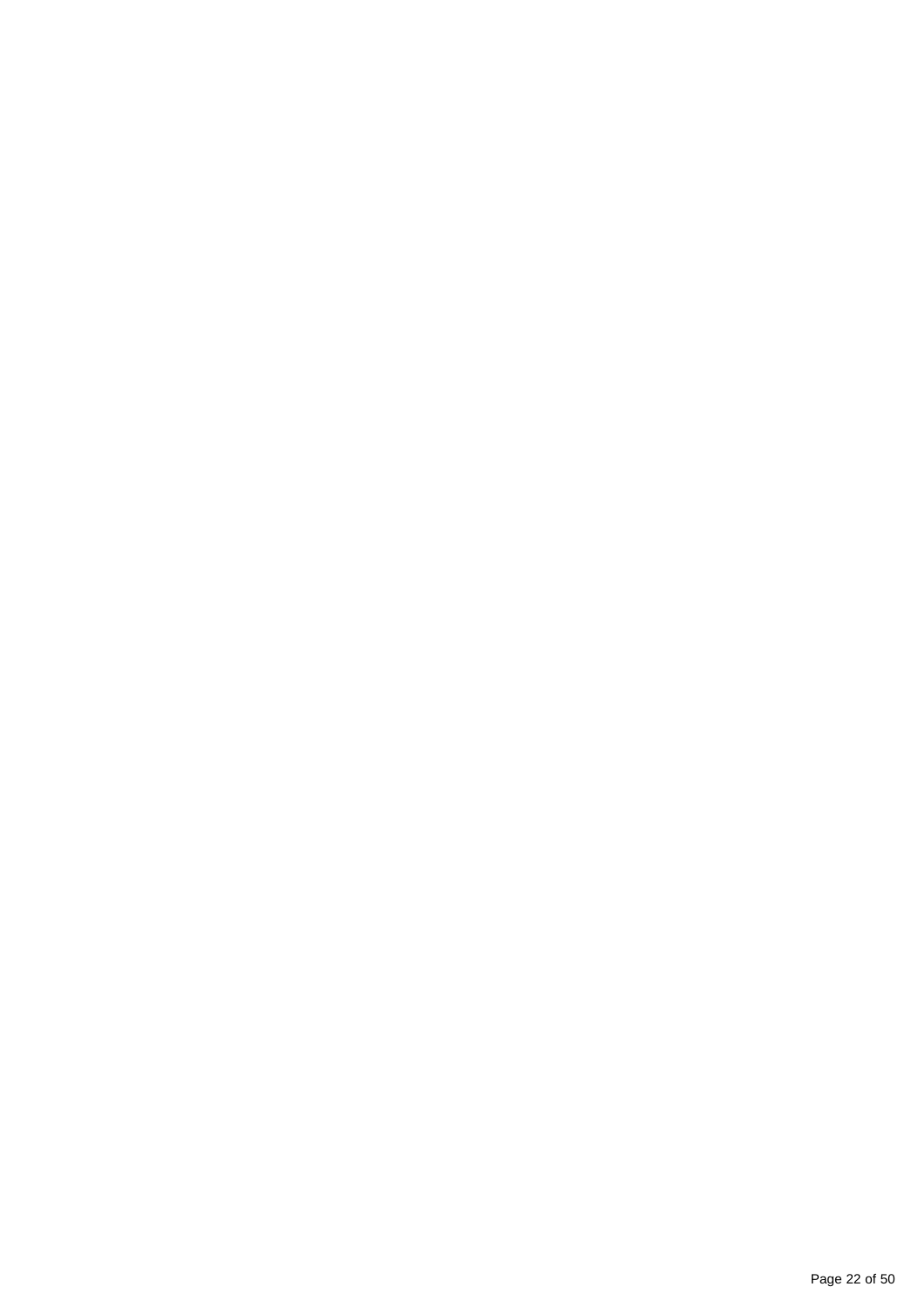**Table 4: Multivariate analysis of labour productivity at the business level**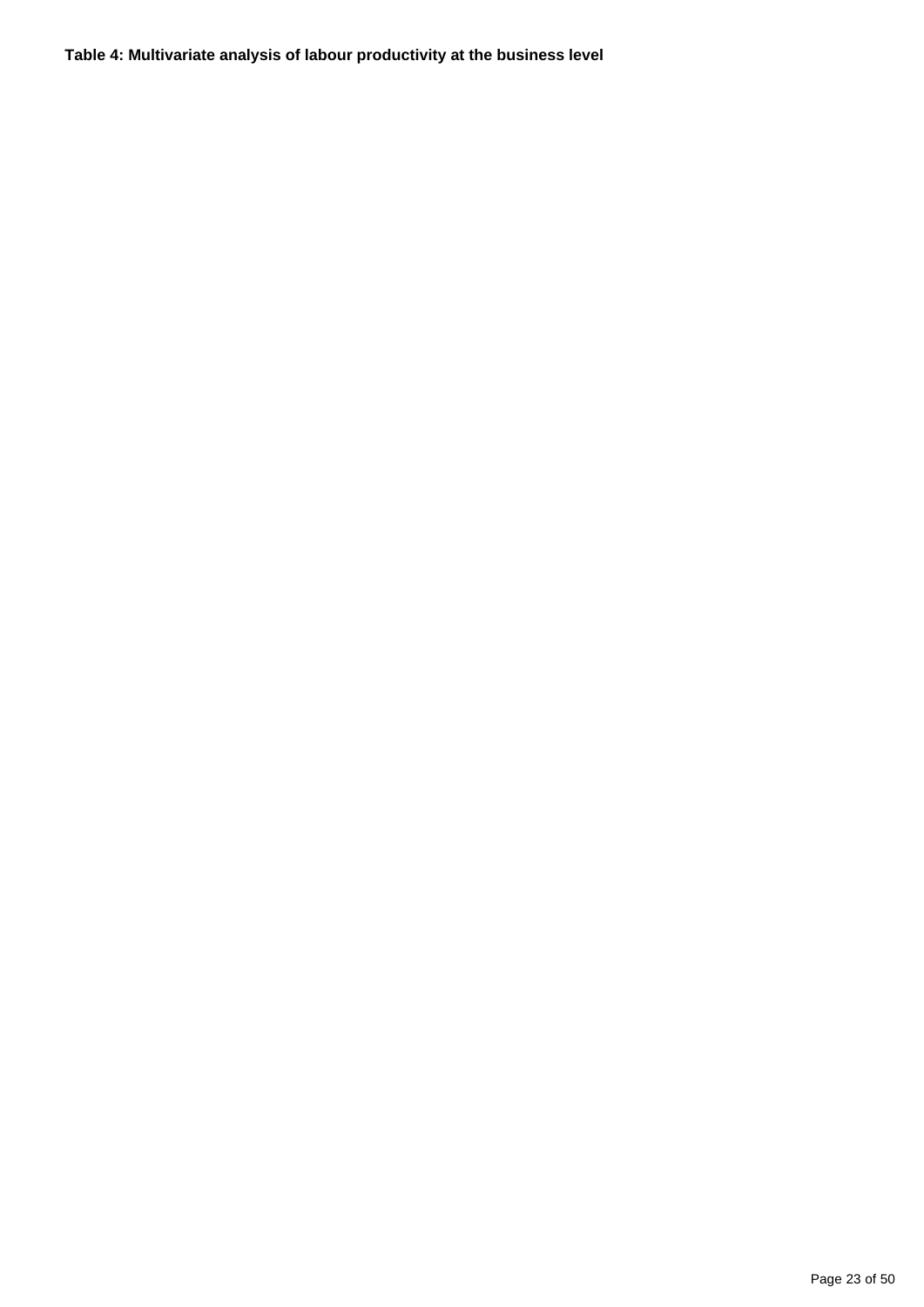#### Great Britain, 2015

|                              | (1)                       | (2)                       | (3)                       | (4)                       | (5)                       |
|------------------------------|---------------------------|---------------------------|---------------------------|---------------------------|---------------------------|
|                              | Log(Output<br>per worker) | Log(Output<br>per worker) | Log(Output<br>per worker) | Log(Output<br>per worker) | Log(Output<br>per worker) |
| Management score             | $0.855**$                 | $0.608**$                 | $0.609**$                 | $0.629**$                 | $0.669***$                |
|                              | (0.312)                   | (0.290)                   | (0.223)                   | (0.239)                   | (0.226)                   |
| Log(employment)              |                           | $0.049*$                  | 0.060                     | 0.060                     | 0.047                     |
|                              |                           | (0.027)                   | (0.038)                   | (0.037)                   | (0.042)                   |
| Family-owned business        |                           |                           | $-0.188***$               |                           |                           |
|                              |                           |                           | (0.051)                   |                           |                           |
| Family-owned and family-     |                           |                           |                           | $-0.162***$               | $-0.184***$               |
| managed business             |                           |                           |                           | (0.055)                   | (0.067)                   |
| Family-owned and non-family- |                           |                           |                           | $-0.271***$               | $-0.265***$               |
| managed business             |                           |                           |                           | (0.094)                   | (0.095)                   |
| Multinational (MPS data)     |                           |                           | $-0.136$                  | $-0.086$                  | $-0.090$                  |
|                              |                           |                           | (0.124)                   | (0.112)                   | (0.105)                   |
| UK Multinational (MPS data)  |                           |                           |                           | $-0.072$                  | $-0.080$                  |
|                              |                           |                           |                           | (0.114)                   | (0.115)                   |
| Age (years)                  |                           |                           |                           |                           | 0.017                     |
|                              |                           |                           |                           |                           | (0.068)                   |
| Age squared                  |                           |                           |                           |                           | $-0.000$                  |
|                              |                           |                           |                           |                           | (0.002)                   |
| Industry dummies             | No                        | Yes                       | Yes                       | Yes                       | Yes                       |
| $R^2$                        | 0.079                     | 0.184                     | 0.203                     | 0.205                     | 0.216                     |
| Adjusted R <sup>2</sup>      | 0.077                     | 0.171                     | 0.188                     | 0.187                     | 0.195                     |
| Equal family p-value         |                           |                           |                           | 0.302                     | 0.507                     |
| Joint multinationals p-value |                           |                           |                           | 0.519                     | 0.444                     |
| Joint industry p-value       |                           | 0.000                     | 0.000                     | 0.000                     | 0.000                     |
| Joint age p-value            |                           |                           |                           |                           | 0.622                     |
| Observations                 | 591                       | 591                       | 591                       | 591                       | 591                       |

Source: Office for National Statistics

Notes:

1. Standard errors in parentheses are clustered by industry and employment size band,  $p < 0.1$ ,  $p < 0.05$ ,  $\frac{1.24}{1.24}$  p < 0.01

2. Where we have indicated the inclusion of industry group dummies, we have included dummy variables for the industry groupings used in Figure 3 and elsewhere. A constant is also included in all regressions.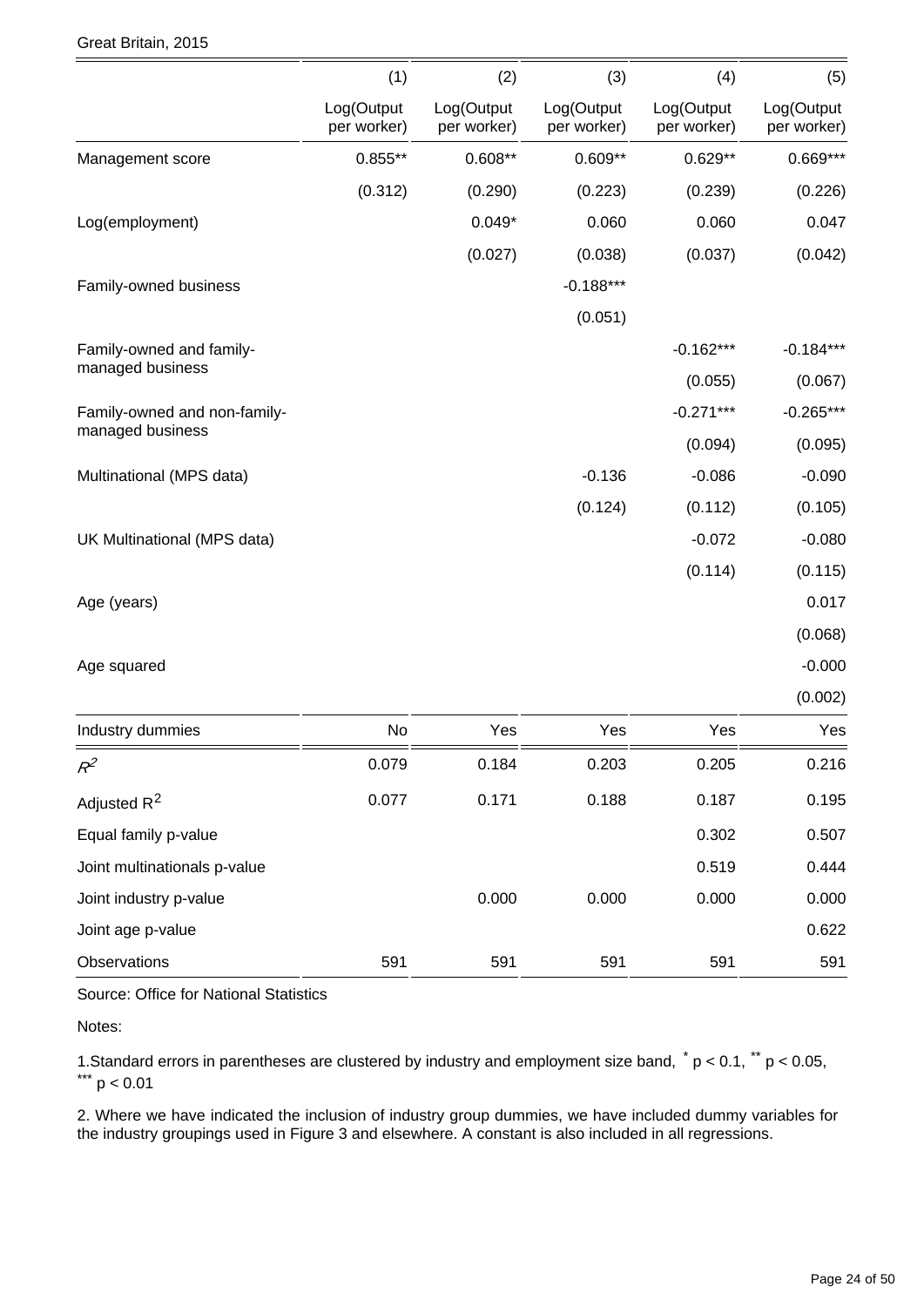3. "Equal family p-value" is the probability that coefficients for "Family-owned and family-managed business" and "Family-owned and non-family-managed business" are equal. "Joint multinationals p-value" is the probability that both coefficients for "Multinationals" and "UK Multinationals" are both zero, and "Joint industry p-value" is the probability that the coefficients for all the industry grouping dummies are zero. These probabilities are all estimated using F-tests.

4. Labour productivity is measured as output per worker (GVA/employment) in 2015 current prices.

5. Population of interest covers manufacturing businesses in Great Britain with employment of at least 10.

Another notable result from this regression is the relationship between productivity and family ownership, where family ownership is associated with 18.8% lower productivity, when we account for size, industry, management score and multinational status.

We find that that a 0.10 increase in management score increases productivity by 6.3%, when we divide familyowned businesses into those with and without family members in management, as well as between UK and non-UK based multinationals (column 4). We also find from this model that both types of family-ownership are associated with lower productivity. We find no statistically significant difference between the coefficients for the two family ownership indicators, despite the relative large difference in the coefficients6. This is in contrast to the pattern found in our descriptive statistics (Figure 6), where family-owned and non-family-managed businesses have higher management scores and productivity. These results indicate that management score and the other characteristics included in our regressions do not fully account for the relatively poor performance of familyowned businesses relative to non-family-owned businesses. This may be due to other aspects of management which have not been captured by our measure, and suggests an avenue for further work.

Finally, in column 5, we add a quadratic term for the age of the business in years, because age may be related positively to both management score and productivity. We hypothesise that more mature businesses may have more structured practices because they have had longer to implement them, and they are also likely to be more productive, either because they have had time to build up their stock of capital, which we have not included directly, or through competitive selection only more productive businesses survive in the medium or long term. However we do not find a significant relationship between age and productivity, conditional on our other explanatory variables. A larger sample with more explanatory power may provide further insight into this question. The differences between coefficients in columns 4 and 5 are relatively small.

### **Notes for: Estimating relationships between management practices and productivity**

- 1. We take logs of labour productivity, so the coefficients in our regressions represent a percentage change in productivity.
- 2. The coefficient is significant at the 5% level.
- 3. The median management score is 0.59 and the score for the 75th percentile is 0.72. Further information on percentiles of interest for both management score and labour productivity are included in [Annex 4.](https://www.ons.gov.ukhttps://publishing.onsdigital.co.uk/employmentandlabourmarket/peopleinwork/labourproductivity/articles/experimentaldataonthemanagementpracticesofmanufacturingbusinessesingreatbritain/experimentalestimatesfor2015#annex-4-distribution-of-management-score-and-labour-productivity)
- 4. Neither management score nor log employment are statistically significant, but the industry grouping variables are jointly significant at all conventional levels.
- 5. This improves the precision of the management score coefficient, although the standard error for log employment rises, indicating a relationship between log employment and the indicators for business type.
- 6. The f-test that both coefficients for family-ownership indicators are equal has a probability value of 0.302. Employment remains statistically insignificant and the indicators for multinationals are neither individually nor jointly significant.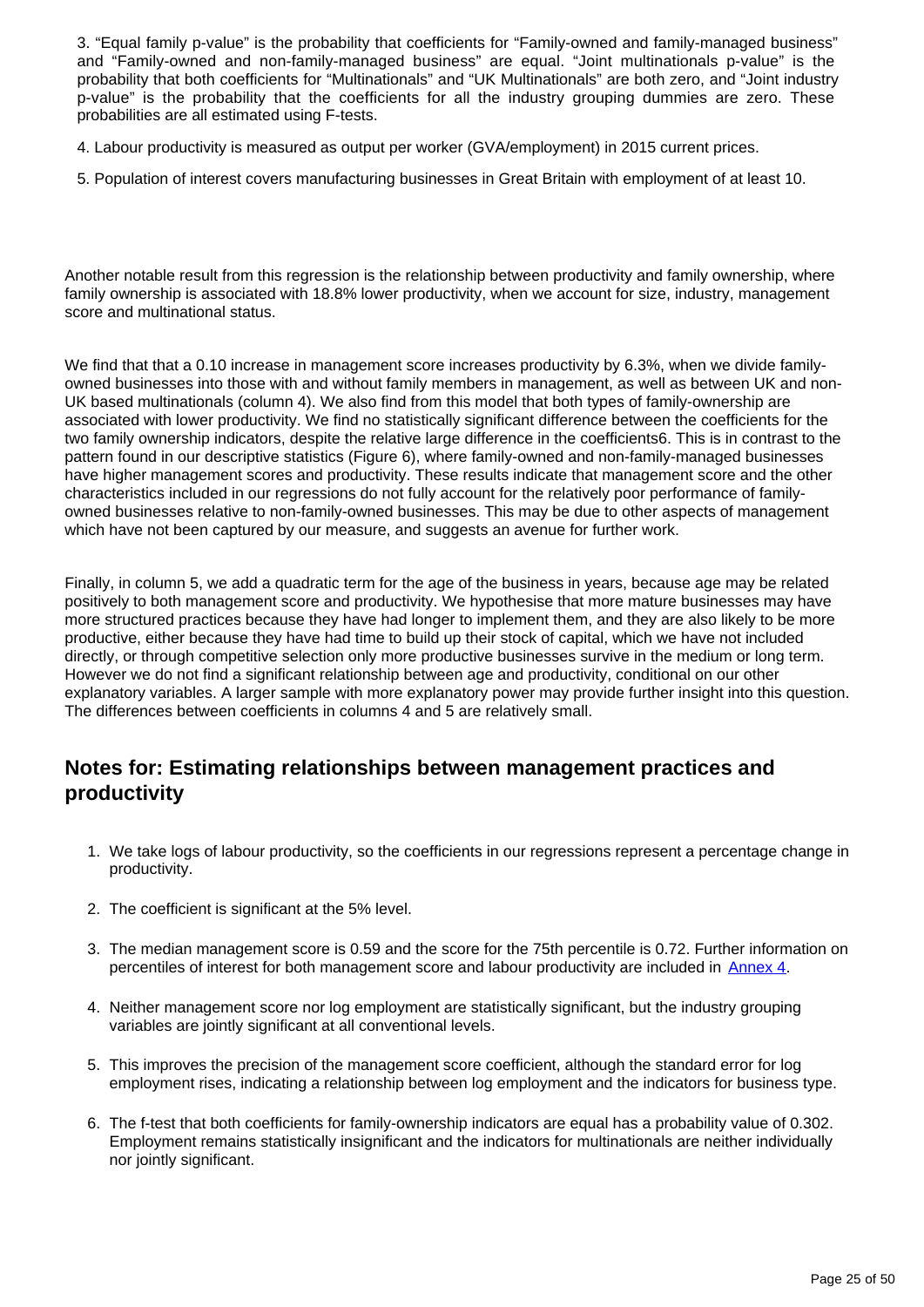## <span id="page-25-0"></span>**11 . Estimating the relationships between management scores and productivity by employment size**

The relationship between management practices and productivity may vary across different kinds of businesses. In particular we are interested in whether the relationship between productivity and management practices is different for family-owned businesses and whether this relationship varies with the employment size of the business. We estimate these relationships by adding interaction terms to the specification in column 5 of Table 4 and present the results in Table 5. The small sample may mean that we cannot pick up existing correlations but these regressions do suggest some interesting patterns for further investigation with a larger sample.

The first column examines interactions between management practices and family ownership. The coefficient on management score indicates the relationship for non-family-owned businesses, while the relationship for familyowned businesses is the sum of the management score coefficient and the interaction term (in the second row). Neither coefficient is statistically significant, but they are jointly significant at the 1% level. Notably, the coefficient on management score is very small, while the coefficient on the interaction term is larger than the coefficient for management score in column 5 of Table 4. Despite the lack of statistical significance, this suggests an interesting hypothesis, for future data collection and analysis, that the relationship between management practices and productivity may be stronger for family-owned businesses.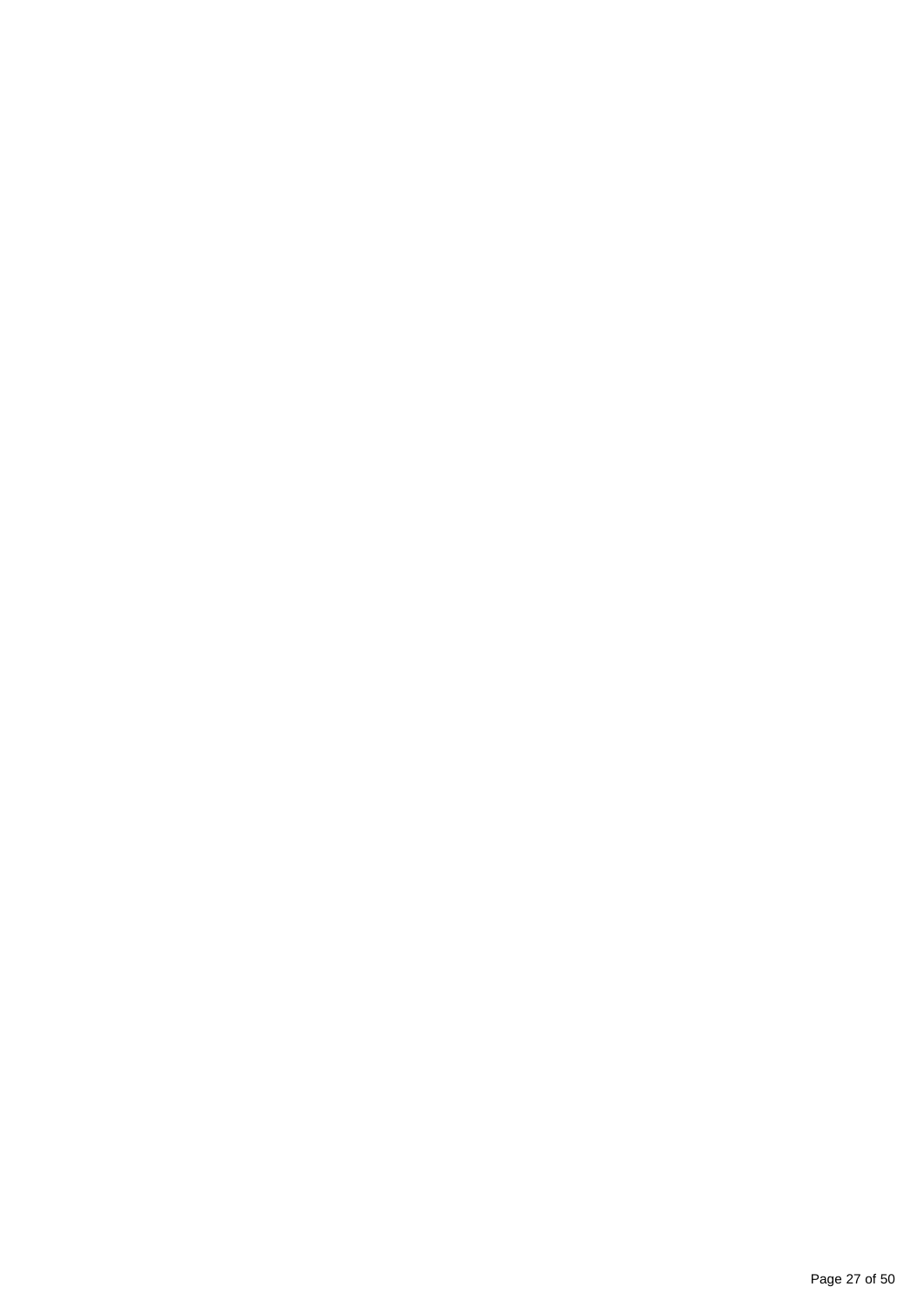**Table 5: Multivariate analysis of labour productivity including interactions with management score Great Britain, 2015**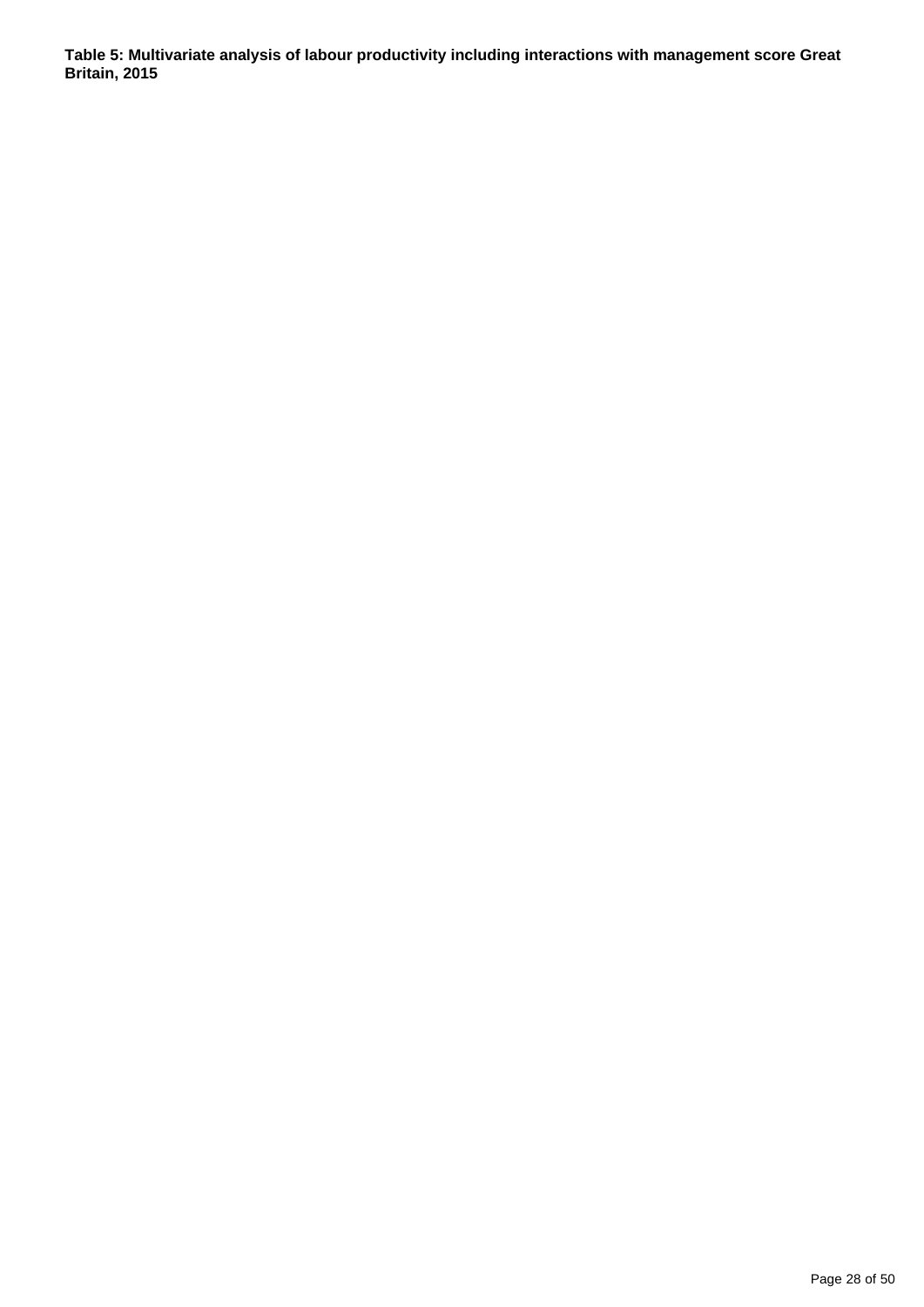#### Great Britain, 2015

|                                              | (1)                       | (2)                       | (3)                       |
|----------------------------------------------|---------------------------|---------------------------|---------------------------|
|                                              | Log(Output<br>per worker) | Log(Output<br>per worker) | Log(Output<br>per worker) |
| Management score                             | 0.152                     | $0.665***$                | $1.443*$                  |
|                                              | (0.464)                   | (0.234)                   | (0.802)                   |
| Management score x Family-owned business     | 0.834                     |                           |                           |
|                                              | (0.671)                   |                           |                           |
| Management score x Employment of 50-99       |                           | $-0.055$                  |                           |
|                                              |                           | (0.202)                   |                           |
| Management score x Employment of 100-249     |                           | $-0.192$                  |                           |
|                                              |                           | (0.236)                   |                           |
| Management score x Employment of 250+        |                           | $-0.178$                  |                           |
|                                              |                           | (0.316)                   |                           |
| Management score x Log(employment)           |                           |                           | $-0.249$                  |
|                                              |                           |                           | (0.205)                   |
| Log(employment)                              | 0.061                     | 0.083                     | 0.216                     |
|                                              | (0.042)                   | (0.071)                   | (0.153)                   |
| Family-owned and family-managed business     | $-0.631*$                 | $-0.188***$               | $-0.194***$               |
|                                              | $-0.354$                  | $-0.064$                  | $-0.065$                  |
| Family-owned and non-family-managed business | $-0.792*$                 | $-0.267***$               | $-0.270**$                |
|                                              | (0.412)                   | (0.095)                   | (0.099)                   |
| Multinational                                | $-0.041$                  | $-0.078$                  | $-0.077$                  |
|                                              | (0.102)                   | (0.108)                   | (0.097)                   |
| <b>UK Multinational</b>                      | $-0.11$                   | $-0.082$                  | $-0.083$                  |
|                                              | (0.112)                   | (0.116)                   | (0.114)                   |
| Age (years)                                  | 0.017                     | 0.018                     | 0.018                     |
|                                              | (0.060)                   | (0.067)                   | (0.067)                   |
| Age squared                                  | $\pmb{0}$                 | $\boldsymbol{0}$          | $\boldsymbol{0}$          |
|                                              | (0.002)                   | (0.002)                   | (0.002)                   |
| Industry dummies                             | Yes                       | Yes                       | Yes                       |
| $R^2$                                        | 0.231                     | 0.217                     | 0.221                     |
| Adjusted R <sup>2</sup>                      | 0.209                     | 0.193                     | 0.199                     |
| Equal family p-value                         | 0.198                     | 0.51                      | 0.538                     |
| Joint multinationals p-value                 | 0.557                     | 0.503                     | 0.462                     |
| Joint industry p-value                       | $\boldsymbol{0}$          | $\boldsymbol{0}$          | $\boldsymbol{0}$          |
| Joint age p-value                            | 0.732                     | 0.609                     | 0.613                     |
| Observations                                 | 591                       | 591                       | 591                       |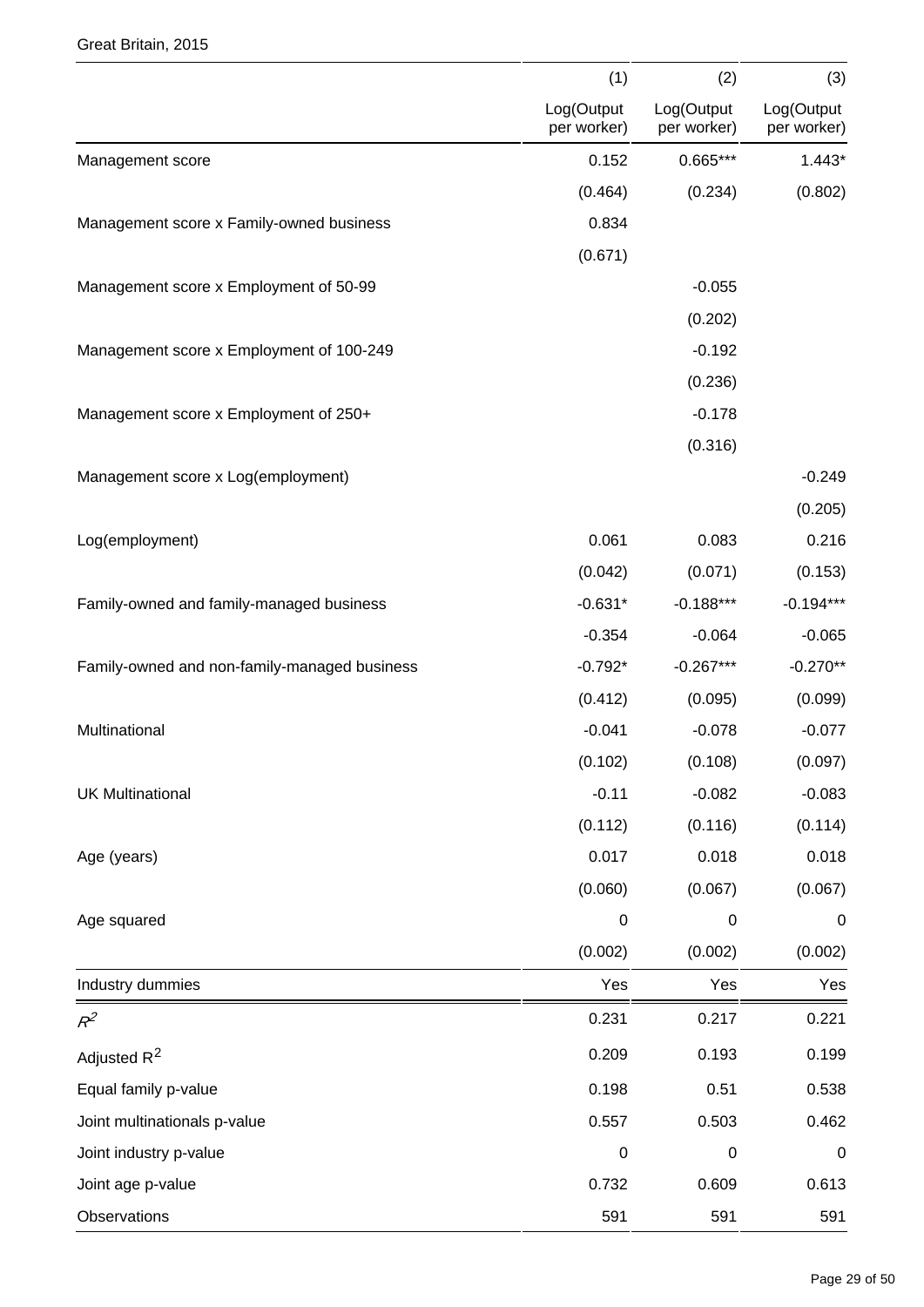Source: Office for National Statistics

Notes:

1.Standard errors in parentheses are clustered by industry and employment size band, \* p < 0.1, \*\* p < 0.05, \*\*\*  $p < 0.01$ 

2. Where we have indicated the inclusion of industry group dummies, we have included dummy variables for the industry groupings used in Figure 3 and elsewhere. A constant is also included in all regressions.

3. "Equal family p-value" is the probability that coefficients for "Family-owned and family-managed business" and "Family-owned and non-family-managed business" are equal. "Joint multinationals p-value" is the probability that both coefficients for "Multinationals" and "UK Multinationals" are both zero, "Joint industry pvalue" is the probability that the coefficients for all the industry grouping dummies are zero, and "Joint score pvalue" is the probability that all coefficients for management score and its interaction terms are zero. These probabilities are all estimated using F-tests.

4. Labour productivity is measured as output per worker (GVA /employment) in 2015 current prices.

5. Population of interest covers manufacturing businesses in Great Britain with employment of at least 10.

We investigate further in Table 5 whether the relationships we observe on productivity vary with the employment size of the business using two different specifications1. The results of the first specification indicate that, an increase in the management score of 0.1 is associated with a 6.7% increase in labour productivity2, and there are no significant differences to this for medium-sized or large businesses. In column 3, we interact management score and the log of employment. We find a weakly significant relationship between score and productivity, with no significance for the interaction term, but the coefficients on these two variables are jointly significant. Thus neither specification indicates that the relationship between management practices and productivity varies with size.

### **Notes for: Estimating the relationships between management scores and productivity by employment size**

- 1. The first, in column 2, uses indicators for the different size bands, using small businesses as the reference category. The second specification includes an interaction between score and the log of employment.
- 2. Statistically significant at the 1% level

### <span id="page-29-0"></span>**12 . Estimating relationships between detailed management scores and productivity**

The final area we examined is whether different components of management practices have different relationships with productivity – shown in Table 6. As presented in Table 3, we group our management questions into two groups – production monitoring and employment practices. Production monitoring includes the use of continuous improvement processes, key performance indicators and targets, while employment practices include basis for promotions, timescales for handling underperformance, and who makes hiring decisions <sup>1</sup>. We find that the monitoring score does not have a relationship with productivity (column 1), as the coefficient is very small and not significant, and that the coefficient for the employment score is broadly in line with estimates in previous specifications.

We next investigate the relationship with size, using interactions in the same way as column 3 in Table 5. Here we find that there is still a weakly significant relationship between employment practices and productivity, and a suggestion, albeit only weakly statistical significant, that the relationship is stronger for smaller businesses, as the coefficient on the employment management score is higher, and the coefficient on the interaction with employment is negative.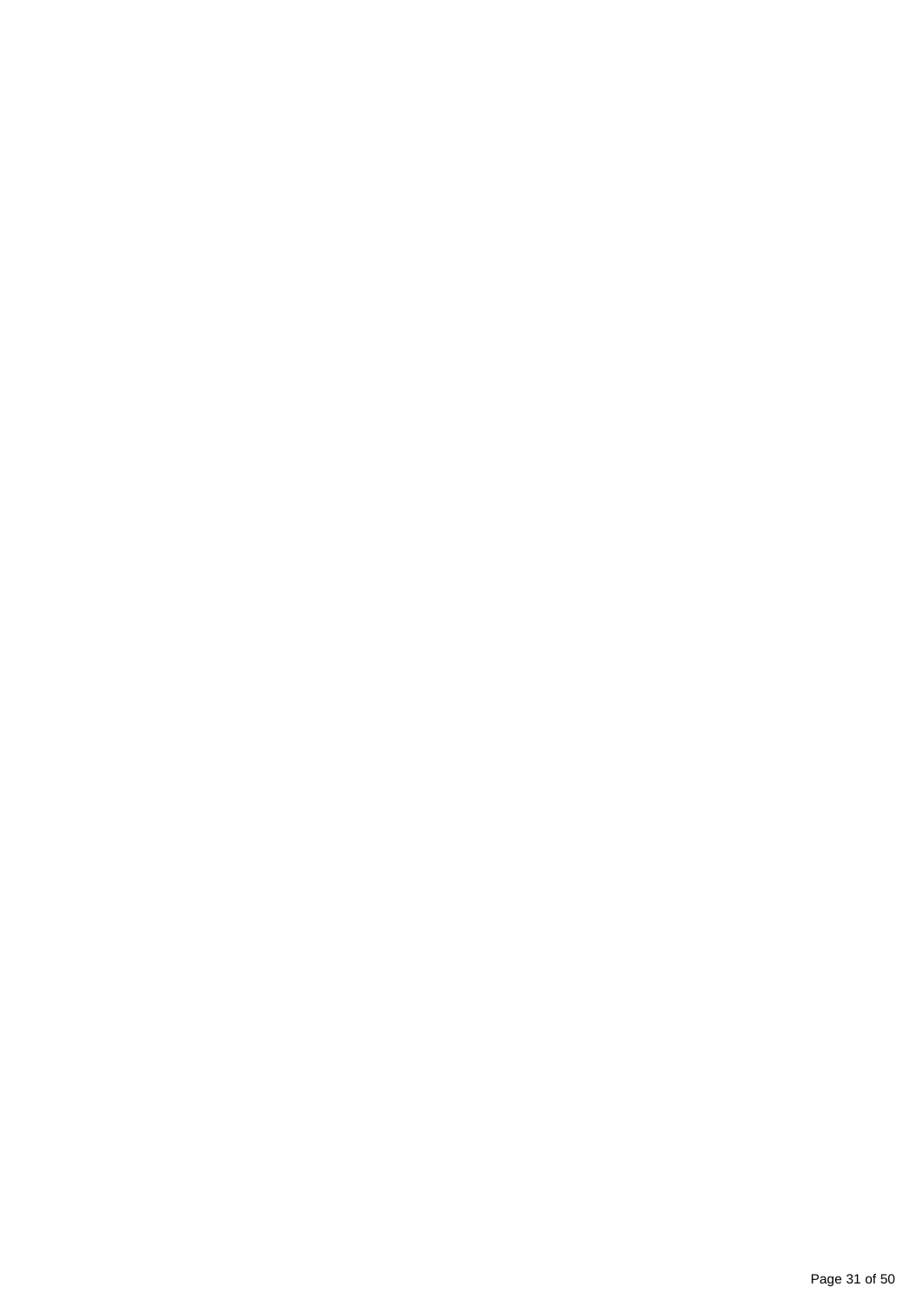**Table 6: Multivariate analysis of labour productivity and management practice categories**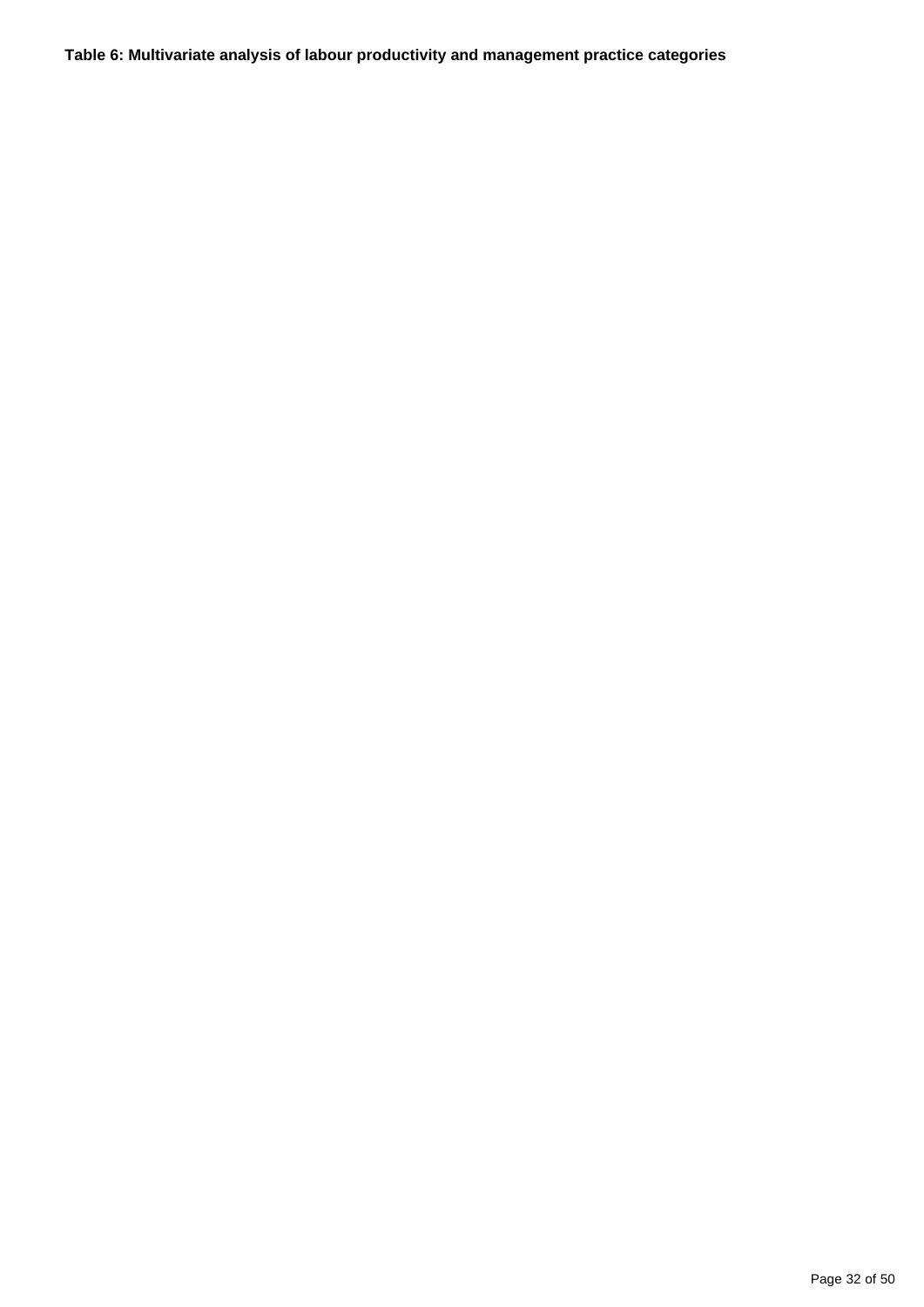#### Great Britain, 2015

|                                          | (1)                       | (2)                       | (3)                       |
|------------------------------------------|---------------------------|---------------------------|---------------------------|
|                                          | Log(Output per<br>worker) | Log(Output per<br>worker) | Log(Output per<br>worker) |
| Monitoring Management score              | 0.068                     | 0.064                     |                           |
|                                          | (0.143)                   | (0.620)                   |                           |
| Monitoring score x Log(employment)       |                           | $-0.008$                  |                           |
|                                          |                           | (0.174)                   |                           |
| <b>Employment Management score</b>       | $0.575**$                 | 1.396**                   |                           |
|                                          | (0.219)                   | (0.590)                   |                           |
| Employment score x Log(employment)       |                           | $-0.251*$                 |                           |
|                                          |                           | (0.134)                   |                           |
| (1) Continuous improvement               |                           |                           | $0.527**$                 |
|                                          |                           |                           | (0.194)                   |
| (2) Number of KPIs                       |                           |                           | 0.221                     |
|                                          |                           |                           | (0.174)                   |
| (3) Frequency of KPI monitoring          |                           |                           | $-0.250$                  |
|                                          |                           |                           | (0.238)                   |
| (4) Target timelines                     |                           |                           | 0.090                     |
|                                          |                           |                           | (0.103)                   |
| (5) Stretching targets                   |                           |                           | $-0.102$                  |
|                                          |                           |                           | (0.108)                   |
| (6) Promotions Score                     |                           |                           | $0.415***$                |
|                                          |                           |                           | (0.099)                   |
| (7) Underperformance Score               |                           |                           | 0.038                     |
|                                          |                           |                           | (0.084)                   |
| (8) Hiring Score                         |                           |                           | 0.000                     |
|                                          |                           |                           | (0.180)                   |
| Log(employment)                          | 0.039                     | 0.204                     | 0.048                     |
|                                          | (0.037)                   | (0.141)                   | (0.044)                   |
| Family-owned and family-managed business | $-0.173***$               | $-0.178***$               | $-0.238***$               |
|                                          | (0.054)                   | (0.053)                   | (0.055)                   |
| Family-owned and non-family-managed      | $-0.305***$               | $-0.307**$                | $-0.282**$                |
| business                                 | (0.105)                   | (0.115)                   | (0.106)                   |
| Multinational                            | $-0.049$                  | $-0.044$                  | $-0.138$                  |
|                                          | (0.107)                   | (0.095)                   | (0.102)                   |
| <b>UK Multinational</b>                  | $-0.093$                  | $-0.093$                  | $-0.059$                  |
|                                          | (0.112)                   | (0.110)                   | (0.107)                   |
| Age (years)                              | 0.017                     | 0.021                     | 0.015                     |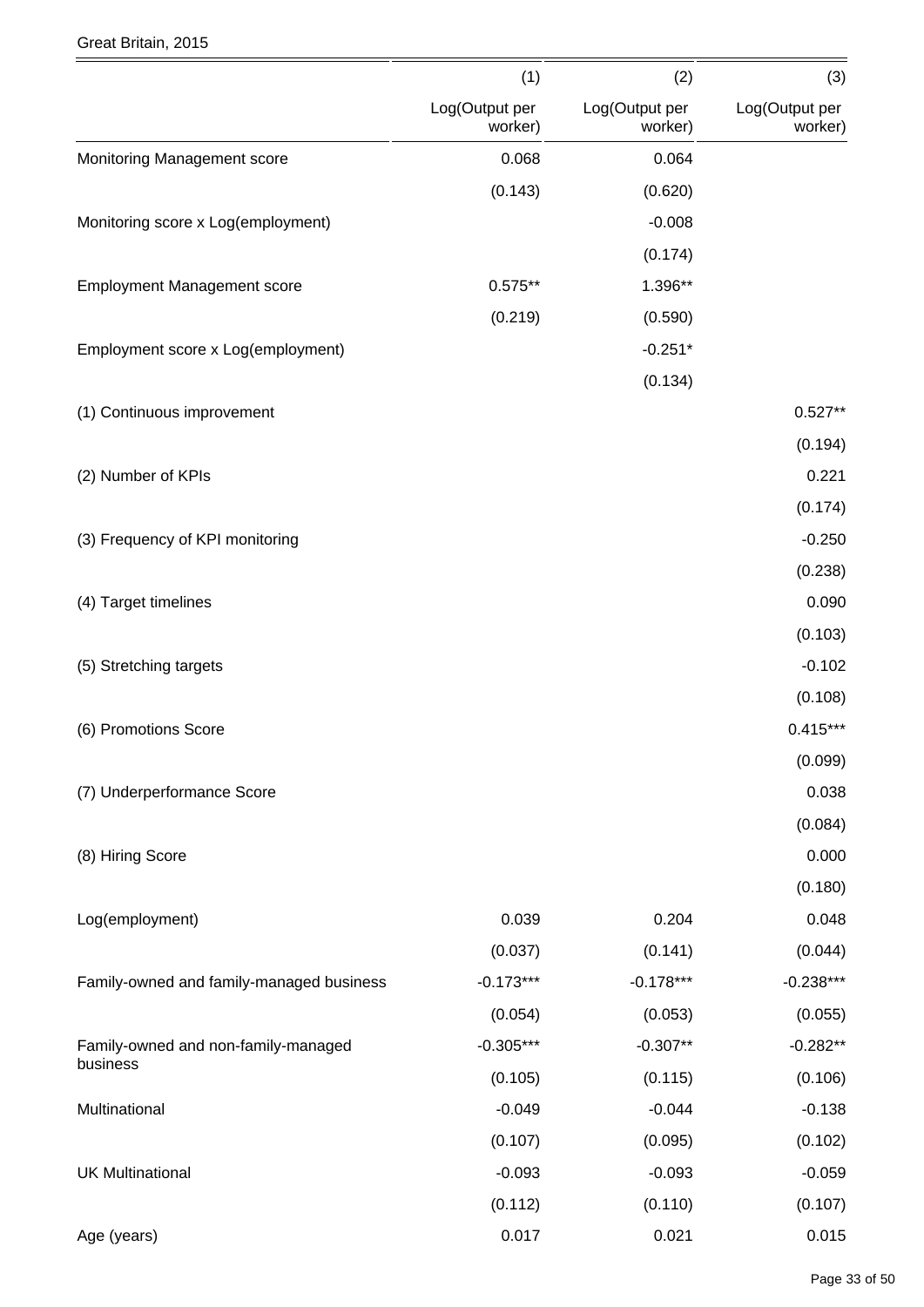|                              | (0.068)  | (0.067)  | (0.059)  |
|------------------------------|----------|----------|----------|
| Age squared                  | $-0.000$ | $-0.000$ | $-0.000$ |
|                              | (0.002)  | (0.002)  | (0.002)  |
| Industry dummies             | Yes      | Yes      | Yes      |
| $R^2$                        | 0.233    | 0.242    | 0.302    |
| Adjusted R <sup>2</sup>      | 0.211    | 0.219    | 0.274    |
| Equal family p-value         | 0.316    | 0.35     | 0.727    |
| Joint multinationals p-value | 0.532    | 0.504    | 0.301    |
| Joint industry p-value       | 0.000    | 0.000    | 0.000    |
| Joint age p-value            | 0.422    | 0.389    | 0.527    |
| Observations                 | 591      | 591      | 568      |

Source: Office for National Statistics

Notes:

1. Standard errors in parentheses are clustered by industry and employment size band, \* p < 0.1, \*\* p < 0.05, \*\*\*  $p < 0.01$ .

2. Where we have indicated the inclusion of industry group dummies, we have included dummy variables for the industry groupings used in Figure 3 and elsewhere. A constant is also included in all regressions.

3. "Equal family p-value" is the probability that coefficients for "Family-owned and family-managed business" and "Family-owned and non-family-managed business" are equal. "Joint multinationals p-value" is the probability that both coefficients for "Multinationals" and "UK Multinationals" are both zero, and "Joint industry p-value" is the probability that the coefficients for all the industry grouping dummies are zero. These probabilities are all estimated using F-tests.

4. Labour productivity is measured as output per worker (GVA/employment) in 2015 current prices.

5. Population of interest covers manufacturing businesses in Great Britain with employment of at least 10.

Finally we include the scores for each question individually. A few coefficients are notable: there are significant relationships between continuous improvement processes and promotions practices and productivity, with coefficients only slightly smaller than the overall employment score coefficient in column 1. At this point it is important to note that we cannot interpret causality from these estimates – the relationship may be that following these practices affects productivity in these directions and with these magnitudes, but an alternative explanation is that there is some other unobserved characteristic of these businesses which results in both following these practices and higher productivity. These results indicate an interesting direction for future analysis, to explore these potential relationships in more detail.

While not significant, it is interesting to note the large negative coefficient of 0.250 on the frequency of Key Performance Indicator (KPI) monitoring. Our data cannot distinguish between different kinds of KPIs, which may vary in their suitability for frequent monitoring, but this result suggests an interesting question of whether there is an optimum frequency of monitoring, which may be lower than expected.

### **Notes for: Estimating relationships between detailed management scores and productivity**

1. Further details of the questions can be found in **[Awano and Robinson \(2016\)](https://www.ons.gov.uk/employmentandlabourmarket/peopleinwork/labourproductivity/articles/experimentaldataonthemanagementpracticesofmanufacturingbusinessesingreatbritain/2016#annex-3-scoring-schedule)**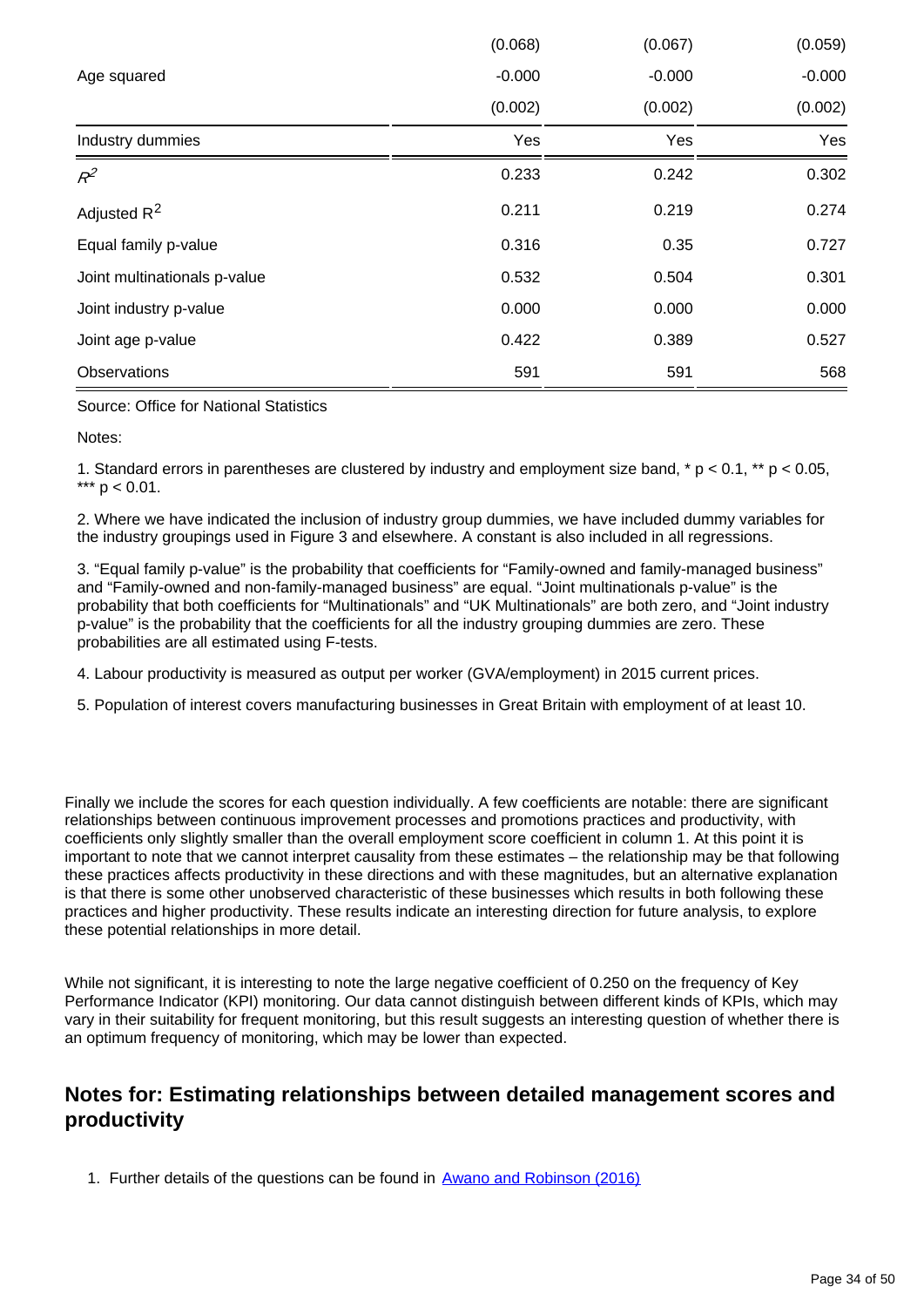## <span id="page-34-0"></span>**13 . Risks and limitations**

In our previous article, we showed that the Management Practices Survey (MPS) pilot achieved a 68% response rate, with the lowest percentage of responses among larger businesses – with 250 people or more in employment. We compare the productivity<sup>1</sup> of our respondent MPS sample against our non-respondents who had provided financial data on the Annual Business Survey (ABS). This is to examine the possibility of a bias which could indicate that our non-respondents are less productive than our respondents, and act as a signal regarding their management practices. We find no such bias, as Figure 8 shows that across all employment size bands, the productivity of non-respondents was comparable to that of our respondent sample, except for the largest employment size group, where productivity of non-respondents was significantly higher.





#### **Great Britain, 2015**

#### **Source: Office for National Statistics**

#### **Notes:**

- 1. Labour productivity is measured as output per worker (GVA/employment) in 2015 current prices.
- 2. Population of interest covers manufacturing businesses in Great Britain with employment of at least 10.

The result discussed above is supported by the linear probability regression results in Table 7, which shows significant negative association of employment size and turnover on businesses' probability to respond to the MPS survey (that is, larger businesses which are also expected to have higher levels of turnover are less likely to respond to the MPS survey). In general, we consider our sample size to be small, so estimates may not be very precise, but the substantial difference for large businesses is notable, and may imply that our sample, even once weighted, is not as representative as we would like. We however consider the broad findings of our analysis consistent with the literature and general expectations.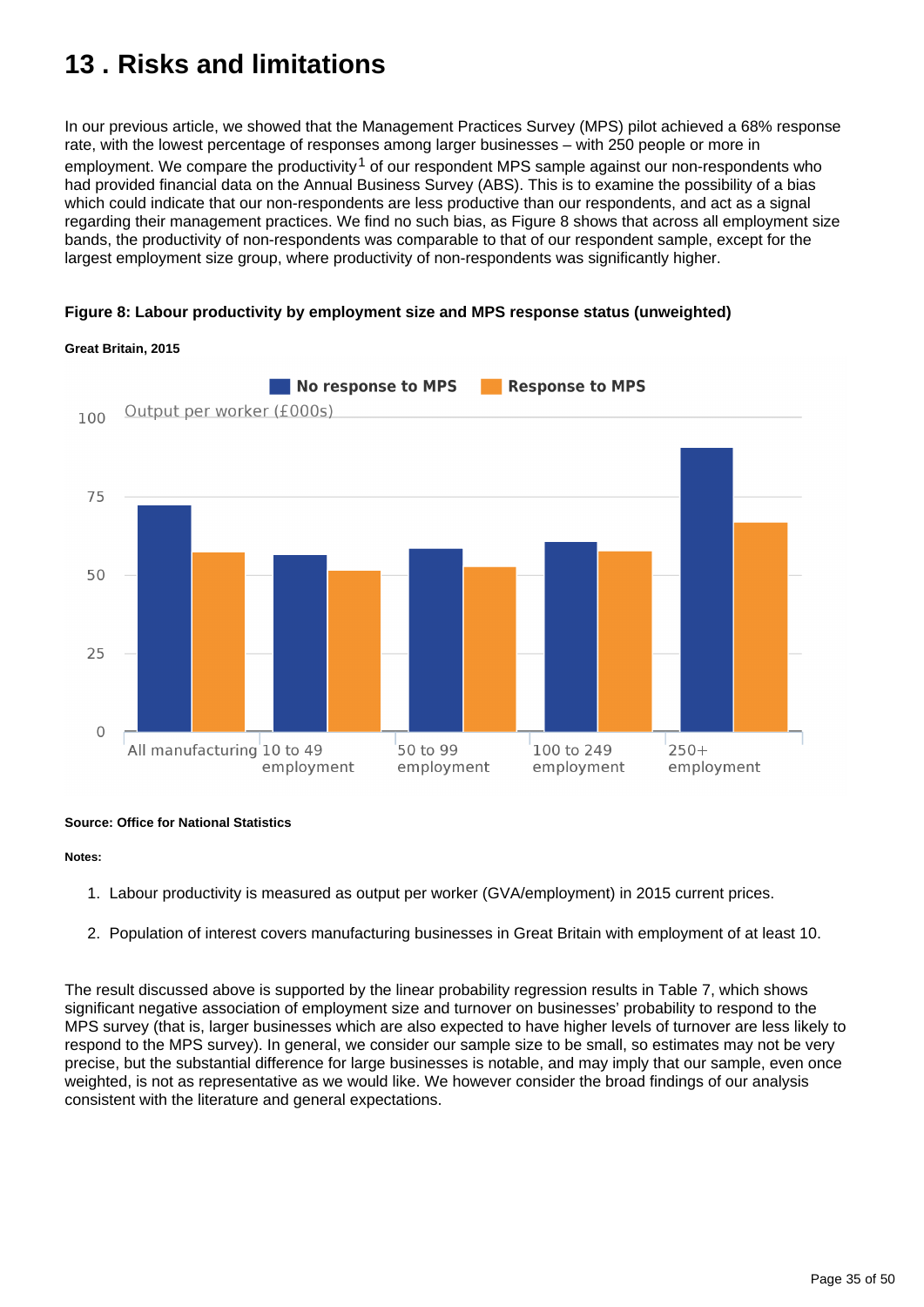#### **Table 7: Analysis of MPS response rates using Linear Probability Regression**

#### Great Britain, 2015

|                                         | (1)                   | (2)                             | (3)        | (4)                                      | (5)        | (6)         | (7)                             |
|-----------------------------------------|-----------------------|---------------------------------|------------|------------------------------------------|------------|-------------|---------------------------------|
|                                         | <b>MPS</b>            | <b>MPS</b><br>Response Response | <b>MPS</b> | <b>MPS</b><br>Response Response Response | <b>MPS</b> | <b>MPS</b>  | <b>MPS</b><br>Response Response |
| Log(employment)                         | $-0.029$ <sup>*</sup> |                                 | $-0.011$   | $-0.013$                                 |            | $-0.046***$ | $-0.046$                        |
|                                         | (0.012)               |                                 | (0.024)    | (0.025)                                  |            | (0.013)     | (0.057)                         |
| Log(turnover)                           |                       | $-0.022$ <sup>*</sup>           | $-0.015$   | $-0.013$                                 |            |             |                                 |
|                                         |                       | (0.009)                         | (0.018)    | (0.018)                                  |            |             |                                 |
| Log(Output per worker)                  |                       |                                 |            |                                          | $-0.065**$ | $-0.048*$   | $-0.049$                        |
|                                         |                       |                                 |            |                                          | (0.022)    | (0.023)     | (0.071)                         |
| Log(Output per worker) x Log            |                       |                                 |            |                                          |            |             | 0.000                           |
| (employment)                            |                       |                                 |            |                                          |            |             | (0.014)                         |
| Industry grouping dummies               | No                    | No                              | No         | Yes                                      | No         | Yes         | Yes                             |
| $R^2$                                   | 0.006                 | 0.007                           | 0.007      | 0.015                                    | 0.011      | 0.033       | 0.033                           |
| Adjusted R <sup>2</sup>                 | 0.005                 | 0.006                           | 0.005      | 0.006                                    | 0.010      | 0.023       | 0.022                           |
| Industry Joint Significance p-<br>value |                       |                                 |            | 0.387                                    |            | 0.646       | 0.647                           |
| Observations                            | 1026                  | 1026                            | 1026       | 1026                                     | 836        | 836         | 836                             |

Source: Office for National Statistics

Notes:

1. Standard errors in parentheses are robust to heteroskedasticity,  $* p < 0.1$ ,  $* p < 0.05$ ,  $** p < 0.01$ 

2. Where we have indicated the inclusion of industry group dummies, we have included dummy variables for the industry groupings used in Figure 3 and elsewhere. A constant is also included in all regressions.

3. "Joint industry p-value" is the probability that the coefficients for all industry grouping dummies are zero, estimated using an F-test.

4. Labour productivity is measured as output per worker (GVA/employment) in 2015 current prices

5. Population of interest covers manufacturing businesses in Great Britain with employment of at least 10.

When we check for the relationship between MPS response status and productivity using the linear probability model (column 5), we find a notably negative relationship between productivity and response rate  $2$ . A 100% increase in Output per worker is associated with a drop in response of  $5.4\%$ <sup>3</sup>. When we control for employment and industry, we find a significant negative relationship between size and response, but the relationship between productivity and response is not significant at conventional levels and the magnitude of the coefficient has reduced by over a quarter<sup>4</sup>.

Overall we conclude that there is some difference between businesses which respond to MPS and those who do not, with non-respondents likely to have higher productivity. Perhaps this may be because the businesses focus on activities which contribute to their measurable output. However once we control for size, the relationship is no longer significant. This suggests that our estimates of productivity may be underestimates, but using weights which adjust for non-response will account for much of this difference.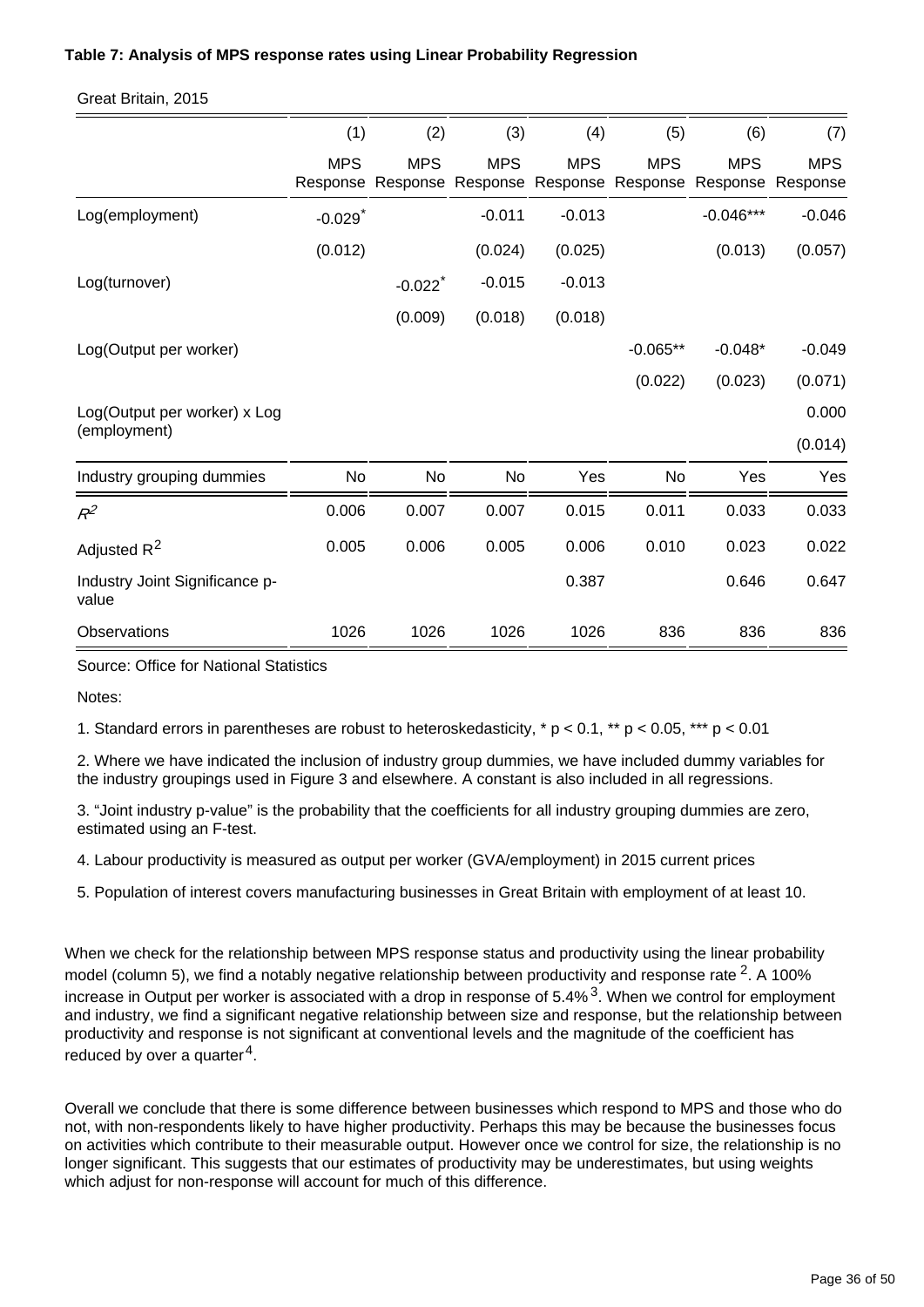### **Notes for: Risks and limitations**

- 1. Productivity is calculated as Gross Value Added per worker.
- 2. We also ran the same covariate specifications using a probit model, which gave very similar predicted responses and the same patterns of statistical significance. Results for these regressions are available on request.
- 3. Significant at the 5% level.
- 4. We introduce an interaction term to confirm whether the relationship between productivity and response varies by size. The coefficient on this term is negligible, indicating no impact.

### <span id="page-36-0"></span>**14 . Conclusion and next steps**

We have established that the use of structured management practices differ across manufacturing businesses, at different levels of stratification. Although we cannot conclude on causality, we find a strong relationship between higher management practice scores and employment size, with the strongest association for smaller businesses (10 to 49).

We have also established a positive relationship between higher management practices scores and higher levels of labour productivity. We find the use of structured management practices higher across larger businesses, multinationals and non-family-owned businesses and consequently find these groups outperforming their peers in terms of productivity. Our estimate of this relationship shows that an increase in the management score of 0.1 is associated with an increase in labour productivity of 8.6%, and when conditioning on certain business characteristics, including size and industry, we find an increase in score of 0.1 is associated with an increase of 6.7%. However, these groups only account for a small share of the British manufacturing sector, with only 5 in every 100 businesses in the large (250 and over) employment size group, just 16 in every 100 businesses being a multinational, and only around 8 in every 100 manufacturing firms being family-owned and not family-managed.

These results support the importance of structured management practices among the determinants of higher productivity levels. However, a larger dataset could strengthen the findings in this analysis, and there are further aspects of management, such as employee engagement and development, which were not covered in the Management Practices Survey pilot, which might provide further insight into business performance. Further work could be carried out with interactions with other factors such as capital, indicators of innovation and the level of skills within businesses. With sufficient data, variations across regions could also be explored to inform regional policy.

## <span id="page-36-1"></span>**15 . References**

Awano, Gaganan & Harriet Robinson, 2016, "[Experimental data on the management practices of manufacturing](https://www.ons.gov.uk/employmentandlabourmarket/peopleinwork/labourproductivity/articles/experimentaldataonthemanagementpracticesofmanufacturingbusinessesingreatbritain/2016)  [businesses in Great Britain: 2016"](https://www.ons.gov.uk/employmentandlabourmarket/peopleinwork/labourproductivity/articles/experimentaldataonthemanagementpracticesofmanufacturingbusinessesingreatbritain/2016), Office for National Statistics,

Ayoubkhani, Daniel, 2014, "A Comparison between Annual Business Survey and National Accounts Measures of [Value Added"](http://webarchive.nationalarchives.gov.uk/20160105160709/http:/ons.gov.uk/ons/rel/abs/annual-business-survey/a-comparison-between-abs-and-national-accounts-measures-of-value-added/index.html), Office for National Statistics

Barnett, Alina, Sandra Batten, Adrian Chiu Jeremy Franklin & Maria Sebastia-Barriel, 2014, "The UK productivity puzzle", Bank of England Quarterly Bulletin, Q2

Bloom, Nicholas, Erik Brynjolfsson, Lucia Foster, Ron Jarmin, Itay Saporta-Eksten and John Van Reenen, 2013, "Management in America", Working Papers 13-01, Center for Economic Studies, U.S. Census Bureau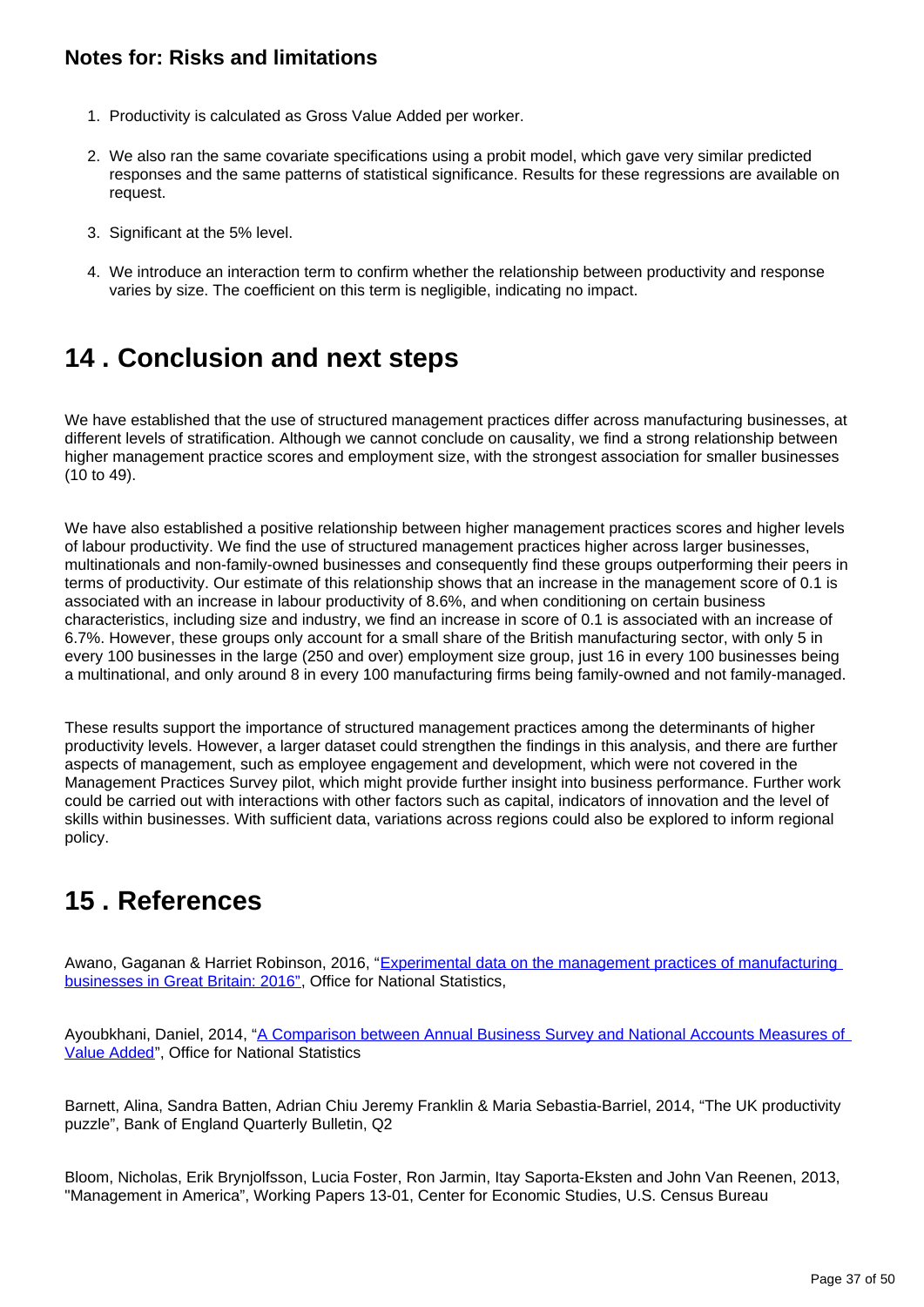Bloom, Nicholas, Renata Lemos, Raffaella Sadun, Daniela Scur and John Van Reenen, 2014, "The New Empirical Economics of Management", CEP Occasional Papers, 41, Centre for Economic Performance, LSE.

Bloom, Nicholas, Erik Brynjolfsson, Lucia Foster, Ron Jarmin, Megha Patnaik, Itay Saporta-Eksten and John Van Reenen, 2016, "What Drives Differences in Management?", Stanford mimeo

Goodridge, Peter, Jonathan Haskel and Gavin Wallis, 2015, "Accounting for the UK Productivity Puzzle: A Decomposition and Predictions", Working Papers, Imperial College, London

### <span id="page-37-0"></span>**16 . Annex 1 – Characteristics of businesses in the Management Practices Survey (MPS) pilot**

We present results on average management scores and labour productivity based on several characteristics.

### **Industry**

Results by industry are based on industry divisions, grouped to avoid disclosure, and in line with our labour productivity estimates where possible. We use the following groups:

- Food, beverages and tobacco (SIC 2007 divisions 10 to 12)
- Textiles, wearing apparel and leather (SIC 2007 divisions 13 to 15)
- Wood, paper products and printing (SIC 2007 divisions 16 to 18)
- Chemicals, Pharmaceuticals, rubber, plastics and non-metallic minerals (SIC 2007 divisions 20 to 23)
- Basic metals and metal products (SIC 2007 divisions 24 to 25)
- Computer etc products, Electrical equipment (SIC 2007 divisions 26 to 27)
- Machinery and equipment, Transport equipment (SIC 2007 divisions 28 to 30)
- Coke and petroleum, and Other (SIC 2007 divisions 19 and 31 to 33)

### **Size**

Results by business size are based on employment, for small, medium-sized and large businesses. Employment includes all employees and any working proprietors. Small businesses include those with employment between 10 and 49, medium-sized businesses are between 50 and 249, and large businesses have employment of at least 250. We further split medium-sized businesses between those with employment of 50 to 99 and those with employment of 100 to 249.

### **Family ownership**

We included questions on whether the business was family-owned and if so, whether the managing director is a member of the owning family, to identify family-owned businesses and differentiate between businesses which were both family-owned and family run, and those with external senior management.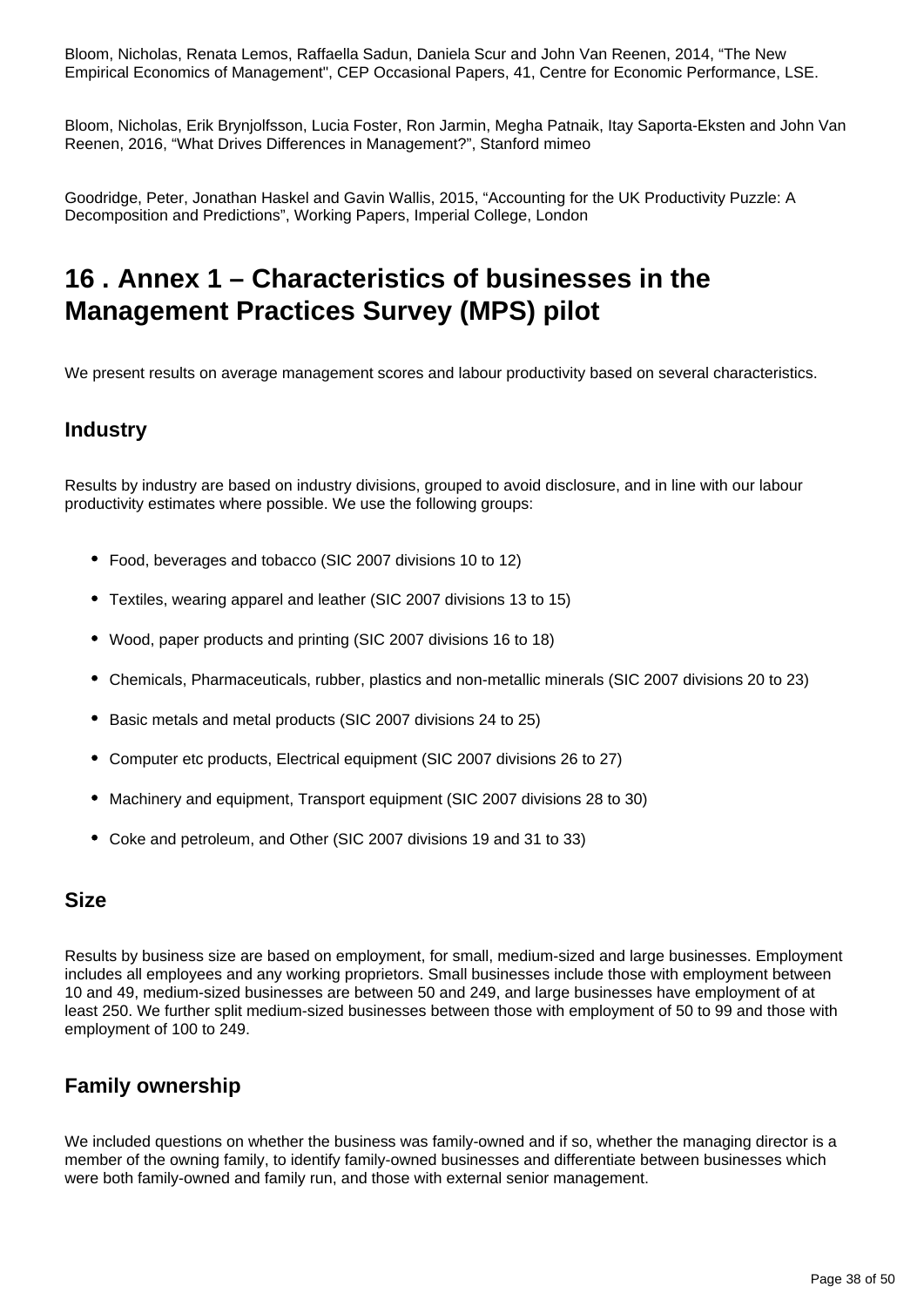### **Multinationals**

We asked respondents whether their businesses had units in other countries to identify multinational businesses. We further asked those who responded affirmatively whether they had their head office outside the UK, to distinguish between UK-based and non-UK based multinational businesses. We further compared our results for these questions with data held on the Interdepartmental Business Register (IDBR) with information on business ownership and found a close relationship, which validated our response. In this article we present analysis based on the data collected in the Management Practices Survey (MPS).

## <span id="page-38-0"></span>**17 . Annex 2 – Composition of manufacturing industries by business types**

This annex includes information on the distribution of various business characteristics. Table 8 presents information on industry composition by employment size, showing what percentage of businesses in each industry fall into each employment size band. Table 9 and Table 10 present information on how many businesses in each industry are family-owned and how many are multinationals respectively; Table 11 and Table 12 present similar information but by employment size bands rather than industry.

#### **Table 8: Distribution of manufacturing businesses by industry groups and employment size**

| Manufacturing industry groupings                                                     | 10 to 49   | 50 to 99   | 100 to 249 | $250+$     | Total |
|--------------------------------------------------------------------------------------|------------|------------|------------|------------|-------|
|                                                                                      | employment | employment | employment | employment |       |
| Food, beverages and tobacco (10 to 12)                                               | 67.7%      | 13.5%      | 9.4%       | 9.4%       | 100%  |
| Textiles, wearing apparel and leather (13 to<br>15)                                  | 85.8%      | 7.5%       | 5.1%       | 1.5%       | 100%  |
| Wood, paper products and printing (16 to 18)                                         | 76.8%      | 13.0%      | 6.1%       | 4.1%       | 100%  |
| Chemicals, Pharmaceuticals, rubber, plastics<br>and non-metallic minerals (20 to 23) | 65.4%      | 17.0%      | 11.5%      | 6.2%       | 100%  |
| Basic metals and metal products (24 to 25)                                           | 77.6%      | 15.2%      | 4.1%       | 3.1%       | 100%  |
| Computer etc products, Electrical equipment<br>(26 to 27)                            | 69.2%      | 17.5%      | 8.3%       | 5.0%       | 100%  |
| Machinery and equipment, Transport<br>equipment (28 to 30)                           | 72.0%      | 12.2%      | 8.4%       | 7.4%       | 100%  |
| Coke and Petroleum, Other (19 and 31 to 33)                                          | 80.0%      | 10.0%      | 6.0%       | 4.0%       | 100%  |
| TOTAL                                                                                | 74.0%      | 13.6%      | 7.3%       | 5.1%       | 100%  |

Great Britain, 2015

Source: Office for National Statistics

Notes: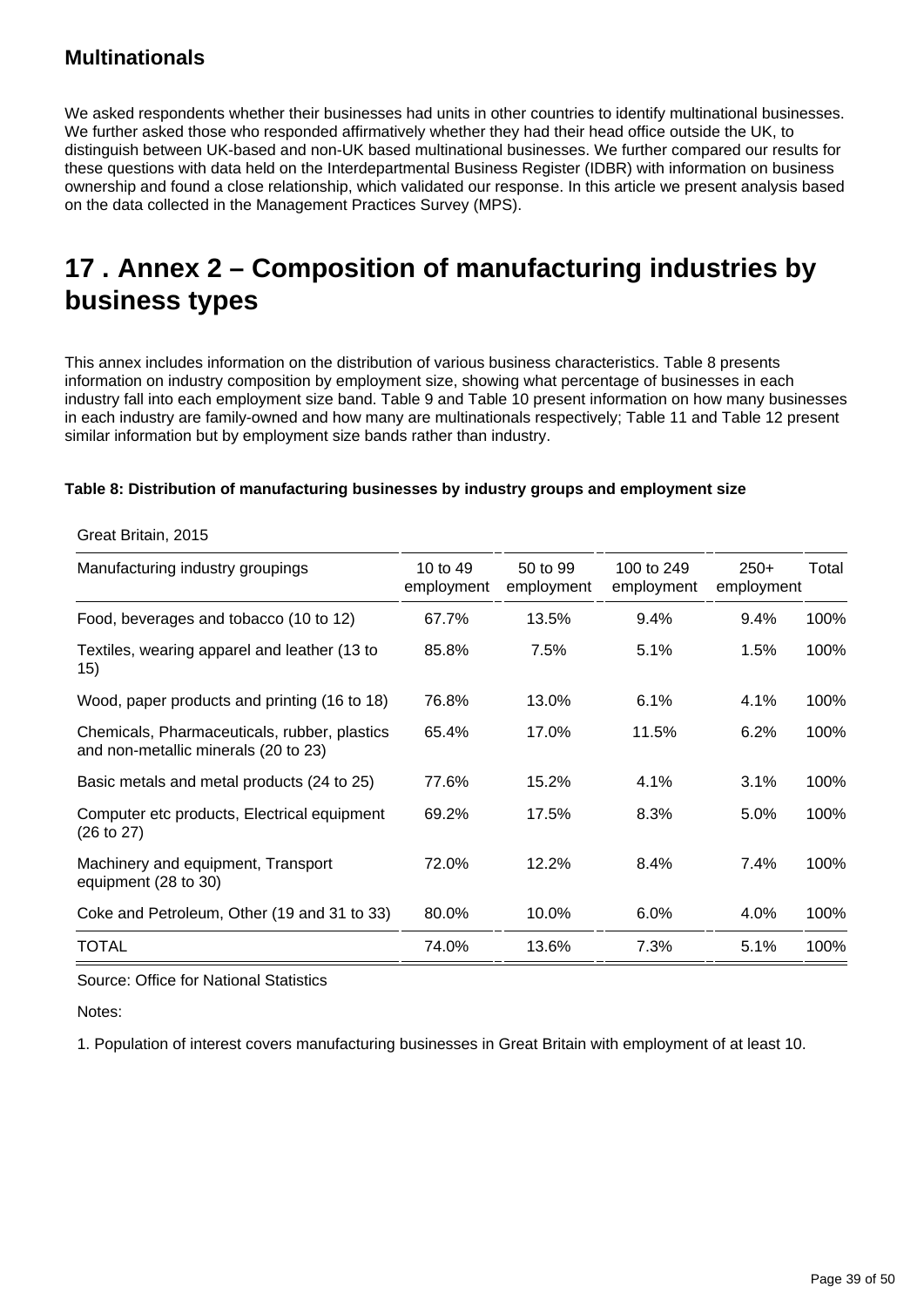#### **Table 9: Share of family-owned businesses by industry groups**

| Great Britain, 2015 |  |
|---------------------|--|
|                     |  |

| Manufacturing industry groupings                                                                | Share of businesses which are family-<br>owned |
|-------------------------------------------------------------------------------------------------|------------------------------------------------|
| Food, beverages and tobacco (10 to 12)                                                          | 83.0%                                          |
| Textiles, wearing apparel and leather (13 to 15)                                                | 78.0%                                          |
| Wood, paper products and printing (16 to 18)                                                    | 67.6%                                          |
| Chemicals, Pharmaceuticals, rubber, plastics and non-metallic<br>minerals $(20 \text{ to } 23)$ | 62.7%                                          |
| Basic metals and metal products (24 to 25)                                                      | 63.4%                                          |
| Computer etc products, Electrical equipment (26 to 27)                                          | 48.3%                                          |
| Machinery and equipment, Transport equipment (28 to 30)                                         | 52.5%                                          |
| Coke and Petroleum, Other (19 and 31 to 33)                                                     | 58.9%                                          |
| All Manufacturing                                                                               | 63.7%                                          |

Source: Office for National Statistics

#### Notes:

1. Population of interest covers manufacturing businesses in Great Britain with employment of at least 10.

#### **Table 10: Share of multinational businesses by industry groups**

#### Great Britain, 2015

| Manufacturing industry groupings                                                     | Share of businesses which are<br><b>Multinationals</b> |
|--------------------------------------------------------------------------------------|--------------------------------------------------------|
| Food, beverages and tobacco (10 to 12)                                               | $9.9\%$                                                |
| Textiles, wearing apparel and leather (13 to 15)                                     | 8.0%                                                   |
| Wood, paper products and printing (16 to 18)                                         | 10.2%                                                  |
| Chemicals, Pharmaceuticals, rubber, plastics and non-metallic<br>minerals (20 to 23) | 29.3%                                                  |
| Basic metals and metal products (24 to 25)                                           | 11.6%                                                  |
| Computer etc products, Electrical equipment (26 to 27)                               | 21.1%                                                  |
| Machinery and equipment, Transport equipment (28 to 30)                              | 20.5%                                                  |
| Coke and Petroleum, Other (19 and 31 to 33)                                          | 17.7%                                                  |
| All Manufacturing                                                                    | 16.4%                                                  |

Source: Office for National Statistics

Notes: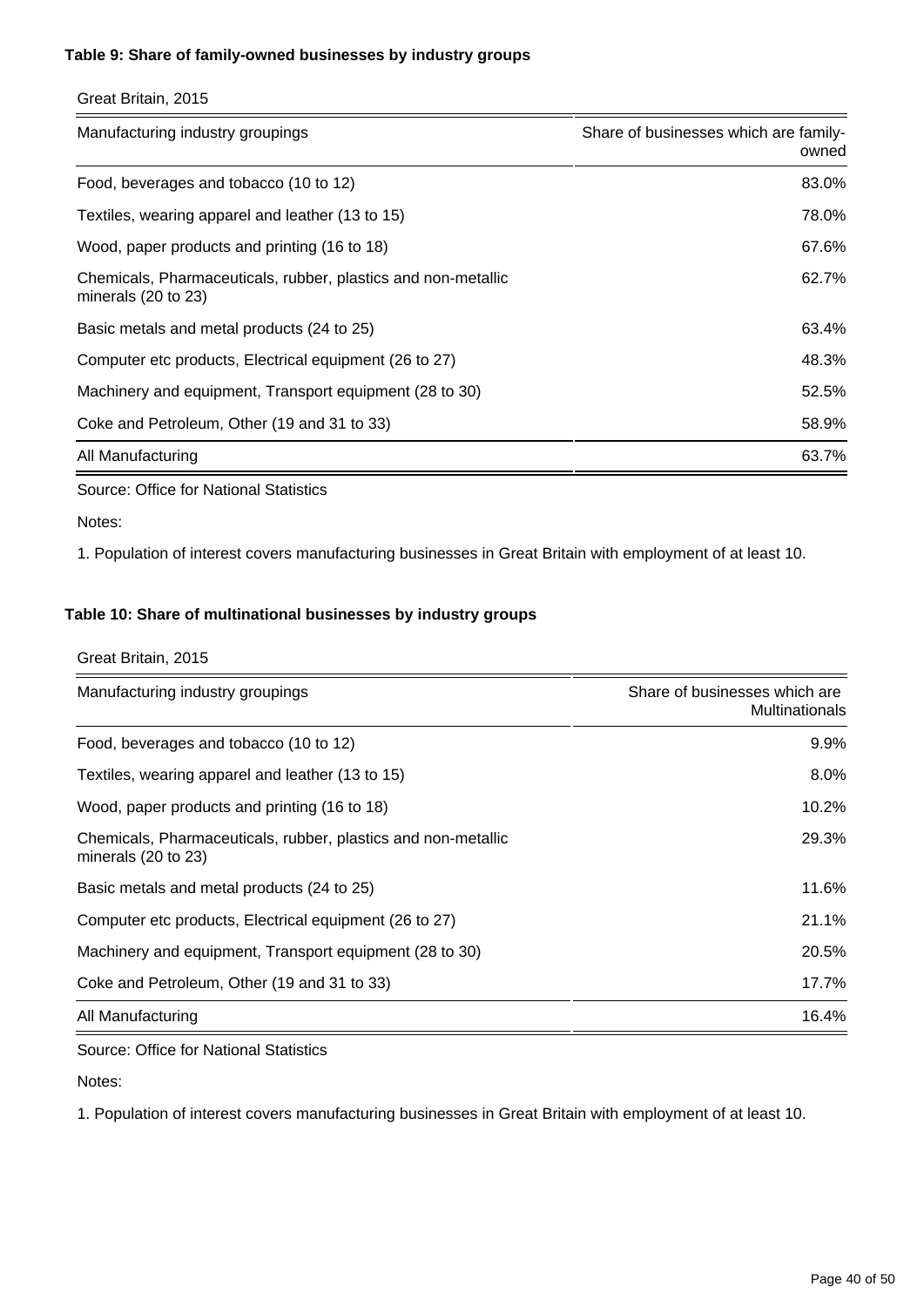#### **Table 11: Share of family-owned businesses by employment size**

| Share of businesses which are family-owned |
|--------------------------------------------|
| 68.5%                                      |
| 56.3%                                      |
| 52.6%                                      |
| 28.6%                                      |
| 63.7%                                      |
|                                            |

Source: Office for National Statistics

Notes:

1. Population of interest covers manufacturing businesses in Great Britain with employment of at least 10.

#### **Table 12: Share of multinational businesses by employment size**

| Great Britain, 2015                     |                                              |
|-----------------------------------------|----------------------------------------------|
| <b>Employment size</b>                  | Share of businesses which are Multinationals |
| Small (10 to 49 employment)             | 5.3%                                         |
| Medium (band 1) (50 to 99 employment)   | 36.1%                                        |
| Medium (band 2) (100 to 249 employment) | 46.1%                                        |
| Large (250+ employment)                 | 81.5%                                        |
| All Manufacturing                       | 16.4%                                        |

Source: Office for National Statistics

Notes: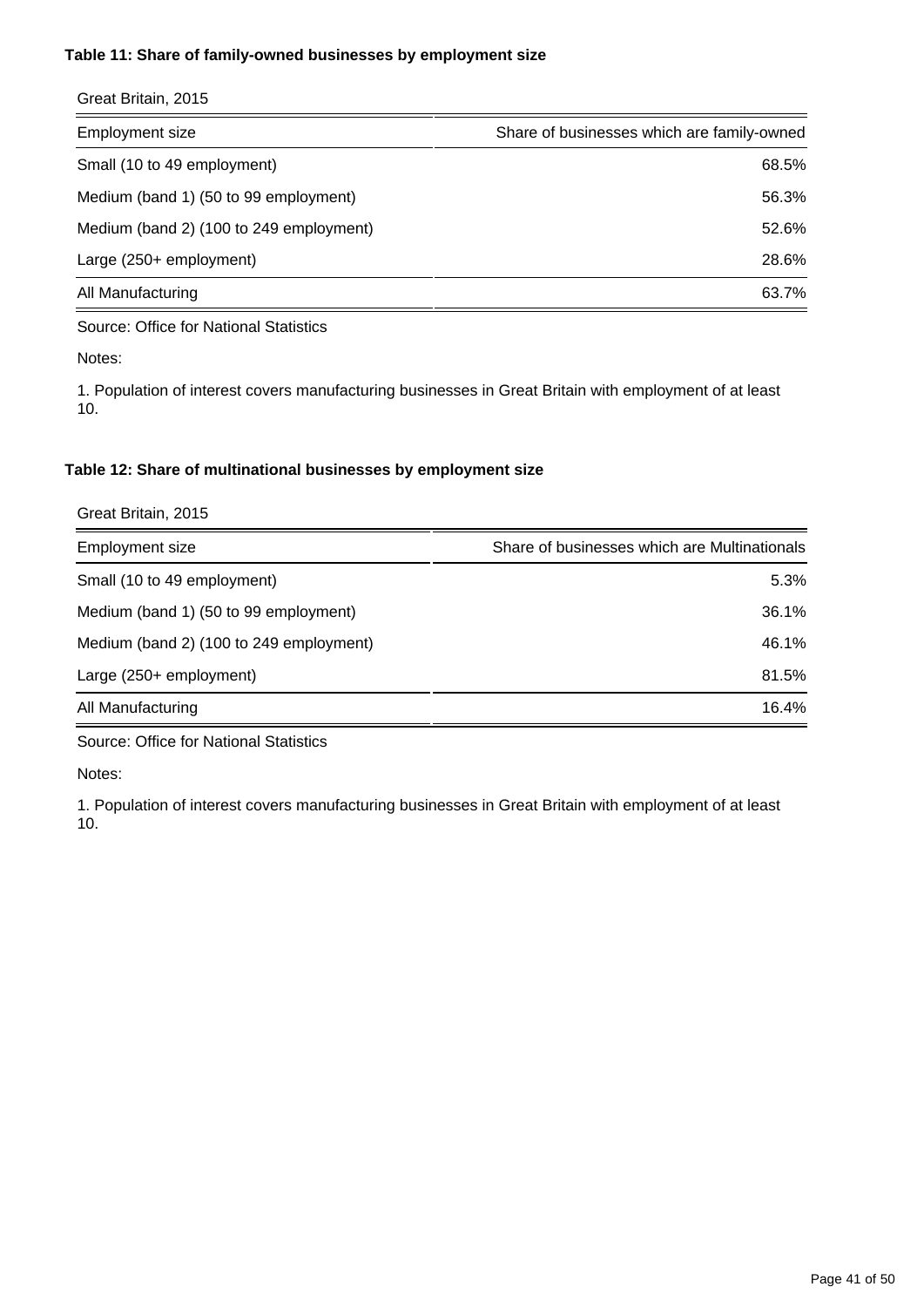#### **Table 13: Distribution of manufacturing businesses by age**

| <b>Business age</b>              | All<br>manufacturing | Non-family-owned<br>businesses | Family-owned<br>businesses |
|----------------------------------|----------------------|--------------------------------|----------------------------|
| Up to 5 years                    | 5.6%                 | 6.2%                           | 5.3%                       |
| Over 5 years, up to 10 years     | 11.4%                | 16.9%                          | 8.1%                       |
| Over 10 years, up to 20<br>years | 35.1%                | 31.0%                          | 37.5%                      |
| Over 20 years                    | 47.9%                | 46.0%                          | 49.0%                      |
| <b>TOTAL</b>                     | 100.0%               | 100.0%                         | 100.0%                     |

Great Britain, 2015

Source: Office for National Statistics

Notes:

1. Population of interest covers manufacturing businesses in Great Britain with employment of at least 10.

## <span id="page-41-0"></span>**18 . Annex 3 – Scoring schedule**

This annex includes details of the survey questions on management practices and how responses were scored. For unanswered questions, individual question scores were left as missing. The average score for the business is the mean score for all questions with a non-missing score value.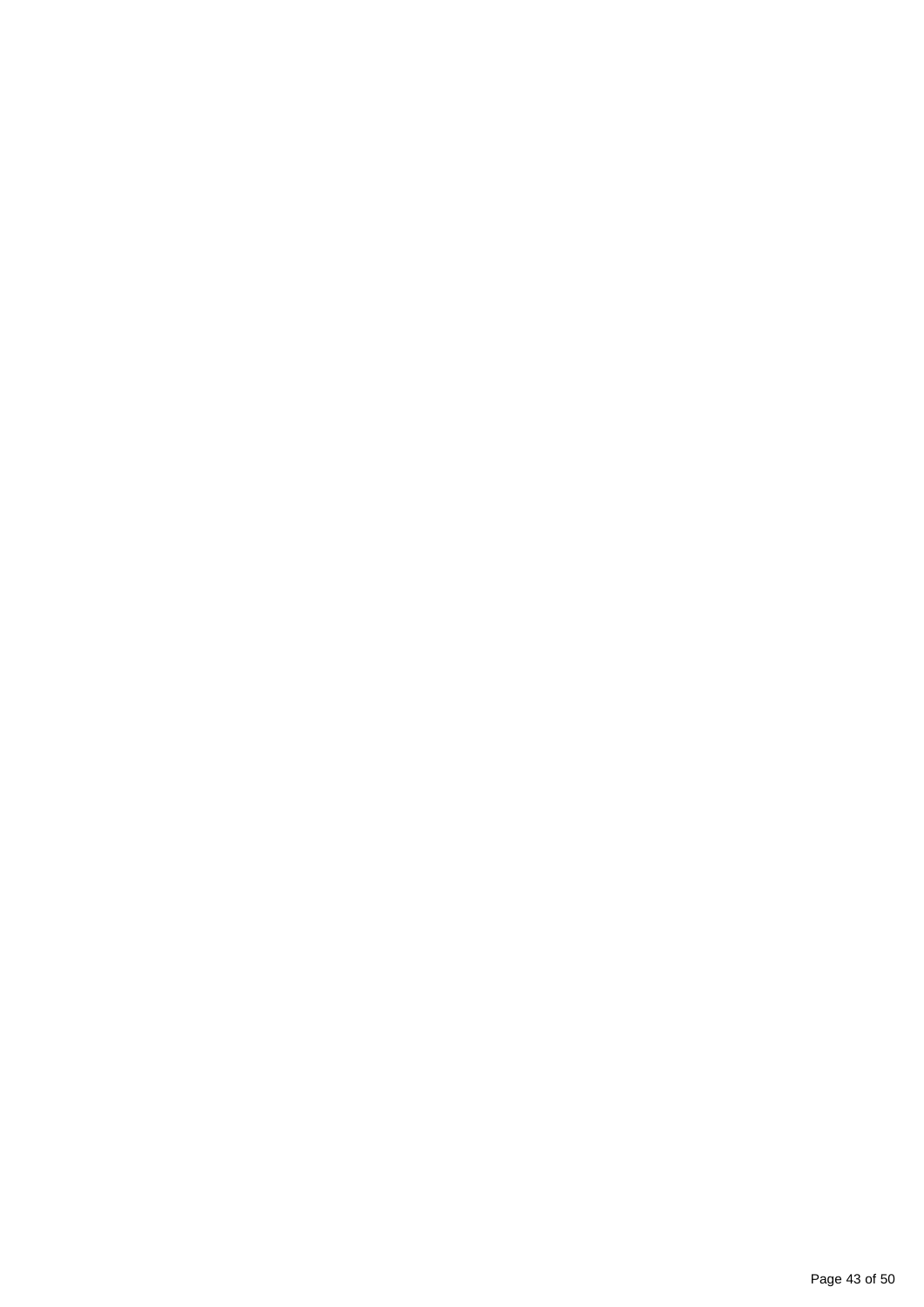**Table 14: Scoring system of the Management Practices Survey by question**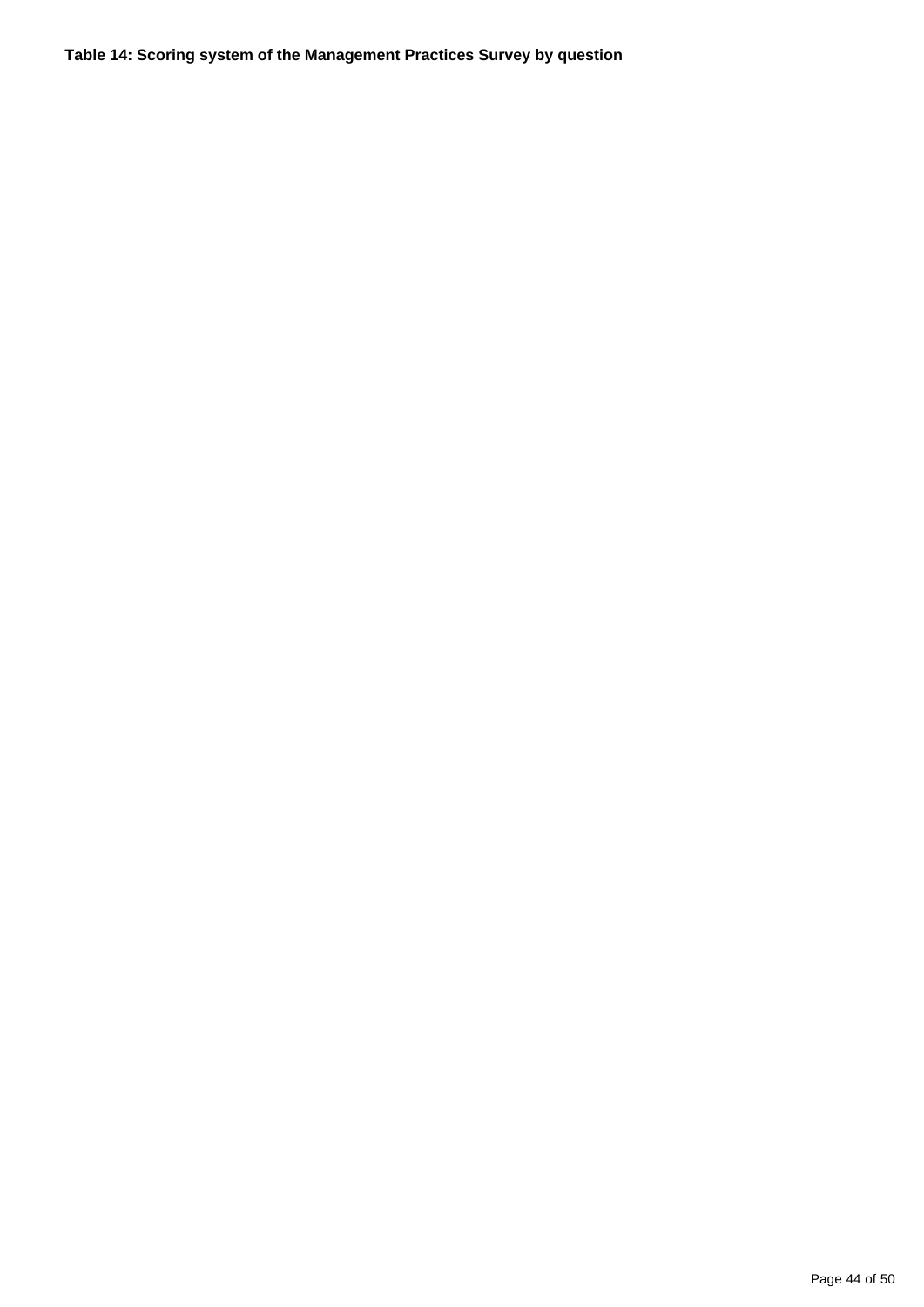| Question                                                                                                                                                          | Score |
|-------------------------------------------------------------------------------------------------------------------------------------------------------------------|-------|
| 1 In 2015, what generally best describes what happened at this business when a production problem<br>arose?                                                       |       |
| a We fixed it but did not take further action                                                                                                                     | 1/3   |
| b We fixed it and took action to make sure that it did not happen again                                                                                           | 2/3   |
| c We fixed it and took action to make sure that it did not happen again, and had a continuous<br>improvement process to anticipate problems like these in advance | 1     |
| d No action was taken                                                                                                                                             | 0     |
| 2 In 2015, how many key performance indicators were monitored at this business?                                                                                   |       |
| a 1 to 2 key performance indicators                                                                                                                               | 1/3   |
| b 3 to 9 key performance indicators                                                                                                                               | 2/3   |
| c 10 or more key performance indicators                                                                                                                           | 1     |
| d No key performance indicators                                                                                                                                   | 0     |
| 3 In 2015, how frequently were the key performance indicators reviewed at this business?                                                                          |       |
| a Annually                                                                                                                                                        | 1/6   |
| b Quarterly                                                                                                                                                       | 1/3   |
| c Monthly                                                                                                                                                         | 1/2   |
| d Weekly                                                                                                                                                          | 2/3   |
| e Daily                                                                                                                                                           | 5/6   |
| f Hourly or more frequently                                                                                                                                       | 1     |
| g Never                                                                                                                                                           | 0     |
| 4 In 2015, what best describes the time frame of production targets at this business?                                                                             |       |
| a Main focus was on short-term (less than one year) production targets                                                                                            | 1/3   |
| b Main focus was on long-term (more than one year) production targets                                                                                             | 2/3   |
| c Combination of short-term and long-term production targets                                                                                                      | 1     |
| d No production targets                                                                                                                                           | 0     |
| 5 In 2015, how easy or difficult was it for this business to achieve its production targets?                                                                      |       |
| a Possible to achieve without much effort                                                                                                                         | 0     |
| b Possible to achieve with some effort                                                                                                                            | 1/2   |
| c Possible to achieve with normal amount of effort                                                                                                                | 3/4   |
| d Possible to achieve with more than normal effort                                                                                                                | 1     |
| e Only possible to achieve with extraordinary effort                                                                                                              | 1/4   |
| 6 In 2015, how were employees usually promoted at this business?                                                                                                  |       |
| a Promotions were based solely on performance and ability                                                                                                         | 1     |
| b Promotions were based partly on performance and ability, and partly on other factors, such as tenure                                                            | 2/3   |
| c Promotions were based mainly on factors other than performance and ability, such as tenure                                                                      | 1/3   |
| d Employees are normally not promoted                                                                                                                             | 0     |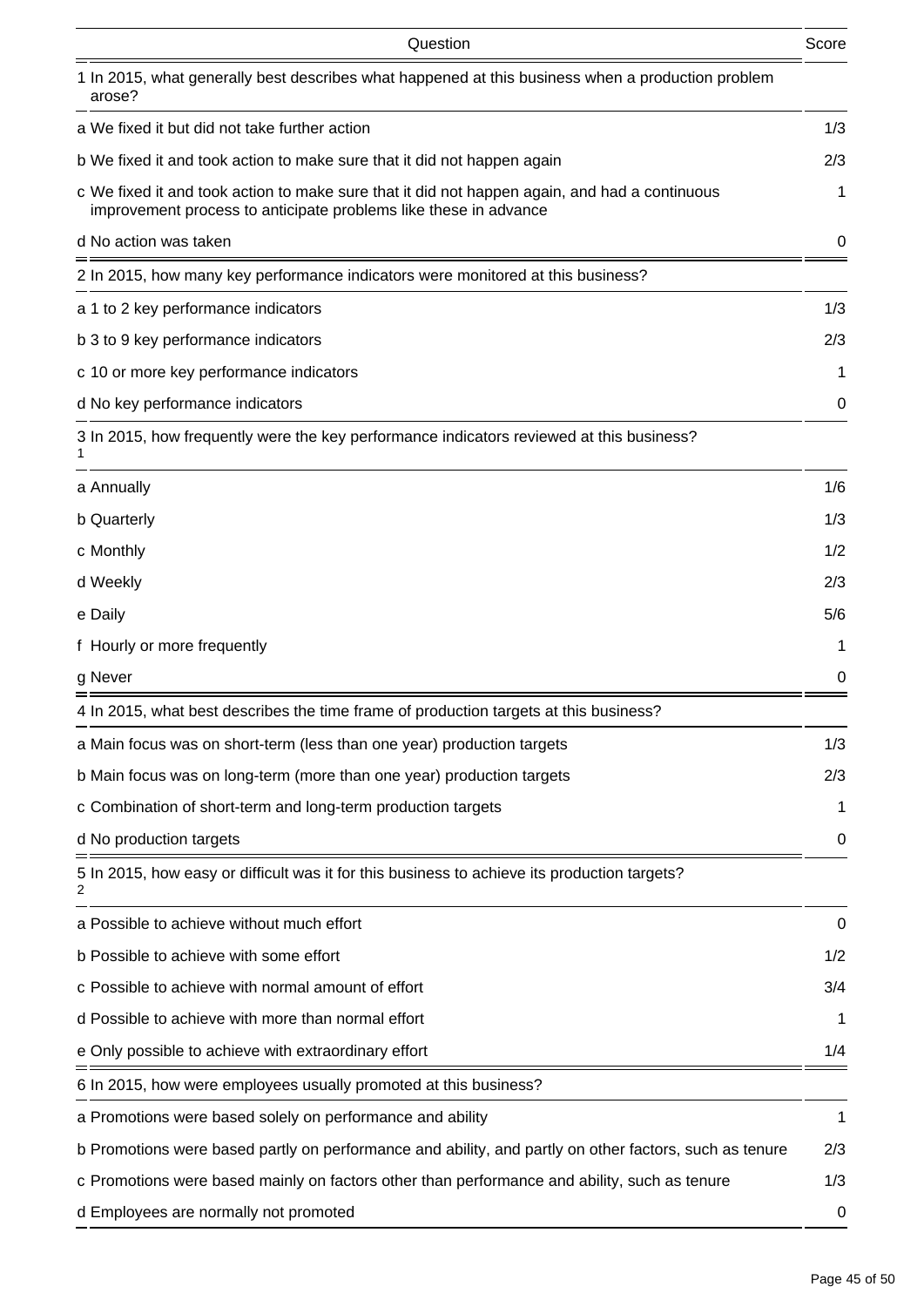| 7 In 2015, when was an under-performing employee moved from their current role? |             |
|---------------------------------------------------------------------------------|-------------|
| a Within 6 months of identifying employee under-performance                     | 1           |
| b After 6 months of identifying employee under-performance                      | 1/2         |
| c Rarely or never                                                               | $\Omega$    |
| 8 In 2015, who made decisions over the hiring of permanent full-time employees? |             |
| a Only the owner(s)                                                             | $\mathbf 0$ |
| b Mostly the owner(s) with some input from other employees                      | 1/3         |
| c Jointly the owner(s) and other employees                                      | 2/3         |
| d Other employees                                                               | 1           |

Source: Office for National Statistics

Notes:

1. For Question 3 respondents were asked to mark all options which applied. The score was determined by the most frequent option selected. Where respondents marked for Question 2 that they had no key performance indicators, they were given a score of zero.

2. Where respondents indicated in question 4 that they did not use targets, they were given a score of zero for question 5.

## <span id="page-45-0"></span>**19 . Annex 4 – Distribution of management score and labour productivity**

#### **Table 15: Distribution of management score and productivity**

Great Britain, 2015

| Percentile | Management<br>score | Output per<br>worker |
|------------|---------------------|----------------------|
| 10         | 0.22                | £14,500              |
| 25         | 0.41                | £27,000              |
| 50         | 0.59                | £42,100              |
| 75         | 0.72                | £55,540              |
| 90         | 0.81                | £78,440              |

Source: Office for National Statistics

Notes:

1. Labour productivity is measured as output per worker (GVA/employment) in 2015 current prices.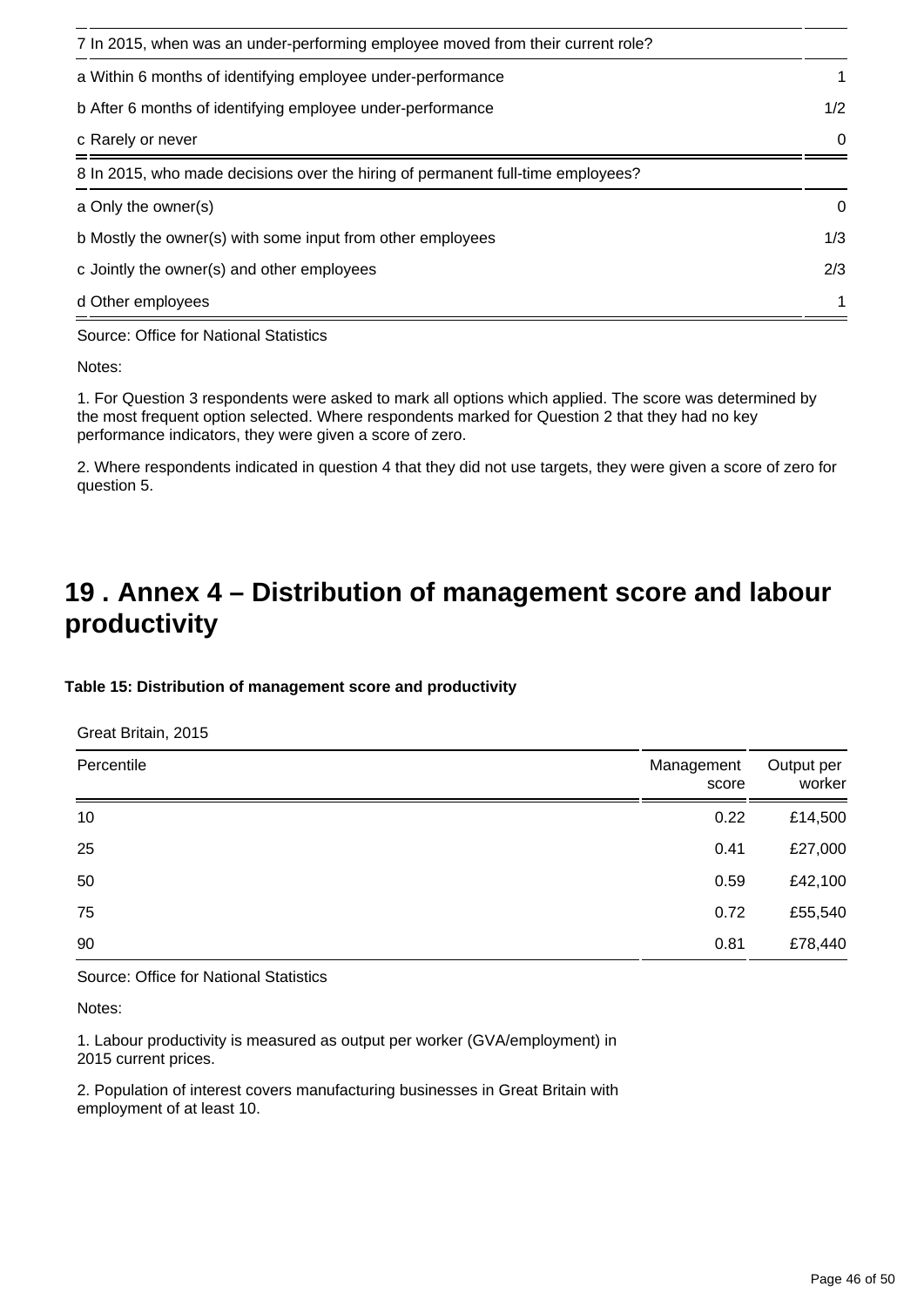#### **Table 16: Labour productivity and management score by industry group and multinational status**

Great Britain, 2015

| Manufacturing industry groupings Management                                                     | score | Output<br>per<br>worker | Management<br>score (Dom.) | Output<br>per<br>worker<br>(Dom.) | Management<br>score (MNC) | Output<br>per<br>worker<br>(MNC) |
|-------------------------------------------------------------------------------------------------|-------|-------------------------|----------------------------|-----------------------------------|---------------------------|----------------------------------|
| Textiles, wearing apparel,<br>leather $(13 \text{ to } 15)$                                     | 0.44  | £27,900                 | 0.42                       | £26,590                           | 0.76                      | £47,210                          |
| Basic metals, metal products<br>(24 to 25)                                                      | 0.58  | £34,730                 | 0.58                       | £32,990                           | 0.64                      | £52,410                          |
| Chemicals, Pharmaceuticals,<br>rubber, plastics, non-metallic<br>minerals $(20 \text{ to } 23)$ | 0.64  | £47,720                 | 0.62                       | £41,630                           | 0.68                      | £57,140                          |
| Wood, paper products, printing<br>(16 to 18)                                                    | 0.55  | £41,860                 | 0.54                       | £40,610                           | 0.63                      | £53,340                          |
| Coke, petroleum, other<br>manufacturing (19 and 31 to 33)                                       | 0.50  | £40,760                 | 0.45                       | £39,700                           | 0.71                      | £45,280                          |
| Food, beverages, tobacco (10 to<br>12)                                                          | 0.59  | £44,610                 | 0.56                       | £43,230                           | 0.81                      | £57,260                          |
| Computer etc. products,<br>electrical equipment (26 to 27)                                      | 0.58  | £54,260                 | 0.53                       | £53,910                           | 0.73                      | £55,490                          |
| Machinery, equipment, transport<br>equipment (28 to 30)                                         | 0.57  | £61,300                 | 0.52                       | £59,430                           | 0.73                      | £68,140                          |

Source: Office for National Statistics

**Notes** 

1. Dom. is short for Domestic businesses. MNC is short for Multinationals.

2. Labour productivity is measured as output per worker (GVA/employment) in 2015 current prices.

3. Population of interest covers manufacturing businesses in Great Britain with employment of at least 10.

## <span id="page-46-0"></span>**20 . Annex 5 – Detailed estimates of productivity by business characteristics**

In Figure 9, we find that across all family ownership statuses, businesses in the small employment size group, which account for a larger share of businesses, are outperformed by those in the bigger size groups in terms of productivity. We find a similar trend of relatively lower levels of productivity in the 100 to 249 size group for nonfamily-owned and family-owned but non-family-managed businesses. Family-owned and family-managed businesses are found to have relatively lower levels of productivity across all size groups as well as comparatively lower management practice scores relative to other ownership types  $^1$ .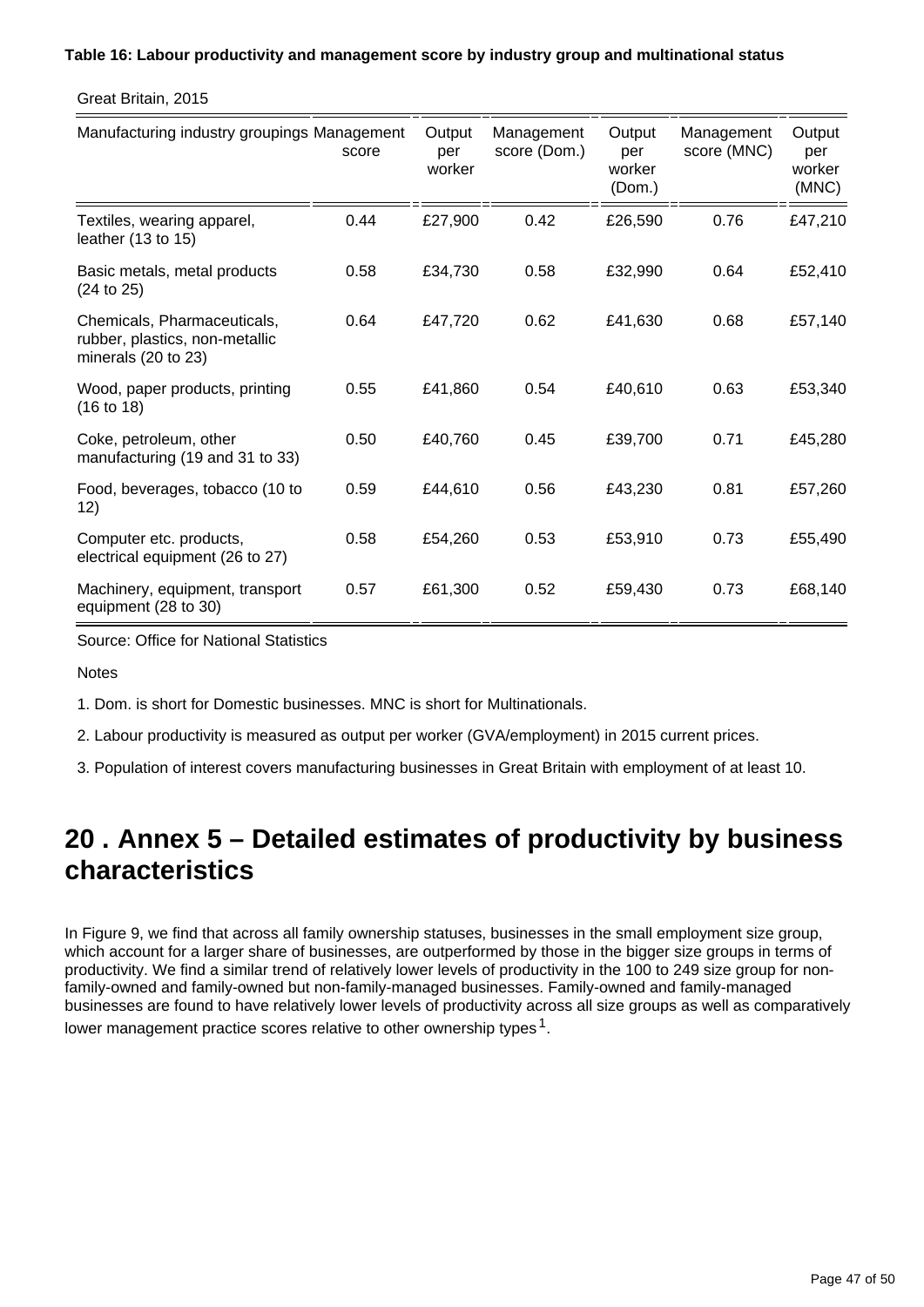#### **Figure 9: Labour productivity by employment size and family ownership status**



#### **Source: Office for National Statistics**

#### **Notes:**

- 1. Labour productivity is measured as output per worker (GVA/employment) in 2015 current prices.
- 2. Population of interest covers manufacturing businesses in Great Britain with employment of at least 10.

Figure 10 shows this relationship for detailed industry groups. Across all industries, businesses that were not family-owned performed best in productivity. Only in Machinery, equipment, transport equipment and Computer etc. products, electrical equipment do family-owned businesses achieve a higher productivity than the average for all manufacturing, whilst businesses that were not family run achieved this in 6 industries.

#### **Great Britain, 2015**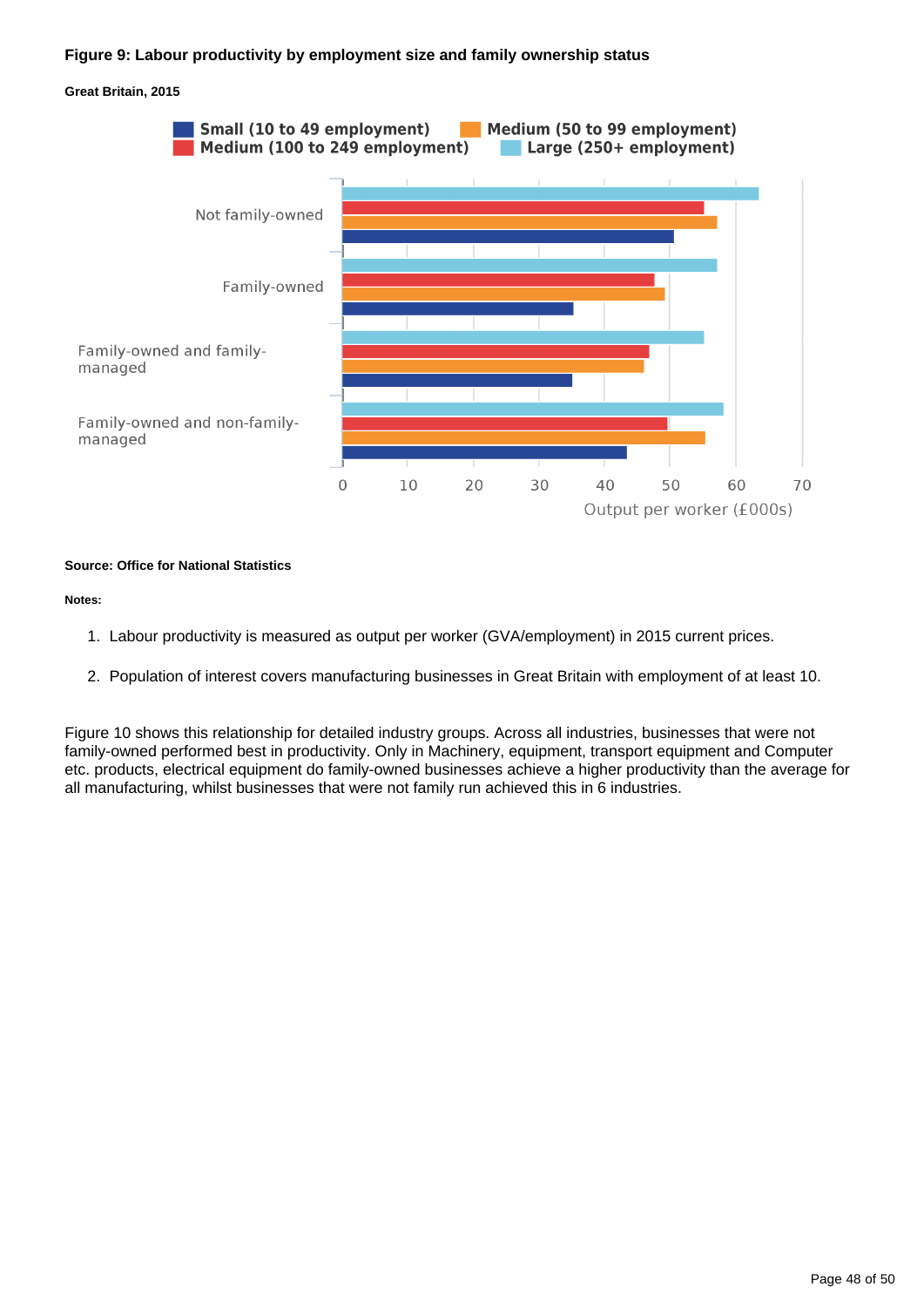#### **Figure 10: Labour productivity by industry group and family ownership status**

#### **Great Britain, 2015**



When examining productivity by industry and employment size in Figure 11, we find that in most industries the largest businesses were most productive. However, in "Chemicals, Pharmaceuticals, rubber, plastics, nonmetallic minerals" (divisions 20 to 23) and "Food, beverages, tobacco" (divisions 10 to 12), the 50 to 99 employment and 100 to 249 employment size bands respectively were more productive. Another variation of note is the productiveness of small businesses (employment of 10 to 49) in industries such as "Machinery, equipment, transport equipment" (divisions 28 to 30), "Computer etc. products, electrical equipment" (divisions 26 to 27), "Food, beverages, tobacco" (divisions 10 to 12) and "Textiles, wearing apparel, leather" (divisions 13 to 15). In all these industries, small businesses perform better than either one or both of the businesses in the medium-sized categories.